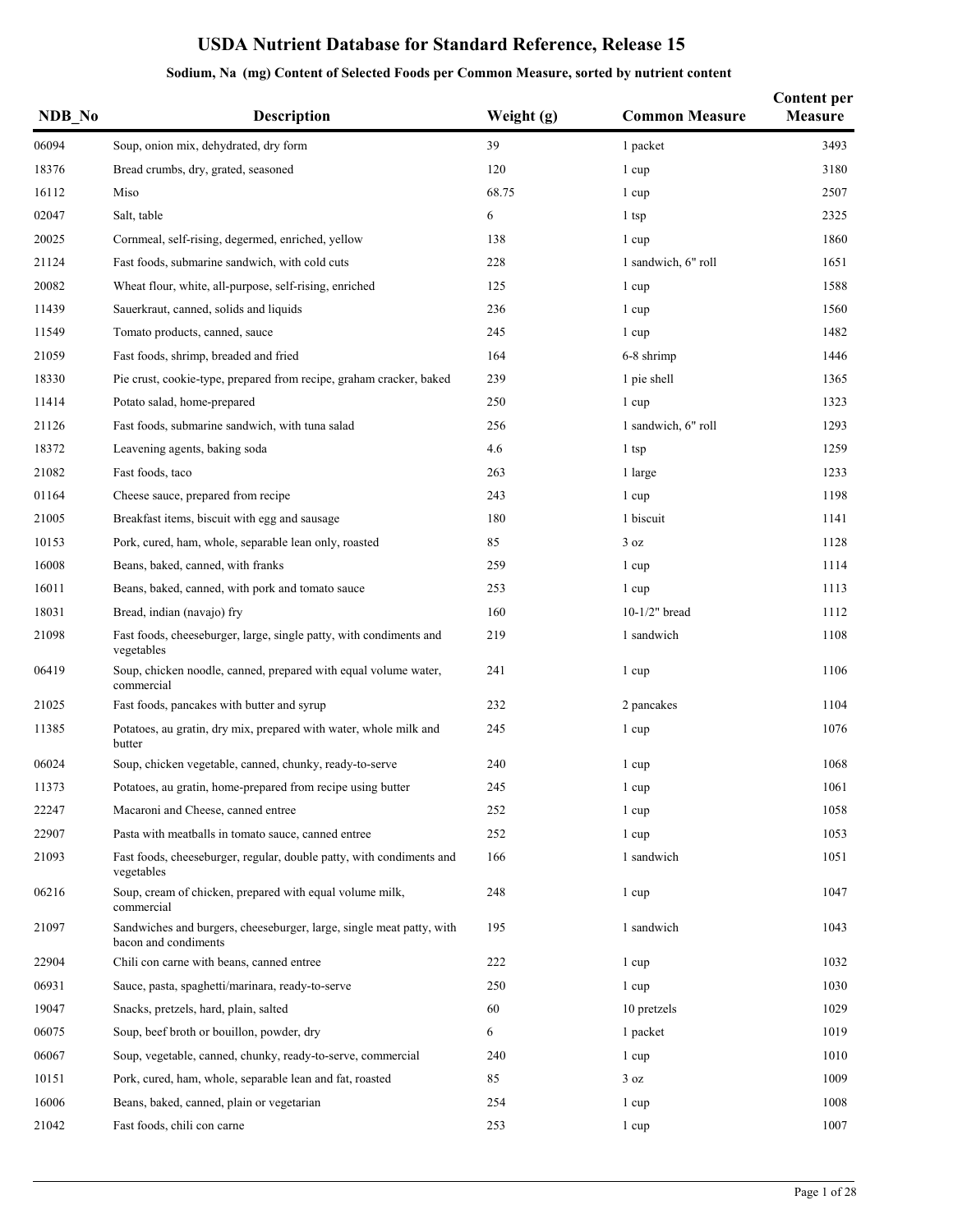| NDB No | <b>Description</b>                                                                      | Weight (g) | <b>Common Measure</b> | <b>Content per</b><br>Measure |
|--------|-----------------------------------------------------------------------------------------|------------|-----------------------|-------------------------------|
| 06230  | Soup, clam chowder, new england, canned, prepared with equal<br>volume milk, commercial | 248        | 1 cup                 | 992                           |
| 06416  | Soup, cream of chicken, canned, prepared with equal volume water,<br>commercial         | 244        | 1 cup                 | 986                           |
| 13350  | Beef, cured, dried beef                                                                 | 28.35      | 1 <sub>oz</sub>       | 984                           |
| 18336  | Pie crust, standard-type, prepared from recipe, baked                                   | 180        | 1 pie shell           | 976                           |
| 21120  | Fast foods, hotdog, with corn flour coating (corndog)                                   | 175        | 1 corn dog            | 973                           |
| 06007  | Soup, bean with ham, canned, chunky, ready-to-serve, commercial                         | 243        | 1 cup                 | 972                           |
| 21129  | Fast foods, hush puppies                                                                | 78         | 5 pieces              | 965                           |
| 21102  | Fast foods, chicken fillet sandwich, plain                                              | 182        | 1 sandwich            | 957                           |
| 06409  | Soup, beef noodle, canned, prepared with equal volume water,<br>commercial              | 244        | 1 cup                 | 952                           |
| 06404  | Soup, bean with pork, canned, prepared with equal volume water,<br>commercial           | 253        | 1 cup                 | 951                           |
| 22905  | Beef stew, canned entree                                                                | 232        | 1 cup                 | 947                           |
| 21106  | Fast foods, fish sandwich, with tartar sauce and cheese                                 | 183        | 1 sandwich            | 939                           |
| 06243  | Soup, cream of mushroom, canned, prepared with equal volume<br>milk, commercial         | 248        | 1 cup                 | 918                           |
| 01015  | Cheese, cottage, lowfat, 2% milkfat                                                     | 226        | 1 cup                 | 918                           |
| 01016  | Cheese, cottage, lowfat, 1% milkfat                                                     | 226        | 1 cup                 | 918                           |
| 06449  | Soup, pea, green, canned, prepared with equal volume water,<br>commercial               | 250        | 1 cup                 | 918                           |
| 01013  | Cheese, cottage, creamed, with fruit                                                    | 226        | 1 cup                 | 915                           |
| 16123  | Soy sauce made from soy and wheat (shoyu)                                               | 16         | 1 tbsp                | 914                           |
| 15137  | Crustaceans, crab, alaska king, cooked, moist heat                                      | 85         | 3 oz                  | 911                           |
| 06440  | Soup, minestrone, canned, prepared with equal volume water,<br>commercial               | 241        | 1 cup                 | 911                           |
| 21070  | Fast foods, chimichanga, with beef                                                      | 174        | 1 chimichanga         | 910                           |
| 10185  | Pork, cured, ham, extra lean and regular, canned, roasted                               | 85         | 3 oz                  | 908                           |
| 21094  | Fast foods, cheeseburger, regular, double patty and bun, plain                          | 160        | 1 sandwich            | 891                           |
| 21012  | Fast foods, croissant, with egg, cheese, and bacon                                      | 129        | 1 croissant           | 889                           |
| 06166  | Sauce, homemade, white, medium                                                          | 250        | 1 cup                 | 885                           |
| 21077  | Fast foods, frijoles with cheese                                                        | 167        | 1 cup                 | 882                           |
| 06443  | Soup, cream of mushroom, canned, prepared with equal volume<br>water, commercial        | 244        | 1 cup                 | 881                           |
| 11540  | Tomato juice, canned, with salt added                                                   | 243        | 1 cup                 | 877                           |
| 16034  | Beans, kidney, red, mature seeds, canned                                                | 256        | 1 cup                 | 873                           |
| 21086  | Fast foods, tostada, with beans, beef, and cheese                                       | 225        | 1 tostada             | 871                           |
| 22906  | Chicken pot pie, frozen entree                                                          | 217        | 1 small pie           | 857                           |
| 13348  | Beef, cured, corned beef, canned                                                        | 85.05      | 3 oz                  | 856                           |
| 01012  | Cheese, cottage, creamed, large or small curd                                           | 210        | 1 cup                 | 851                           |
| 16010  | Beans, baked, canned, with pork and sweet sauce                                         | 253        | 1 cup                 | 850                           |
| 06018  | Soup, chicken noodle, canned, chunky, ready-to-serve                                    | 240        | 1 cup                 | 850                           |
| 06494  | Soup, onion, dehydrated, prepared with water                                            | 246        | 1 cup                 | 849                           |
| 21125  | Fast foods, submarine sandwich, with roast beef                                         | 216        | 1 sandwich, 6" roll   | 845                           |
| 11387  | Potatoes, scalloped, dry mix, prepared with water, whole milk and<br>butter             | 245        | 1 cup                 | 835                           |
| 21043  | Fast foods, clams, breaded and fried                                                    | 115        | $3/4$ cup             | 834                           |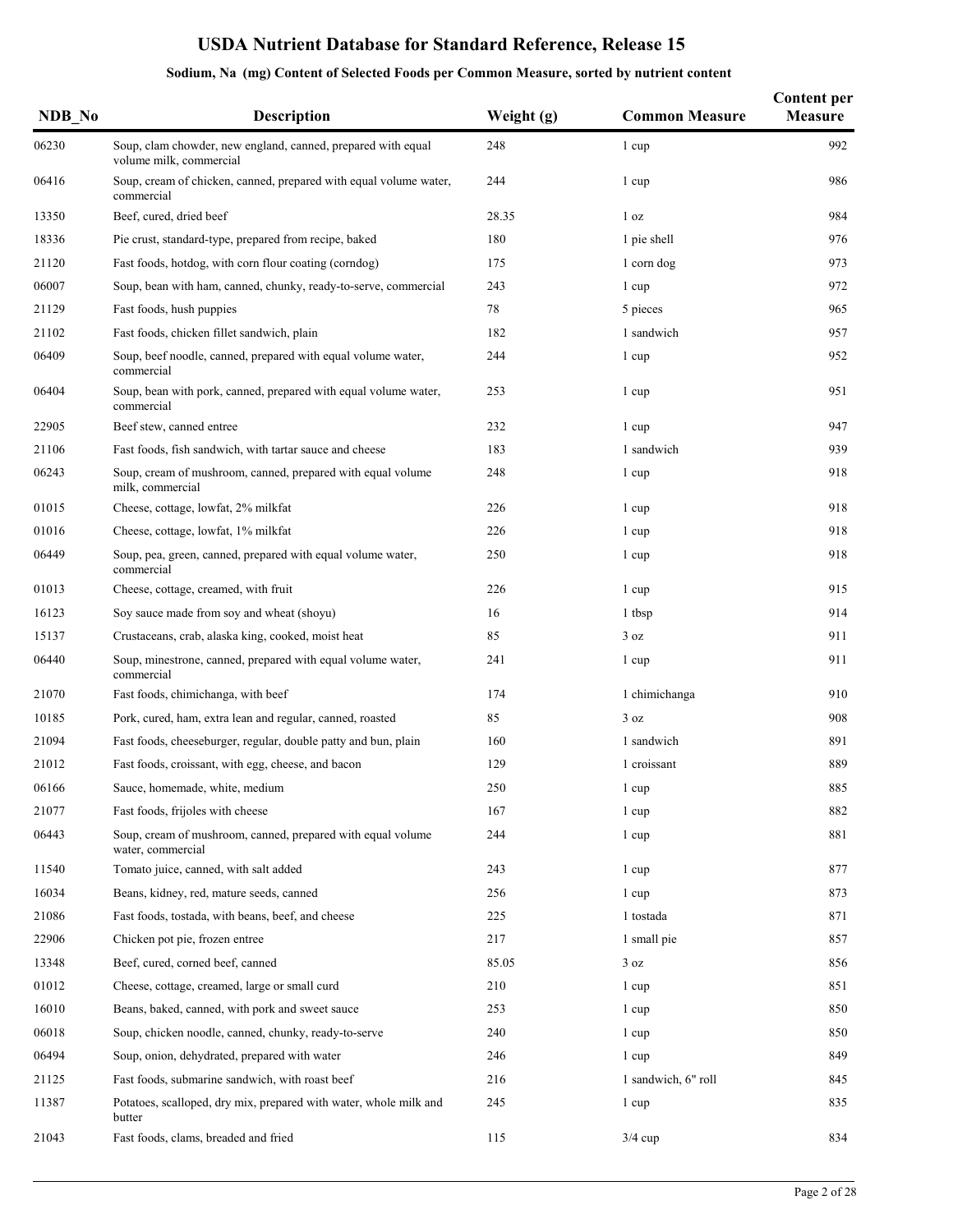| NDB No | <b>Description</b>                                                                             | Weight (g) | <b>Common Measure</b> | <b>Content per</b><br>Measure |
|--------|------------------------------------------------------------------------------------------------|------------|-----------------------|-------------------------------|
| 11937  | Pickles, cucumber, dill                                                                        | 65         | 1 pickle              | 833                           |
| 15128  | Finfish, tuna salad                                                                            | 205        | 1 cup                 | 824                           |
| 21113  | Sandwiches and burgers, hamburger, large, single meat patty, with<br>condiments and vegetables | 218        | 1 sandwich            | 824                           |
| 06468  | Soup, vegetarian vegetable, canned, prepared with equal volume<br>water, commercial            | 241        | 1 cup                 | 822                           |
| 11372  | Potatoes, scalloped, home-prepared with butter                                                 | 245        | 1 cup                 | 821                           |
| 21078  | Fast foods, nachos, with cheese                                                                | 113        | 6-8 nachos            | 816                           |
| 18335  | Pie crust, standard-type, frozen, ready-to-bake, baked                                         | 126        | 1 pie shell           | 815                           |
| 06423  | Soup, chicken with rice, canned, prepared with equal volume water,<br>commercial               | 241        | 1 cup                 | 815                           |
| 07028  | Ham, sliced, extra lean, (approximately 5% fat)                                                | 56.7       | 2 slices              | 810                           |
| 16073  | Lima beans, large, mature seeds, canned                                                        | 241        | 1 cup                 | 810                           |
| 21082  | Fast foods, taco                                                                               | 171        | 1 small               | 802                           |
| 21121  | Fast foods, roast beef sandwich, plain                                                         | 139        | 1 sandwich            | 792                           |
| 21114  | Fast foods, hamburger, large, double patty, with condiments and<br>vegetables                  | 226        | 1 sandwich            | 791                           |
| 06471  | Soup, vegetable beef, prepared with equal volume water, commercial                             | 244        | 1 cup                 | 791                           |
| 05286  | Turkey and gravy, frozen                                                                       | 142        | 5-oz package          | 787                           |
| 21074  | Fast foods, enchilada, with cheese                                                             | 163        | 1 enchilada           | 784                           |
| 11658  | Spinach souffle, home-prepared                                                                 | 136        | 1 cup                 | 763                           |
| 21083  | Fast foods, taco salad                                                                         | 198        | $1-1/2$ cups          | 762                           |
| 16103  | Refried beans, canned (includes USDA commodity)                                                | 252        | 1 cup                 | 753                           |
| 07029  | Ham, sliced, regular (approximately 11% fat)                                                   | 56.7       | 2 slices              | 747                           |
| 06359  | Soup, tomato, canned, prepared with equal volume milk, commercial                              | 248        | 1 cup                 | 744                           |
| 21111  | Fast foods, hamburger, regular, double patty, with condiments                                  | 215        | 1 sandwich            | 742                           |
| 15041  | Finfish, herring, Atlantic, pickled                                                            | 85.05      | 3 oz                  | 740                           |
| 11174  | Corn, sweet, yellow, canned, cream style, regular pack                                         | 256        | 1 cup                 | 730                           |
| 21021  | Fast foods, english muffin, with egg, cheese, and canadian bacon                               | 137        | 1 muffin              | 729                           |
| 10131  | Pork, cured, canadian-style bacon, grilled                                                     | 46.5       | 2 slices              | 719                           |
| 16058  | Chickpeas (garbanzo beans, bengal gram), mature seeds, canned                                  | 240        | 1 cup                 | 718                           |
| 16064  | Cowpeas, common (blackeyes, crowder, southern), mature seeds,<br>canned, plain                 | 240        | 1 cup                 | 718                           |
| 15138  | Crustaceans, crab, alaska king, imitation, made from surimi                                    | 85         | 3 oz                  | 715                           |
| 05277  | Chicken, canned, meat only, with broth                                                         | 142        | 5 oz                  | 714                           |
| 11379  | Potatoes, mashed, dehydrated, prepared from flakes without milk,<br>whole milk and butter add  | 210        | 1 cup                 | 697                           |
| 06559  | Soup, tomato, canned, prepared with equal volume water, commercial                             | 244        | 1 cup                 | 695                           |
| 06112  | Sauce, teriyaki, ready-to-serve                                                                | 18         | 1 tbsp                | 690                           |
| 21118  | Fast foods, hotdog, plain                                                                      | 98         | 1 sandwich            | 670                           |
| 21063  | Fast foods, burrito, with beans and meat                                                       | 115.5      | 1 burrito             | 668                           |
| 15077  | Finfish, salmon, chinook, smoked                                                               | 85.05      | 3 oz                  | 667                           |
| 11264  | Mushrooms, canned, drained solids                                                              | 156        | 1 cup                 | 663                           |
| 11578  | Vegetable juice cocktail, canned                                                               | 242        | 1 cup                 | 653                           |
| 07014  | Braunschweiger (a liver sausage), pork                                                         | 56.7       | 2 slices              | 648                           |
| 11657  | Potatoes, mashed, home-prepared, whole milk added                                              | 210        | 1 cup                 | 636                           |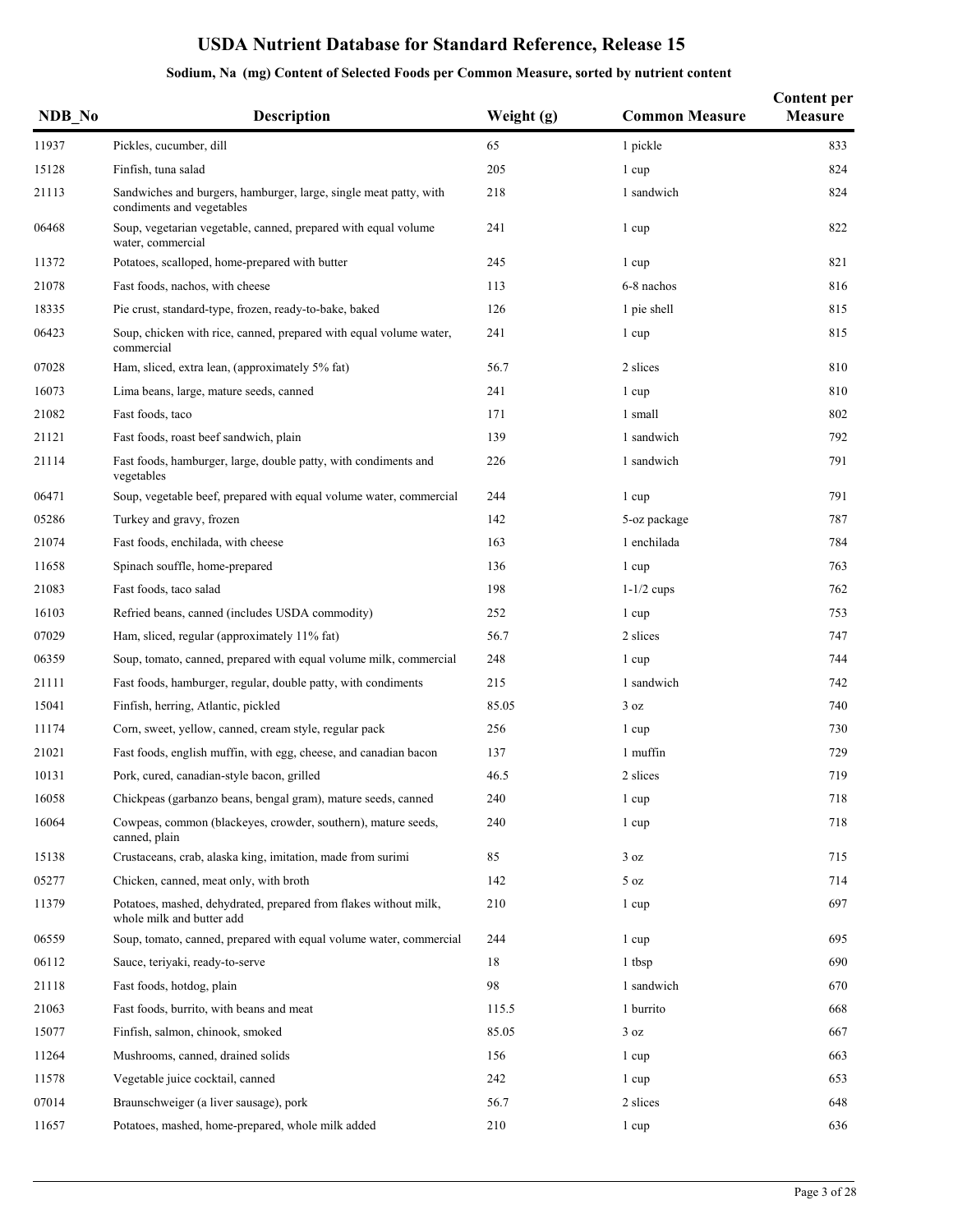| NDB No | <b>Description</b>                                                                    | Weight (g) | <b>Common Measure</b> | <b>Content per</b><br><b>Measure</b> |
|--------|---------------------------------------------------------------------------------------|------------|-----------------------|--------------------------------------|
| 06432  | Soup, beef broth, bouillon, consomme, prepared with equal volume<br>water, commercial | 241        | 1 cup                 | 636                                  |
| 21092  | Fast foods, cheeseburger, regular, double patty, plain                                | 155        | 1 sandwich            | 636                                  |
| 18031  | Bread, indian (navajo) fry                                                            | 90         | 5" bread              | 626                                  |
| 11371  | Potatoes, mashed, home-prepared, whole milk and margarine added                       | 210        | 1 cup                 | 620                                  |
| 07024  | Frankfurter, chicken                                                                  | 45         | 1 frank               | 617                                  |
| 21090  | Fast foods, cheeseburger, regular, single patty, with condiments                      | 113        | 1 sandwich            | 616                                  |
| 07069  | Salami, cooked, beef and pork                                                         | 56.7       | 2 slices              | 604                                  |
| 11399  | Potato puffs, frozen, prepared                                                        | 79         | 10 puffs              | 589                                  |
| 18016  | Biscuits, plain or buttermilk, prepared from recipe                                   | 101        | 4" biscuit            | 586                                  |
| 21061  | Fast foods, burrito, with beans and cheese                                            | 93         | 1 burrito             | 583                                  |
| 05296  | Turkey roast, boneless, frozen, seasoned, light and dark meat, roasted                | 85.05      | 3 oz                  | 578                                  |
| 06428  | Soup, clam chowder, manhattan, canned, prepared with equal volume<br>water            | 244        | 1 cup                 | 578                                  |
| 07008  | Bologna, pork and beef                                                                | 56.7       | 2 slices              | 578                                  |
| 06528  | Soup, chicken noodle, dehydrated, prepared with water                                 | 252.3      | 1 cup                 | 578                                  |
| 11176  | Corn, sweet, yellow, canned, vacuum pack, regular pack                                | 210        | 1 cup                 | 571                                  |
| 11533  | Tomatoes, red, ripe, canned, stewed                                                   | 255        | 1 cup                 | 564                                  |
| 18082  | Bread stuffing, bread, dry mix, prepared                                              | 100        | $1/2$ cup             | 543                                  |
| 21108  | Fast foods, hamburger, regular, single patty, with condiments                         | 106        | 1 sandwich            | 534                                  |
| 06205  | Soup, PROGRESSO HEALTHY CLASSICS NEW ENGLAND<br>CLAM CHOWDER, canned, ready-to-serve  | 244        | 1 cup                 | 529                                  |
| 06930  | Sauce, cheese, ready-to-serve                                                         | 63         | $1/4$ cup             | 522                                  |
| 19041  | Snacks, pork skins, plain                                                             | 28.35      | 1 <sub>oz</sub>       | 521                                  |
| 21037  | Fast foods, chicken, breaded and fried, boneless pieces, plain                        | 106        | 6 pieces              | 513                                  |
| 07022  | Frankfurter, beef                                                                     | 45         | 1 frank               | 513                                  |
| 21023  | Breakfast items, french toast with butter                                             | 135        | 2 slices              | 513                                  |
| 05292  | Turkey patties, breaded, battered, fried                                              | 64         | 1 patty               | 512                                  |
| 18173  | Cookies, graham crackers, plain or honey (includes cinnamon)                          | 84         | 1 cup                 | 508                                  |
| 07023  | Frankfurter, beef and pork                                                            | 45         | 1 frank               | 504                                  |
| 21089  | Sandwiches and burgers, cheeseburger, regular, single meat patty,<br>plain            | 102        | 1 sandwich            | 500                                  |
| 21024  | Fast foods, french toast sticks                                                       | 141        | 5 sticks              | 499                                  |
| 18243  | Croutons, seasoned                                                                    | 40         | 1 cup                 | 495                                  |
| 06909  | Sauce, NESTLE, ORTEGA Mild Nacho Cheese Sauce, ready-to-serve                         | 63         | $1/4$ cup             | 492                                  |
| 18369  | Leavening agents, baking powder, double-acting, sodium aluminum<br>sulfate            | 4.6        | 1 tsp                 | 488                                  |
| 21047  | Entrees, fish fillet, battered or breaded, and fried                                  | 91         | 1 fillet              | 484                                  |
| 21119  | Fast foods, hotdog, with chili                                                        | 114        | 1 sandwich            | 480                                  |
| 18324  | Pie, pecan, commercially prepared                                                     | 113        | 1 piece               | 479                                  |
| 18444  | Pie, fried pies, cherry                                                               | 128        | 1 pie                 | 479                                  |
| 18319  | Pie, fried pies, fruit                                                                | 128        | 1 pie                 | 479                                  |
| 22120  | WORTHINGTON FOODS, MORNINGSTAR FARMS "Burger"<br>Crumbles                             | 110        | 1 cup                 | 476                                  |
| 18001  | Bagels, plain, enriched, with calcium propionate (includes onion,<br>poppy, sesame)   | 89         | 4" bagel              | 475                                  |
| 22401  | HEALTHY CHOICE Spaghetti Bolognese, frozen entree                                     | 283        | 1 package             | 473                                  |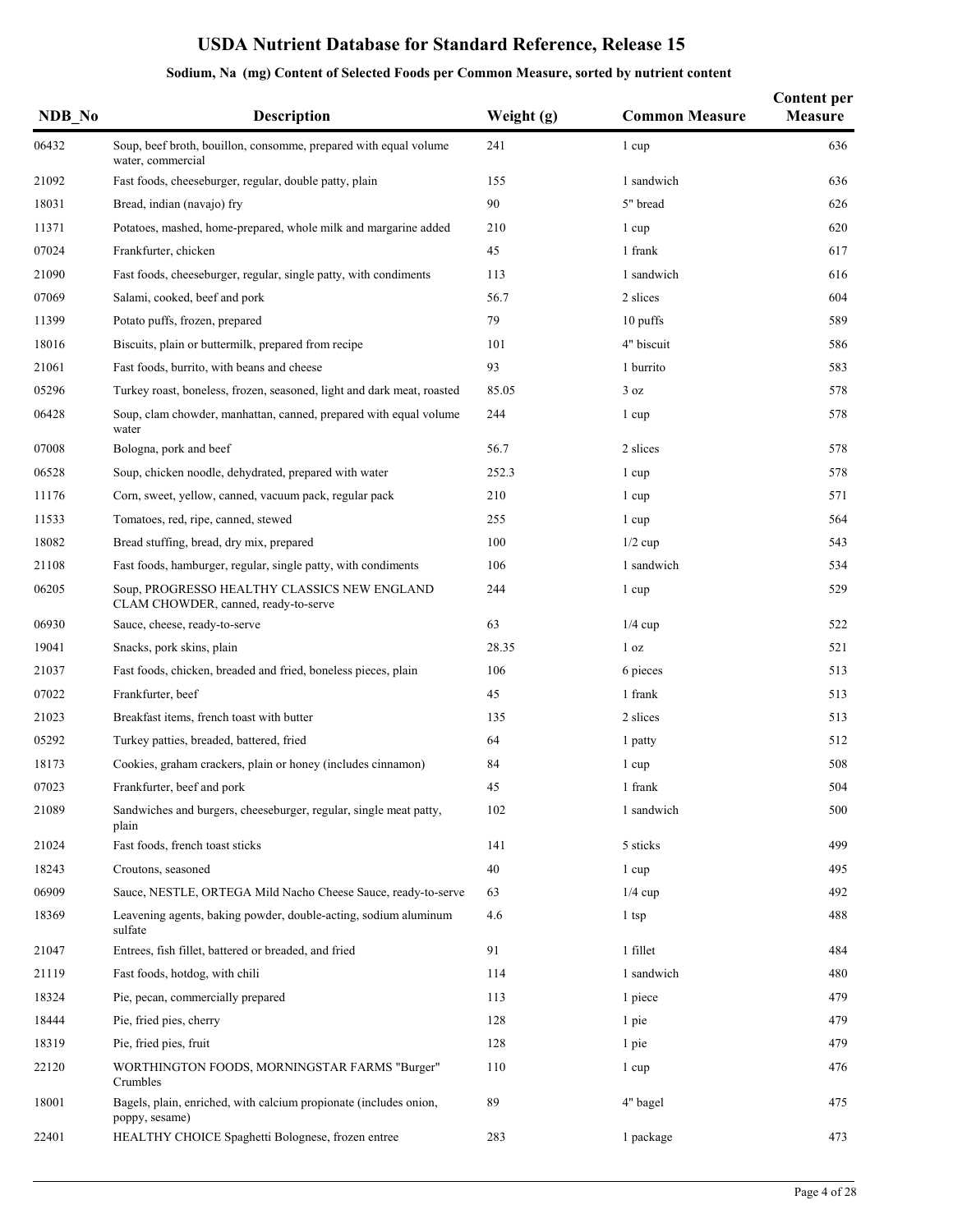| NDB No | <b>Description</b>                                                                       | Weight (g) | <b>Common Measure</b> | <b>Content per</b><br><b>Measure</b> |
|--------|------------------------------------------------------------------------------------------|------------|-----------------------|--------------------------------------|
| 15084  | Finfish, salmon, pink, canned, solids with bone and liquid                               | 85         | 3 oz                  | 471                                  |
| 06206  | Soup, PROGRESSO HEALTHY CLASSICS MINESTRONE,<br>canned, ready-to-serve                   | 241        | 1 cup                 | 470                                  |
| 18023  | Bread, cornbread, dry mix, prepared                                                      | 60         | 1 piece               | 467                                  |
| 06207  | Soup, PROGRESSO HEALTHY CLASSICS VEGETABLE, canned,<br>ready-to-serve                    | 238        | 1 cup                 | 466                                  |
| 06200  | Soup, PROGRESSO HEALTHY CLASSICS CHICKEN NOODLE,<br>canned, ready-to-serve               | 237        | 1 cup                 | 460                                  |
| 06202  | Soup, PROGRESSO HEALTHY CLASSICS CHICKEN RICE WITH<br>VEGETABLES, canned, ready-to-serve | 239        | 1 cup                 | 459                                  |
| 15141  | Crustaceans, crab, blue, canned                                                          | 135        | 1 cup                 | 450                                  |
| 18003  | Bagels, egg                                                                              | 89         | 4" bagel              | 449                                  |
| 22402  | HEALTHY CHOICE Beef Macaroni, frozen entree                                              | 240        | 1 package             | 444                                  |
| 06204  | Soup, PROGRESSO HEALTHY CLASSICS LENTIL, canned, ready-<br>to-serve                      | 242        | 1 cup                 | 443                                  |
| 19002  | Snacks, beef jerky, chopped and formed                                                   | 19.8       | 1 large piece         | 438                                  |
| 11632  | Peppers, jalapeno, canned, solids and liquids                                            | 26         | $1/4$ cup             | 434                                  |
| 15173  | Mollusks, scallop, mixed species, cooked, breaded and fried                              | 93         | 6 large               | 432                                  |
| 21130  | Fast foods, onion rings, breaded and fried                                               | 83         | 8-9 rings             | 430                                  |
| 15088  | Finfish, sardine, Atlantic, canned in oil, drained solids with bone                      | 85.05      | 3 oz                  | 430                                  |
| 11308  | Peas, green, canned, regular pack, drained solids                                        | 170        | 1 cup                 | 428                                  |
| 18024  | Bread, cornbread, prepared from recipe, made with low fat (2%) milk                      | 65         | 1 piece               | 428                                  |
| 18239  | Croissants, butter                                                                       | 57         | 1 croissant           | 424                                  |
| 19123  | Puddings, chocolate, dry mix, instant, prepared with 2% milk                             | 147        | $1/2$ cup             | 417                                  |
| 01042  | Cheese, pasteurized process, american, with di sodium phosphate                          | 28.35      | 1 <sub>oz</sub>       | 405                                  |
| 21088  | Tostada with guacamole                                                                   | 130.5      | 1 tostada             | 399                                  |
| 18280  | Muffins, corn, dry mix, prepared                                                         | 50         | 1 muffin              | 398                                  |
| 01004  | Cheese, blue                                                                             | 28.35      | 1 <sub>oz</sub>       | 395                                  |
| 01095  | Milk, canned, condensed, sweetened                                                       | 306        | 1 cup                 | 389                                  |
| 01044  | Cheese, pasteurized process, swiss, with di sodium phosphate                             | 28.35      | 1 <sub>oz</sub>       | 388                                  |
| 11672  | Potato pancakes, home-prepared                                                           | 76         | 1 pancake             | 386                                  |
| 05058  | Chicken, broilers or fryers, breast, meat and skin, cooked, fried, batter                | 140        | $1/2$ breast          | 385                                  |
| 18367  | Waffles, plain, prepared from recipe                                                     | 75         | 1 waffle              | 383                                  |
| 22121  | WORTHINGTON FOODS, MORNINGSTAR FARMS BETTER'N<br>BURGERS, frozen                         | 85         | 1 patty               | 383                                  |
| 21050  | Entrees, pizza with cheese, meat, and vegetables                                         | 79         | 1 slice               | 382                                  |
| 01048  | Cheese spread, pasteurized process, american, without di sodium<br>phosphate             | 28.35      | 1 <sub>oz</sub>       | 381                                  |
| 18305  | Pie, blueberry, commercially prepared                                                    | 117        | 1 piece               | 380                                  |
| 18001  | Bagels, plain, enriched, with calcium propionate (includes onion,<br>poppy, sesame)      | 71         | $3-1/2"$ bagel        | 379                                  |
| 07072  | Salami, dry or hard, pork, beef                                                          | 20         | 2 slices              | 372                                  |
| 18119  | Cake, pineapple upside-down, prepared from recipe                                        | 115        | 1 piece               | 367                                  |
| 06174  | Soup, stock, fish, home-prepared                                                         | 233        | 1 cup                 | 363                                  |
| 18370  | Leavening agents, baking powder, double-acting, straight phosphate                       | 4.6        | 1 tsp                 | 363                                  |
| 08060  | Cereals ready-to-eat, KELLOGG, KELLOGG'S RAISIN BRAN                                     | 61         | 1 cup                 | 362                                  |
| 18003  | Bagels, egg                                                                              | 71         | $3-1/2"$ bagel        | 359                                  |
| 11531  | Tomatoes, red, ripe, canned, whole, regular pack                                         | 240        | 1 cup                 | 355                                  |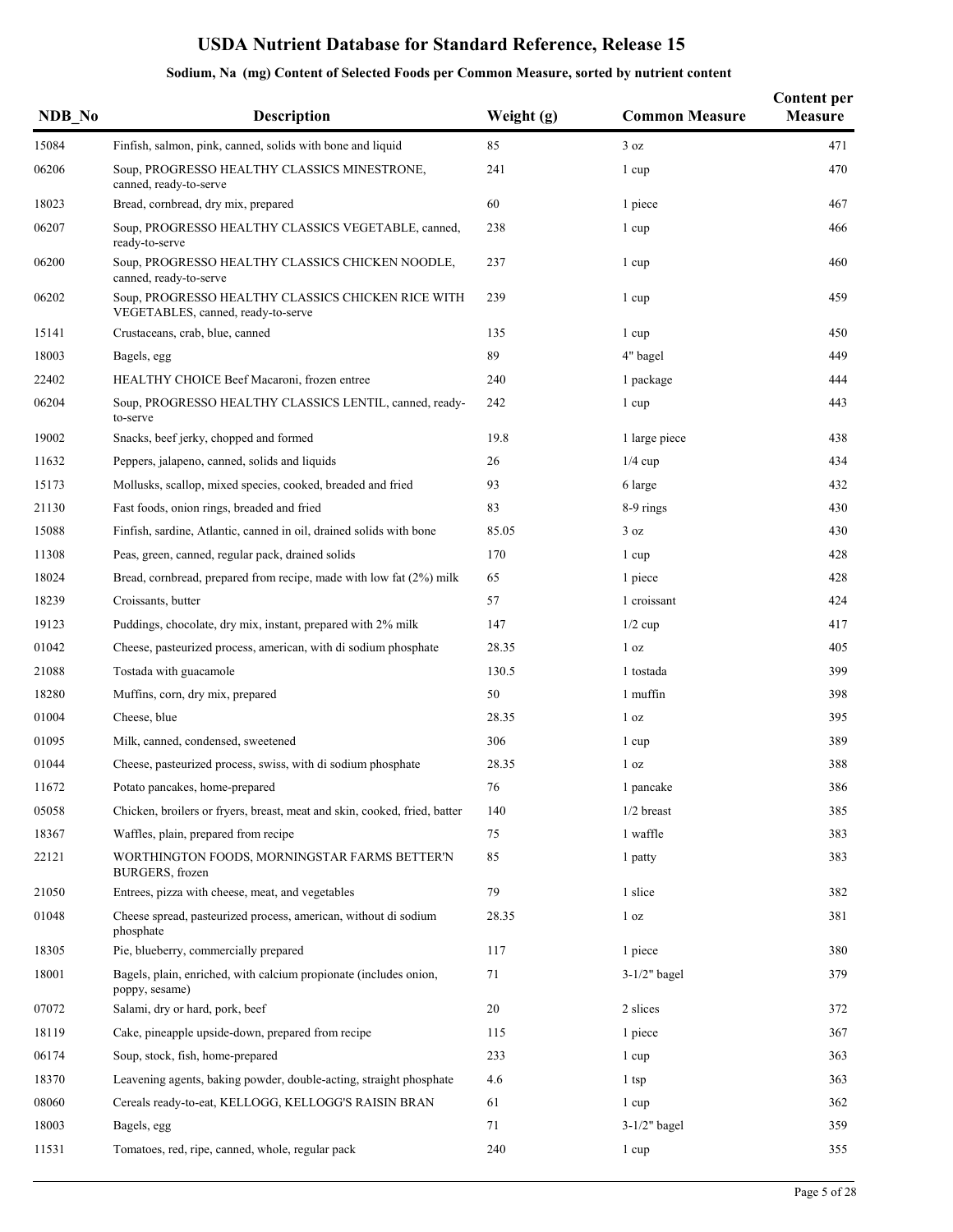|  |  |  |  |  | Sodium, Na (mg) Content of Selected Foods per Common Measure, sorted by nutrient content |
|--|--|--|--|--|------------------------------------------------------------------------------------------|
|--|--|--|--|--|------------------------------------------------------------------------------------------|

| NDB No | <b>Description</b>                                                         | Weight (g) | <b>Common Measure</b>                  | <b>Content per</b><br><b>Measure</b> |
|--------|----------------------------------------------------------------------------|------------|----------------------------------------|--------------------------------------|
| 15168  | Mollusks, oyster, eastern, cooked, breaded and fried                       | 85         | 3 oz                                   | 354                                  |
| 11056  | Beans, snap, green, canned, regular pack, drained solids                   | 135        | 1 cup                                  | 354                                  |
| 11128  | Carrots, canned, regular pack, drained solids                              | 146        | 1 cup                                  | 353                                  |
| 07064  | Pork sausage, fresh, cooked                                                | 27         | 1 patty                                | 349                                  |
| 18327  | Pie, pumpkin, prepared from recipe                                         | 155        | 1 piece                                | 349                                  |
| 18316  | Pie, coconut custard, commercially prepared                                | 104        | 1 piece                                | 348                                  |
| 18016  | Biscuits, plain or buttermilk, prepared from recipe                        | 60         | $2-1/2"$ biscuit                       | 348                                  |
| 11087  | Beet greens, cooked, boiled, drained, without salt                         | 144        | 1 cup                                  | 347                                  |
| 06125  | Gravy, turkey, canned                                                      | 59.6       | $1/4$ cup                              | 344                                  |
| 18309  | Pie, cherry, prepared from recipe                                          | 180        | 1 piece                                | 344                                  |
| 06119  | Gravy, chicken, canned                                                     | 59.5       | $1/4$ cup                              | 343                                  |
| 06121  | Gravy, mushroom, canned                                                    | 59.6       | $1/4$ cup                              | 340                                  |
| 11932  | Beans, snap, yellow, canned, regular pack, drained solids                  | 135        | 1 cup                                  | 339                                  |
| 01046  | Cheese food, pasteurized process, american, without di sodium<br>phosphate | 28.35      | 1 <sub>oz</sub>                        | 337                                  |
| 18257  | Eclairs, custard-filled with chocolate glaze, prepared from recipe         | 100        | 1 eclair                               | 337                                  |
| 07064  | Pork sausage, fresh, cooked                                                | 26         | 2 links                                | 336                                  |
| 21049  | Entrees, pizza with cheese                                                 | 63         | 1 slice                                | 336                                  |
| 21138  | Fast foods, potato, french fried in vegetable oil                          | 169        | 1 large                                | 335                                  |
| 01110  | Milk shakes, thick chocolate                                               | 300        | $10.6 \text{ fl oz}$                   | 333                                  |
| 21017  | Fast foods, danish pastry, fruit                                           | 94         | 1 pastry                               | 333                                  |
| 15027  | Finfish, fish portions and sticks, frozen, preheated                       | 57         | 1 portion $(4" \times 2" \times 1/2")$ | 332                                  |
| 07017  | Chicken roll, light meat                                                   | 56.7       | 2 slices                               | 331                                  |
| 11084  | Beets, canned, drained solids                                              | 170        | 1 cup                                  | 330                                  |
| 18126  | Cake, shortcake, biscuit-type, prepared from recipe                        | 65         | 1 shortcake                            | 329                                  |
| 18302  | Pie, apple, prepared from recipe                                           | 155        | 1 piece                                | 327                                  |
| 06116  | Gravy, beef, canned                                                        | 58.25      | $1/4$ cup                              | 326                                  |
| 18015  | Biscuits, plain or buttermilk, refrigerated dough, higher fat, baked       | 27         | $2-1/2"$ biscuit                       | 325                                  |
| 14346  | Shake, fast food, chocolate                                                | 333        | $16f$ l oz                             | 323                                  |
| 15148  | Crustaceans, lobster, northern, cooked, moist heat                         | 85         | 3 oz                                   | 323                                  |
| 18041  | Bread, pita, white, enriched                                               | 60         | $6-1/2$ " pita                         | 322                                  |
| 15126  | Finfish, tuna, white, canned in water, drained solids                      | 85         | 3 oz                                   | 320                                  |
| 01007  | Cheese, camembert                                                          | 38         | 1 wedge                                | 320                                  |
| 18325  | Pie, pecan, prepared from recipe                                           | 122        | 1 piece                                | 320                                  |
| 18245  | Danish pastry, cheese                                                      | 71         | 1 danish                               | 320                                  |
| 21015  | Fast foods, danish pastry, cheese                                          | 91         | 1 pastry                               | 319                                  |
| 08065  | Cereals ready-to-eat, KELLOGG, KELLOGG'S RICE KRISPIES                     | 33         | $1-1/4$ cup                            | 319                                  |
| 18102  | Cake, white, prepared from recipe with coconut frosting                    | 112        | 1 piece                                | 318                                  |
| 01019  | Cheese, feta                                                               | 28.35      | 1 <sub>oz</sub>                        | 316                                  |
| 08262  | Cereals ready-to-eat, GENERAL MILLS, BASIC 4                               | 55         | 1 cup                                  | 316                                  |
| 18269  | French toast, prepared from recipe, made with low fat (2%) milk            | 65         | 1 slice                                | 311                                  |
| 18301  | Pie, apple, commercially prepared, enriched flour                          | 117        | 1 piece                                | 311                                  |
| 18353  | Rolls, hard (includes kaiser)                                              | 57         | 1 roll                                 | 310                                  |
| 01037  | Cheese, ricotta, part skim milk                                            | 246        | 1 cup                                  | 308                                  |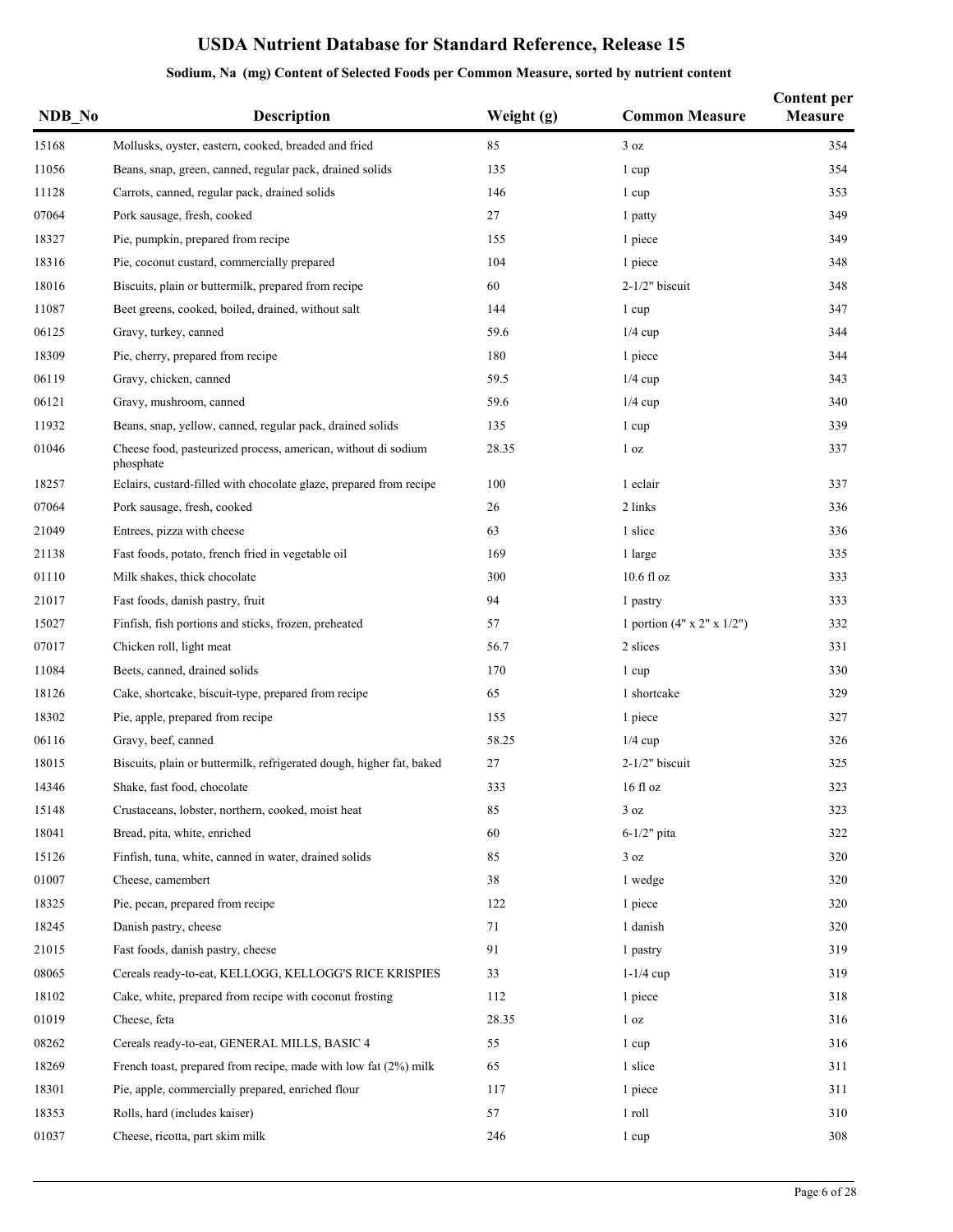| NDB_No | <b>Description</b>                                                                         | Weight (g) | <b>Common Measure</b>    | <b>Content per</b><br>Measure |
|--------|--------------------------------------------------------------------------------------------|------------|--------------------------|-------------------------------|
| 18326  | Pie, pumpkin, commercially prepared                                                        | 109        | 1 piece                  | 307                           |
| 18321  | Pie, lemon meringue, prepared from recipe                                                  | 127        | 1 piece                  | 307                           |
| 18013  | Biscuits, plain or buttermilk, refrigerated dough, lower fat, baked                        | 21         | $2-1/4"$ biscuit         | 305                           |
| 10124  | Pork, cured, bacon, cooked, broiled, pan-fried or roasted                                  | 19         | 3 medium slices          | 303                           |
| 15119  | Finfish, tuna, light, canned in oil, drained solids                                        | 85.05      | 3 oz                     | 301                           |
| 18101  | Cake, chocolate, prepared from recipe without frosting                                     | 95         | 1 piece                  | 299                           |
| 19008  | Snacks, corn-based, extruded, puffs or twists, cheese-flavor                               | 28.35      | 1 <sub>oz</sub>          | 298                           |
| 01111  | Milk shakes, thick vanilla                                                                 | 313        | 11f1oz                   | 297                           |
| 18279  | Muffins, corn, commercially prepared                                                       | 57         | 1 muffin                 | 297                           |
| 01097  | Milk, canned, evaporated, nonfat                                                           | 256        | 1 cup                    | 294                           |
| 15150  | Crustaceans, shrimp, mixed species, cooked, breaded and fried                              | 85         | 3 oz                     | 292                           |
| 18268  | French toast, frozen, ready-to-heat                                                        | 59         | 1 slice                  | 292                           |
| 08064  | Cereals ready-to-eat, GENERAL MILLS, Rice CHEX                                             | 31         | $1-1/4$ cup              | 292                           |
| 21026  | Fast foods, potatoes, hashed brown                                                         | 72         | $1/2$ cup                | 290                           |
| 08093  | Cereals, QUAKER, corn grits, instant, plain, prepared with water                           | 137        | 1 packet                 | 289                           |
| 19033  | Snacks, CHEX mix                                                                           | 28.35      | $1$ oz (about $2/3$ cup) | 288                           |
| 07027  | Ham, chopped, not canned                                                                   | 21         | 2 slices                 | 288                           |
| 18308  | Pie, cherry, commercially prepared                                                         | 117        | 1 piece                  | 288                           |
| 08019  | Cereals ready-to-eat, GENERAL MILLS, Corn CHEX                                             | 30         | 1 cup                    | 288                           |
| 15121  | Finfish, tuna, light, canned in water, drained solids                                      | 85         | 3 oz                     | 287                           |
| 18005  | Bagels, cinnamon-raisin                                                                    | 89         | 4" bagel                 | 287                           |
| 08123  | Cereals, oats, instant, fortified, plain, prepared with water                              | 177        | 1 packet                 | 285                           |
| 19424  | Snacks, tortilla chips, nacho-flavor, reduced fat                                          | 28.35      | 1 <sub>oz</sub>          | 284                           |
| 14347  | Shake, fast food, vanilla                                                                  | 333        | $16f$ l oz               | 273                           |
| 08013  | Cereals ready-to-eat, GENERAL MILLS, CHEERIOS                                              | 30         | 1 cup                    | 273                           |
| 18306  | Pie, blueberry, prepared from recipe                                                       | 147        | 1 piece                  | 272                           |
| 08045  | Cereals ready-to-eat, GENERAL MILLS, HONEY NUT CHEERIOS                                    | 30         | 1 cup                    | 269                           |
| 08035  | Cereals ready-to-eat, GENERAL MILLS, GOLDEN GRAHAMS                                        | 30         | $3/4$ cup                | 269                           |
| 21127  | Fast foods, coleslaw                                                                       | 99         | $3/4$ cup                | 267                           |
| 08048  | Cereals ready-to-eat, GENERAL MILLS, KIX                                                   | 30         | $1-1/3$ cup              | 267                           |
| 08082  | Cereals ready-to-eat, GENERAL MILLS, Wheat CHEX                                            | 30         | 1 cup                    | 267                           |
| 01096  | Milk, canned, evaporated, without added vitamin A                                          | 252        | 1 cup                    | 267                           |
| 21051  | Entrees, pizza with pepperoni                                                              | 71         | 1 slice                  | 267                           |
| 21138  | Fast foods, potato, french fried in vegetable oil                                          | 134        | 1 medium                 | 265                           |
| 18258  | English muffins, plain, enriched, with ca prop (includes sourdough)                        | 57         | 1 muffin                 | 264                           |
| 18259  | English muffins, plain, toasted, enriched, with calcium propionate<br>(includes sourdough) | 52         | 1 muffin                 | 262                           |
| 18403  | Waffles, plain, frozen, ready-to-heat, toasted (includes buttermilk)                       | 33         | 1 waffle                 | 260                           |
| 06175  | Sauce, hoisin, ready-to-serve                                                              | 16         | 1 tbsp                   | 258                           |
| 01088  | Milk, buttermilk, fluid, cultured, lowfat                                                  | 245        | 1 cup                    | 257                           |
| 18248  | Doughnuts, cake-type, plain (includes unsugared, old-fashioned)                            | 47         | 1 medium                 | 257                           |
| 18274  | Muffins, blueberry, commercially prepared                                                  | 57         | 1 muffin                 | 255                           |
| 18088  | Cake, angelfood, dry mix, prepared                                                         | 50         | 1 piece                  | 255                           |
| 18278  | Muffins, blueberry, prepared from recipe, made with low fat (2%)<br>milk                   | 57         | 1 muffin                 | 251                           |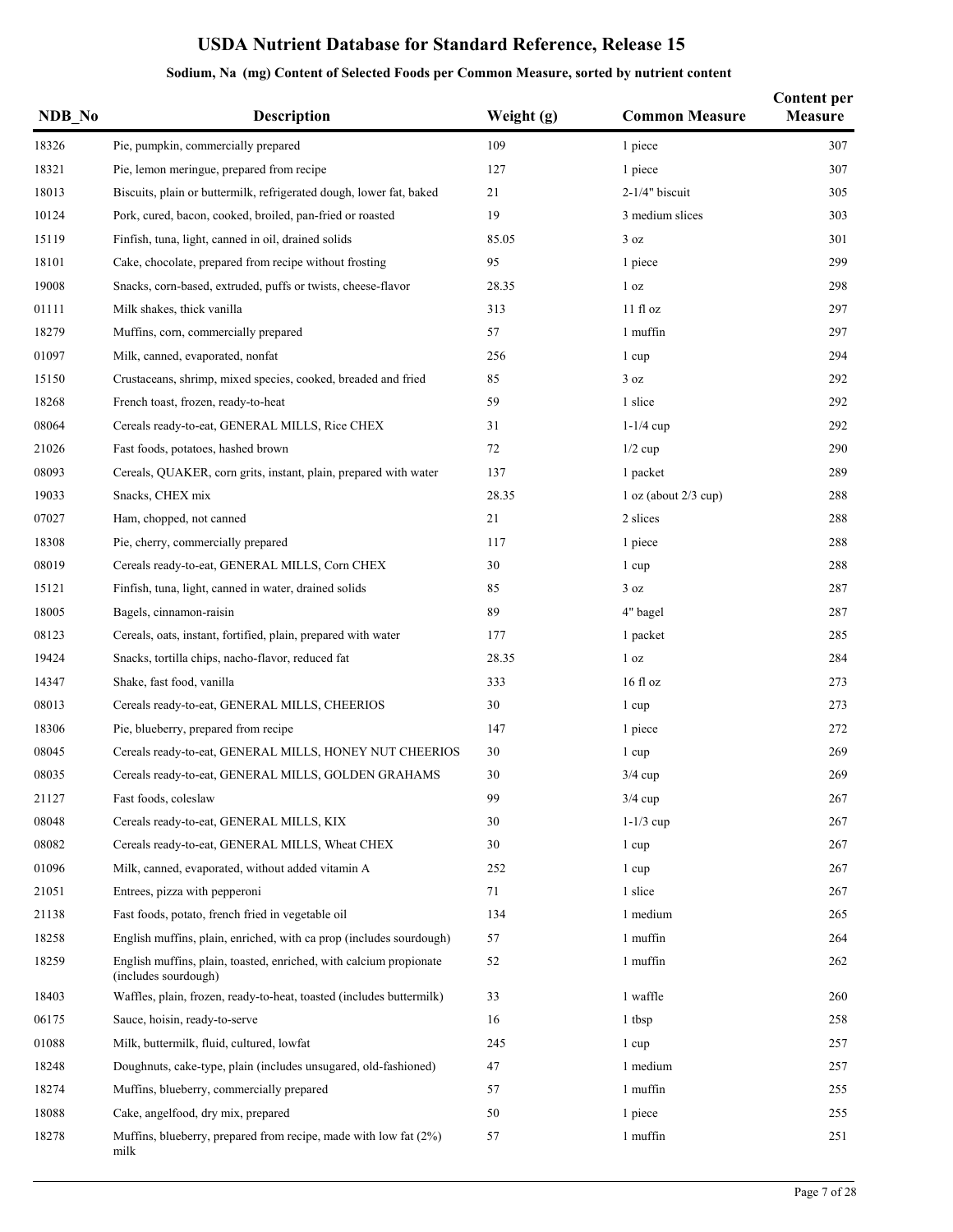| NDB No | <b>Description</b>                                                                                 | Weight (g) | <b>Common Measure</b> | <b>Content per</b><br>Measure |
|--------|----------------------------------------------------------------------------------------------------|------------|-----------------------|-------------------------------|
| 18246  | Danish pastry, fruit, enriched (includes apple, cinnamon, raisin,<br>lemon, raspberry, strawberry) | 71         | 1 danish              | 251                           |
| 08261  | Cereals ready-to-eat, GENERAL MILLS, RAISIN NUT BRAN                                               | 55         | 1 cup                 | 250                           |
| 18358  | Sweet rolls, cinnamon, refrigerated dough with frosting, baked                                     | 30         | 1 roll                | 250                           |
| 12537  | Seeds, sunflower seed kernels, dry roasted, with salt added                                        | 32         | $1/4$ cup             | 250                           |
| 08243  | Cereals ready-to-eat, GENERAL MILLS, HONEY NUT CLUSTERS                                            | 55         | 1 cup                 | 249                           |
| 01035  | Cheese, provolone                                                                                  | 28.35      | 1 <sub>oz</sub>       | 248                           |
| 05092  | Chicken, broilers or fryers, thigh, meat and skin, cooked, fried, batter                           | 86         | 1 thigh               | 248                           |
| 14316  | Malted drink mix, chocolate, with added nutrients, powder, prepared<br>with whole milk             | 265        | 1 cup                 | 246                           |
| 18079  | Bread crumbs, dry, grated, plain                                                                   | 28.35      | 1 <sub>oz</sub>       | 244                           |
| 12179  | Nuts, coconut meat, dried (desiccated), sweetened, shredded                                        | 93         | 1 cup                 | 244                           |
| 11581  | Vegetables, mixed, canned, drained solids                                                          | 163        | 1 cup                 | 243                           |
| 18069  | Bread, white, commercially prepared (includes soft bread crumbs)                                   | 45         | 1 cup                 | 242                           |
| 18139  | Cake, white, prepared from recipe without frosting                                                 | 74         | 1 piece               | 242                           |
| 18116  | Cake, gingerbread, prepared from recipe                                                            | 74         | 1 piece               | 242                           |
| 08109  | Cereals, CREAM OF WHEAT, mix'n eat, plain, prepared with water                                     | 142        | 1 packet              | 241                           |
| 18350  | Rolls, hamburger or hotdog, plain                                                                  | 43         | 1 roll                | 241                           |
| 08247  | Cereals ready-to-eat, GENERAL MILLS, TOTAL Raisin Bran                                             | 55         | 1 cup                 | 239                           |
| 18290  | Pancakes, plain, dry mix, complete, prepared                                                       | 38         | 1 pancake             | 239                           |
| 15011  | Finfish, catfish, channel, cooked, breaded and fried                                               | 85         | 3 oz                  | 238                           |
| 15140  | Crustaceans, crab, blue, cooked, moist heat                                                        | 85         | 3 oz                  | 237                           |
| 06800  | Gravy, NESTLE, CHEF-MATE Country Sausage Gravy, ready-to-<br>serve                                 | 62         | $1/4$ cup             | 236                           |
| 08131  | Cereals, QUAKER, oatmeal, instant, maple and brown sugar,<br>prepared with water                   | 155        | 1 packet              | 234                           |
| 11546  | Tomato products, canned, paste, without salt added                                                 | 262        | 1 cup                 | 231                           |
| 16090  | Peanuts, all types, dry-roasted, with salt                                                         | 28.35      | $1$ oz (approx 28)    | 230                           |
| 18356  | Sweet rolls, cinnamon, commercially prepared with raisins                                          | 60         | 1 roll                | 230                           |
| 18005  | Bagels, cinnamon-raisin                                                                            | 71         | $3-1/2"$ bagel        | 229                           |
| 11296  | Onion rings, breaded, par fried, frozen, prepared, heated in oven                                  | 60         | 10 rings              | 225                           |
| 18283  | Muffins, oat bran                                                                                  | 57         | 1 muffin              | 224                           |
| 08067  | Cereals ready-to-eat, KELLOGG, KELLOGG'S SPECIAL K                                                 | 31         | 1 cup                 | 224                           |
| 08057  | Cereals ready-to-eat, GENERAL MILLS, Honey Nut CHEX                                                | 30         | $3/4$ cup             | 224                           |
| 19212  | Puddings, vanilla, dry mix, regular, prepared with 2% milk                                         | 140        | $1/2$ cup             | 223                           |
| 18104  | Coffeecake, cinnamon with crumb topping, commercially prepared,<br>enriched                        | 63         | 1 piece               | 221                           |
| 12537  | Seeds, sunflower seed kernels, dry roasted, with salt added                                        | 28.35      | 1 <sub>oz</sub>       | 221                           |
| 18141  | Cake, yellow, commercially prepared, with vanilla frosting                                         | 64         | 1 piece               | 220                           |
| 18362  | Toaster pastries, fruit (includes apple, blueberry, cherry, strawberry)                            | 52         | 1 pastry              | 218                           |
| 08089  | Cereals ready-to-eat, GENERAL MILLS, WHEATIES                                                      | 30         | 1 cup                 | 218                           |
| 19004  | Snacks, corn-based, extruded, chips, barbecue-flavor                                               | 28.35      | 1 <sub>oz</sub>       | 216                           |
| 18140  | Cake, yellow, commercially prepared, with chocolate frosting                                       | 64         | 1 piece               | 216                           |
| 08219  | Cereals ready-to-eat, QUAKER, Honey Nut Heaven                                                     | 49         | 1 cup                 | 216                           |
| 18044  | Bread, pumpernickel                                                                                | 32         | 1 slice               | 215                           |
| 18045  | Bread, pumpernickel, toasted                                                                       | 29         | 1 slice               | 214                           |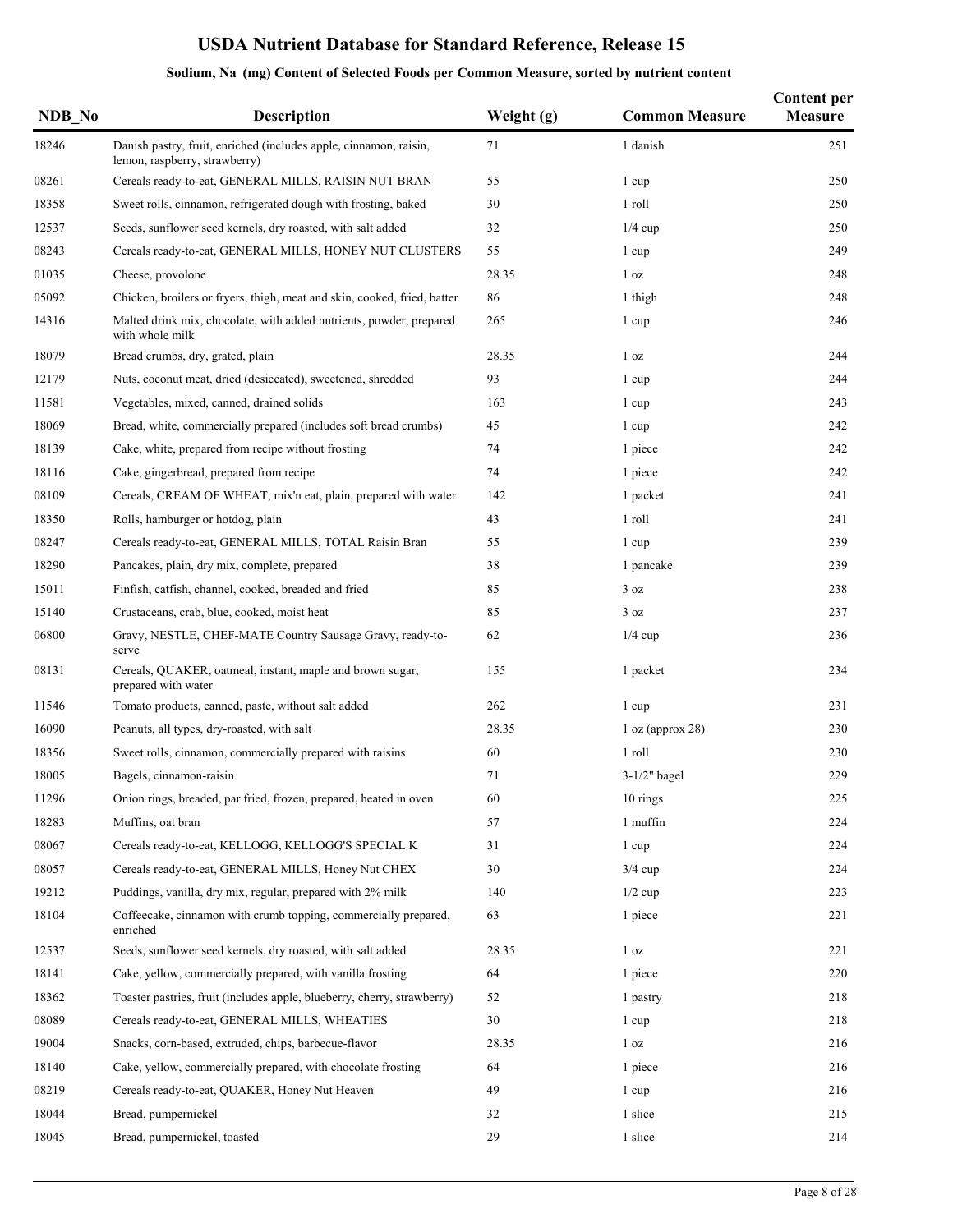| NDB No | <b>Description</b>                                                                   | Weight (g) | <b>Common Measure</b> | <b>Content per</b><br>Measure |
|--------|--------------------------------------------------------------------------------------|------------|-----------------------|-------------------------------|
| 18096  | Cake, chocolate, commercially prepared with chocolate frosting                       | 64         | 1 piece               | 214                           |
| 04120  | Salad dressing, french, commercial, regular, with salt                               | 15.6       | 1 tbsp                | 214                           |
| 19042  | Snacks, potato chips, barbecue-flavor                                                | 28.35      | 1 <sub>oz</sub>       | 213                           |
| 18127  | Cake, snack cakes, creme-filled, chocolate with frosting                             | 50         | 1 cupcake             | 213                           |
| 18361  | Toaster pastries, brown-sugar-cinnamon                                               | 50         | 1 pastry              | 212                           |
| 18060  | Bread, rye                                                                           | 32         | 1 slice               | 211                           |
| 08259  | Cereals ready-to-eat, KELLOGG, KELLOGG'S CRISPIX                                     | 29         | 1 cup                 | 210                           |
| 18086  | Cake, angelfood, commercially prepared                                               | 28         | 1 piece               | 210                           |
| 08246  | Cereals ready-to-eat, GENERAL MILLS, TOTAL Corn Flakes                               | 30         | $1-1/3$ cup           | 209                           |
| 07065  | Pork and beef sausage, fresh, cooked                                                 | 26         | 2 links               | 209                           |
| 21054  | Fast foods, salad, vegetable, tossed, without dressing, with chicken                 | 218        | $1-1/2$ cups          | 209                           |
| 08028  | Cereals ready-to-eat, KELLOGG, KELLOGG'S Complete Wheat<br><b>Bran Flakes</b>        | 29         | $3/4$ cup             | 207                           |
| 14310  | Malted drink mix, natural, with added nutrients, powder, prepared<br>with whole milk | 265        | 1 cup                 | 207                           |
| 01036  | Cheese, ricotta, whole milk                                                          | 246        | 1 cup                 | 207                           |
| 11015  | Asparagus, canned, drained solids                                                    | 72         | 4 spears              | 207                           |
| 08272  | Cereals ready-to-eat, GENERAL MILLS, CINNAMON TOAST<br><b>CRUNCH</b>                 | 30         | $3/4$ cup             | 206                           |
| 18255  | Doughnuts, yeast-leavened, glazed, enriched (includes honey buns)                    | 60         | 1 medium              | 205                           |
| 19046  | Snacks, potato chips, made from dried potatoes, sour-cream and<br>onion-flavor       | 28.35      | 1 <sub>oz</sub>       | 204                           |
| 08266  | Cereals ready-to-eat, GENERAL MILLS, FROSTED WHEATIES                                | 30         | $3/4$ cup             | 204                           |
| 08050  | Cereals ready-to-eat, GENERAL MILLS, LUCKY CHARMS                                    | 30         | 1 cup                 | 203                           |
| 08020  | Cereals ready-to-eat, KELLOGG, KELLOGG'S Corn Flakes                                 | 28         | 1 cup                 | 203                           |
| 18482  | Toaster Pastries, KELLOGG, KELLOGG'S POP TARTS, Frosted<br>chocolate fudge           | 52         | 1 pastry              | 203                           |
| 08010  | Cereals ready-to-eat, QUAKER, CAP'N CRUNCH                                           | 27         | $3/4$ cup             | 202                           |
| 19057  | Snacks, tortilla chips, nacho-flavor                                                 | 28.35      | 1 <sub>oz</sub>       | 201                           |
| 08012  | Cereals ready-to-eat, QUAKER, CAP'N CRUNCH'S PEANUT<br><b>BUTTER CRUNCH</b>          | 27         | $3/4$ cup             | 200                           |
| 15142  | Crustaceans, crab, blue, crab cakes                                                  | 60         | 1 cake                | 198                           |
| 20113  | Noodles, chinese, chow mein                                                          | 45         | 1 cup                 | 198                           |
| 18027  | Bread, egg                                                                           | 40         | $1/2$ " slice         | 197                           |
| 08078  | Cereals ready-to-eat, GENERAL MILLS, TRIX                                            | 30         | 1 cup                 | 194                           |
| 05067  | Chicken, broilers or fryers, drumstick, meat and skin, cooked, fried,<br>batter      | 72         | 1 drumstick           | 194                           |
| 18292  | Pancakes, plain, dry mix, incomplete, prepared                                       | 38         | 1 pancake             | 192                           |
| 09193  | Olives, ripe, canned (small-extra large)                                             | 22         | 5 large               | 192                           |
| 08077  | Cereals ready-to-eat, GENERAL MILLS, Whole Grain TOTAL                               | 30         | $3/4$ cup             | 192                           |
| 08014  | Cereals ready-to-eat, KELLOGG, KELLOGG'S COCOA KRISPIES                              | 31         | $3/4$ cup             | 190                           |
| 12635  | Nuts, mixed nuts, dry roasted, with peanuts, with salt added                         | 28.35      | 1 <sub>oz</sub>       | 190                           |
| 08288  | Cereals ready-to-eat, KELLOGG, KELLOGG'S RICE KRISPIES<br><b>TREATS</b> Cereal       | 30         | $3/4$ cup             | 189                           |
| 19410  | Snacks, potato chips, made from dried potatoes, plain                                | 28.35      | 1 <sub>oz</sub>       | 186                           |
| 15017  | Finfish, cod, Atlantic, canned, solids and liquid                                    | 85         | 3 oz                  | 185                           |
| 12637  | Nuts, mixed nuts, oil roasted, with peanuts, with salt added                         | 28.35      | 1 <sub>oz</sub>       | 185                           |
| 18288  | Pancakes plain, frozen, ready-to-heat (includes buttermilk)                          | 36         | 1 pancake             | 183                           |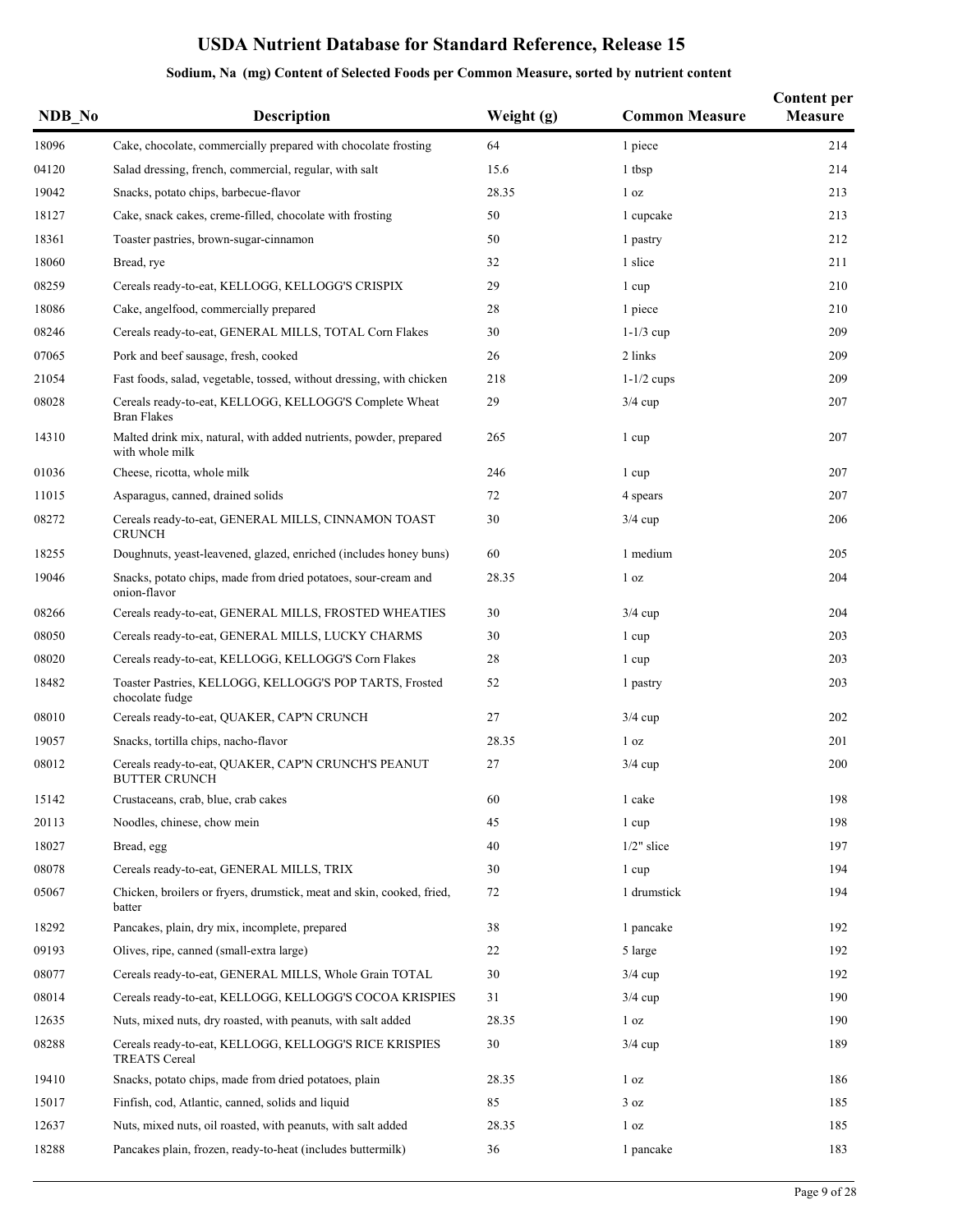| NDB_No | <b>Description</b>                                                          | Weight (g) | <b>Common Measure</b>                | <b>Content per</b><br>Measure |
|--------|-----------------------------------------------------------------------------|------------|--------------------------------------|-------------------------------|
| 08011  | Cereals ready-to-eat, QUAKER, CAP'N CRUNCH with<br><b>CRUNCHBERRIES</b>     | 26         | $3/4$ cup                            | 182                           |
| 21033  | Fast foods, sundae, hot fudge                                               | 158        | 1 sundae                             | 182                           |
| 21139  | Fast foods, potato, mashed                                                  | 80         | $1/3$ cup                            | 182                           |
| 12585  | Nuts, cashew nuts, dry roasted, with salt added                             | 28.35      | 1 <sub>oz</sub>                      | 181                           |
| 18019  | Bread, banana, prepared from recipe, made with margarine                    | 60         | 1 slice                              | 181                           |
| 19218  | Puddings, tapioca, ready-to-eat                                             | 113        | 4 oz                                 | 180                           |
| 18388  | Muffins, wheat bran, toaster-type with raisins, toasted                     | 34         | 1 muffin                             | 179                           |
| 19003  | Snacks, corn-based, extruded, chips, plain                                  | 28.35      | 1 <sub>oz</sub>                      | 179                           |
| 01030  | Cheese, muenster                                                            | 28.35      | 1 oz                                 | 178                           |
| 11935  | Catsup                                                                      | 15         | 1 tbsp                               | 178                           |
| 08274  | Cereals ready-to-eat, GENERAL MILLS, BERRY BERRY KIX                        | 30         | $3/4$ cup                            | 178                           |
| 18452  | Cake, snack cakes, cupcakes, chocolate, with frosting, low-fat              | 43         | 1 cupcake                            | 178                           |
| 15167  | Mollusks, oyster, eastern, wild, raw                                        | 84         | 6 medium                             | 177                           |
| 19043  | Snacks, potato chips, sour-cream-and-onion-flavor                           | 28.35      | 1 <sub>oz</sub>                      | 177                           |
| 19062  | Snacks, trail mix, regular, with chocolate chips, salted nuts and seeds     | 146        | 1 cup                                | 177                           |
| 01009  | Cheese, cheddar                                                             | 28.35      | 1 <sub>oz</sub>                      | 176                           |
| 01118  | Yogurt, plain, skim milk, 13 grams protein per 8 ounce                      | 227        | 8-oz container                       | 175                           |
| 18151  | Cookies, brownies, commercially prepared                                    | 56         | 1 brownie                            | 175                           |
| 18061  | Bread, rye, toasted                                                         | 24         | 1 slice                              | 174                           |
| 01168  | Cheese, low fat, cheddar or colby                                           | 28.35      | 1 <sub>oz</sub>                      | 174                           |
| 14390  | Cocoa mix, with aspartame, powder, prepared from item 14196                 | 192        | 1 serving                            | 173                           |
| 08271  | Cereals ready-to-eat, GENERAL MILLS, COCOA PUFFS                            | 30         | 1 cup                                | 171                           |
| 01132  | Egg, whole, cooked, scrambled                                               | 61         | 1 large                              | 171                           |
| 08058  | Cereals ready-to-eat, KELLOGG, KELLOGG'S PRODUCT 19                         | 30         | 1 cup                                | 169                           |
| 19411  | Snacks, potato chips, plain, salted                                         | 28.35      | 1 <sub>oz</sub>                      | 168                           |
| 21138  | Fast foods, potato, french fried in vegetable oil                           | 85         | 1 small                              | 168                           |
| 14196  | Cocoa mix, with aspartame, powder                                           | 15         | $1/2$ oz envelope                    | 168                           |
| 04539  | Salad dressing, blue or roquefort cheese, commercial, regular, with<br>salt | 15.3       | 1 tbsp                               | 167                           |
| 08194  | Cereals ready-to-eat, GENERAL MILLS, REESE'S PUFFS                          | 30         | $3/4$ cup                            | 167                           |
| 18220  | Crackers, melba toast, plain                                                | 20         | 4 pieces                             | 166                           |
| 18147  | Cheesecake commercially prepared                                            | 80         | 1 piece                              | 166                           |
| 18320  | Pie, lemon meringue, commercially prepared                                  | 113        | 1 piece                              | 165                           |
| 14177  | Chocolate-flavor beverage mix, powder, prepared with whole milk             | 266        | 1 cup                                | 165                           |
| 08049  | Cereals ready-to-eat, QUAKER, QUAKER OAT LIFE, plain                        | 32         | $3/4$ cup                            | 164                           |
| 11464  | Spinach, frozen, chopped or leaf, cooked, boiled, drained, without salt     | 190        | 1 cup                                | 163                           |
| 12516  | Seeds, pumpkin and squash seed kernels, roasted, with salt added            | 28.35      | 1 oz (142 seeds)                     | 163                           |
| 15027  | Finfish, fish portions and sticks, frozen, preheated                        | 28         | 1 stick $(4" \times 1" \times 1/2")$ | 163                           |
| 18040  | Bread, oatmeal, toasted                                                     | 25         | 1 slice                              | 163                           |
| 01128  | Egg, whole, cooked, fried                                                   | 46         | 1 large                              | 162                           |
| 18039  | Bread, oatmeal                                                              | 27         | 1 slice                              | 162                           |
| 11008  | Artichokes, (globe or french), cooked, boiled, drained, without salt        | 168        | 1 cup                                | 160                           |
| 01117  | Yogurt, plain, low fat, 12 grams protein per 8 ounce                        | 227        | 8-oz container                       | 159                           |
| 05101  | Chicken, broilers or fryers, wing, meat and skin, cooked, fried, batter     | 49         | 1 wing                               | 157                           |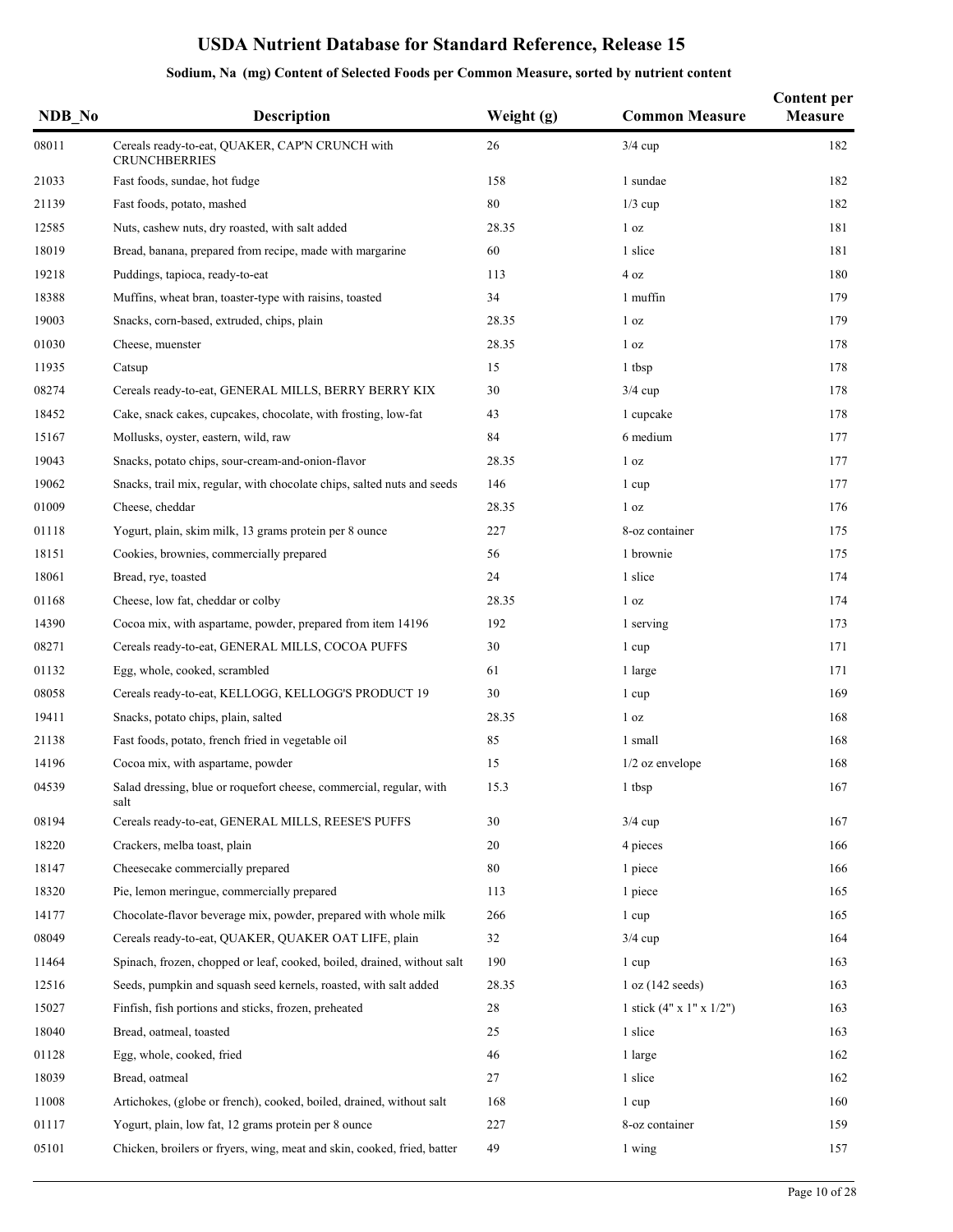| NDB_No | Description                                                                                            | Weight (g) | <b>Common Measure</b>             | <b>Content per</b><br>Measure |
|--------|--------------------------------------------------------------------------------------------------------|------------|-----------------------------------|-------------------------------|
| 18228  | Crackers, saltines (includes oyster, soda, soup)                                                       | 12         | 4 crackers                        | 156                           |
| 18128  | Cake, snack cakes, creme-filled, sponge                                                                | 42.5       | 1 cake                            | 155                           |
| 15150  | Crustaceans, shrimp, mixed species, cooked, breaded and fried                                          | 45         | 6 large                           | 155                           |
| 18505  | KELLOGG'S Eggo Lowfat Homestyle Waffles                                                                | 35         | 1 waffle                          | 155                           |
| 18310  | Pie, chocolate creme, commercially prepared                                                            | 113        | 1 piece                           | 154                           |
| 04023  | Salad dressing, thousand island, diet, low calorie, 10 calories per<br>teaspoon, with salt             | 15.3       | 1 tbsp                            | 153                           |
| 19087  | Candies, confectioner's coating, white                                                                 | 170        | 1 cup                             | 153                           |
| 18364  | Tortillas, ready-to-bake or -fry, flour                                                                | 32         | 1 tortilla                        | 153                           |
| 08210  | Cereals ready-to-eat, QUAKER, QUAKER OAT CINNAMON LIFE                                                 | 32         | $3/4$ cup                         | 153                           |
| 19201  | Puddings, vanilla, ready-to-eat                                                                        | 113        | 4 oz                              | 153                           |
| 01104  | Milk, chocolate, fluid, commercial, lowfat                                                             | 250        | 1 cup                             | 153                           |
| 07083  | Vienna sausage, canned, beef and pork                                                                  | 16         | 1 sausage                         | 152                           |
| 18029  | Bread, french or vienna (includes sourdough)                                                           | 25         | $1/2$ " slice                     | 152                           |
| 07073  | Sandwich spread, pork, beef                                                                            | 15         | 1 tbsp                            | 152                           |
| 19155  | Candies, M&M MARS, SNICKERS Bar                                                                        | 57         | $1 \text{ bar} (2 \text{ oz})$    | 152                           |
| 18041  | Bread, pita, white, enriched                                                                           | 28         | 4" pita                           | 150                           |
| 01103  | Milk, chocolate, fluid, commercial, reduced fat                                                        | 250        | 1 cup                             | 150                           |
| 01102  | Milk, chocolate, fluid, commercial,                                                                    | 250        | 1 cup                             | 150                           |
| 01029  | Cheese, mozzarella, part skim milk, low moisture                                                       | 28.35      | 1 <sub>oz</sub>                   | 150                           |
| 19056  | Snacks, tortilla chips, plain                                                                          | 28.35      | 1 <sub>oz</sub>                   | 150                           |
| 08069  | Cereals ready-to-eat, KELLOGG, KELLOGG'S FROSTED FLAKES                                                | 31         | $3/4$ cup                         | 148                           |
| 14194  | Cocoa mix, powder, prepared with water                                                                 | 206        | 1 serving                         | 148                           |
| 18076  | Bread, whole-wheat, commercially prepared, toasted                                                     | 25         | 1 slice                           | 148                           |
| 19190  | Puddings, chocolate, dry mix, regular, prepared with 2% milk                                           | 142        | $1/2$ cup                         | 148                           |
| 18075  | Bread, whole-wheat, commercially prepared                                                              | 28         | 1 slice                           | 148                           |
| 18177  | Cookies, molasses                                                                                      | 32         | 1 cookie, large $(3-1/2"$ to 4"   | 147                           |
| 19135  | Candies, M&M MARS, MARS MILKY WAY Bar                                                                  | 61         | $1 \text{ bar} (2.15 \text{ oz})$ | 146                           |
| 18342  | Rolls, dinner, plain, commercially prepared (includes brown-and-<br>serve)                             | 28         | 1 roll                            | 146                           |
| 19183  | Puddings, chocolate, ready-to-eat                                                                      | 113        | 4 oz                              | 146                           |
| 15152  | Crustaceans, shrimp, mixed species, canned                                                             | 85.05      | 3 oz                              | 144                           |
| 05142  | Duck, domesticated, meat only, cooked, roasted                                                         | 221        | $1/2$ duck                        | 144                           |
| 18134  | Cake, sponge, prepared from recipe                                                                     | 63         | 1 piece                           | 144                           |
| 04526  | Margarine-like spread, approximately 60% fat, stick, soybean<br>(hydrogenated) and palm (hydrogenated) | 14.4       | 1 tbsp                            | 143                           |
| 14192  | Cocoa mix, powder                                                                                      | 28.35      | 3 heaping tsp                     | 143                           |
| 08003  | Cereals ready-to-eat, KELLOGG, KELLOGG'S APPLE JACKS                                                   | 30         | 1 cup                             | 143                           |
| 04022  | Salad dressing, russian, low calorie, with salt                                                        | 16.3       | 1 tbsp                            | 141                           |
| 19150  | Candies, REESE'S Peanut Butter Cups                                                                    | 45         | 1 package (contains 2)            | 141                           |
| 08030  | Cereals ready-to-eat, KELLOGG, KELLOGG'S FROOT LOOPS                                                   | 30         | 1 cup                             | 141                           |
| 11961  | Hearts of palm, canned                                                                                 | 33         | 1 piece                           | 141                           |
| 01131  | Egg, whole, cooked, poached                                                                            | 50         | 1 large                           | 140                           |
| 19422  | Snacks, potato chips, reduced fat                                                                      | 28.35      | 1 <sub>oz</sub>                   | 139                           |
| 11313  | Peas, green, frozen, cooked, boiled, drained, without salt                                             | 160        | 1 cup                             | 139                           |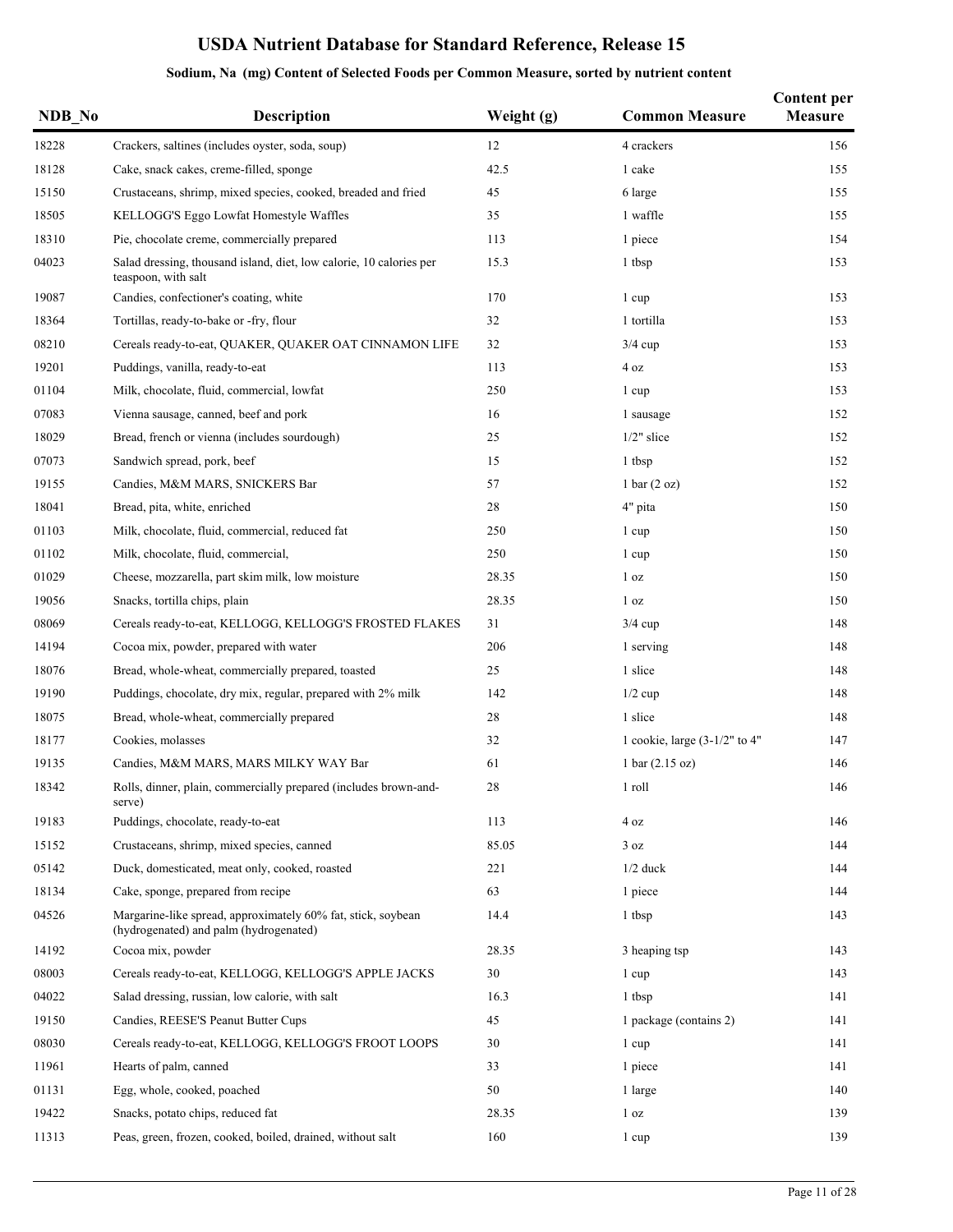| NDB_No | Description                                                                         | Weight (g) | <b>Common Measure</b> | <b>Content per</b><br><b>Measure</b> |
|--------|-------------------------------------------------------------------------------------|------------|-----------------------|--------------------------------------|
| 08105  | Cereals, CREAM OF WHEAT, quick, cooked with water, without salt                     | 239        | 1 cup                 | 139                                  |
| 01057  | Eggnog                                                                              | 254        | 1 cup                 | 137                                  |
| 11144  | Celery, cooked, boiled, drained, without salt                                       | 150        | 1 cup                 | 137                                  |
| 11512  | Sweetpotato, canned, vacuum pack                                                    | 255        | 1 cup                 | 135                                  |
| 18069  | Bread, white, commercially prepared (includes soft bread crumbs)                    | 25         | 1 slice               | 135                                  |
| 18025  | Bread, cracked-wheat                                                                | 25         | 1 slice               | 135                                  |
| 15029  | Finfish, flatfish (flounder and sole species), cooked, dry heat                     | 127        | 1 fillet              | 133                                  |
| 04132  | Margarine, regular, unspecified oils, with salt added                               | 14.1       | 1 tbsp                | 133                                  |
| 04015  | Salad dressing, russian, with salt                                                  | 15.3       | 1 tbsp                | 133                                  |
| 18064  | Bread, wheat (includes wheat berry)                                                 | 25         | 1 slice               | 133                                  |
| 18090  | Cake, boston cream pie, commercially prepared                                       | 92         | 1 piece               | 132                                  |
| 18065  | Bread, wheat, toasted (includes wheat berry)                                        | 23         | 1 slice               | 132                                  |
| 01121  | Yogurt, fruit, low fat, 10 grams protein per 8 ounce                                | 227        | 8-oz container        | 132                                  |
| 11081  | Beets, cooked, boiled, drained                                                      | 170        | 1 cup                 | 131                                  |
| 15034  | Finfish, haddock, cooked, dry heat                                                  | 150        | 1 fillet              | 131                                  |
| 18070  | Bread, white, commercially prepared, toasted                                        | 22         | 1 slice               | 130                                  |
| 06150  | Sauce, barbecue sauce                                                               | 15.75      | 1 tbsp                | 128                                  |
| 04020  | Salad dressing, french, diet, low fat, 5 calories per teaspoon, with salt           | 16.3       | 1 tbsp                | 128                                  |
| 01085  | Milk, nonfat, fluid, with added vitamin A (fat free or skim)                        | 245        | 1 cup                 | 127                                  |
| 04585  | Margarine-butter blend, 60% corn oil margarine and 40% butter                       | 14.2       | 1 tbsp                | 127                                  |
| 18036  | Bread, mixed-grain, toasted (includes whole-grain, 7-grain)                         | 24         | 1 slice               | 127                                  |
| 18035  | Bread, mixed-grain (includes whole-grain, 7-grain)                                  | 26         | 1 slice               | 127                                  |
| 01092  | Milk, dry, nonfat, instant, with added vitamin A                                    | 23         | $1/3$ cup             | 126                                  |
| 11458  | Spinach, cooked, boiled, drained, without salt                                      | 180        | 1 cup                 | 126                                  |
| 14315  | Malted drink mix, chocolate, with added nutrients, powder                           | 21         | 3 heaping tsp         | 125                                  |
| 01082  | Milk, lowfat, fluid, 1% milkfat, with added vitamin A                               | 244        | 1 cup                 | 124                                  |
| 06168  | Sauce, ready-to-serve, pepper or hot                                                | 4.7        | $1$ tsp               | 124                                  |
| 19038  | Snacks, popcorn, caramel-coated, with peanuts                                       | 42         | 1 cup                 | 124                                  |
| 16089  | Peanuts, all types, oil-roasted, with salt                                          | 28.35      | 1 <sub>oz</sub>       | 123                                  |
| 01079  | Milk, reduced fat, fluid, 2% milkfat, with added vitamin A                          | 244        | 1 cup                 | 122                                  |
| 15111  | Finfish, swordfish, cooked, dry heat                                                | 106        | 1 piece               | 122                                  |
| 11945  | Pickle relish, sweet                                                                | 15         | 1 tbsp                | 122                                  |
| 19045  | Snacks, potato chips, made from dried potatoes, light                               | 28.35      | 1 <sub>oz</sub>       | 121                                  |
| 08125  | Cereals, QUAKER, oatmeal, instant, with apples and cinnamon,<br>prepared with water | 149        | 1 packet              | 121                                  |
| 08263  | Cereals ready-to-eat, GENERAL MILLS, APPLE CINNAMON<br><b>CHEERIOS</b>              | 30         | $3/4$ cup             | 120                                  |
| 08068  | Cereals ready-to-eat, KELLOGG, KELLOGG'S CORN POPS                                  | 31         | 1 cup                 | 120                                  |
| 01077  | Milk, fluid, 3.25% milkfat                                                          | 244        | 1 cup                 | 120                                  |
| 21053  | Fast foods, salad, vegetable, tossed, without dressing, with cheese<br>and egg      | 217        | $1-1/2$ cups          | 119                                  |
| 08220  | Cereals ready-to-eat, QUAKER, Low Fat 100% Natural Granola with<br>Raisins          | 50         | $1/2$ cup             | 119                                  |
| 04021  | Salad dressing, italian, commercial, diet, 2 calories per teaspoon,<br>with salt    | 15         | 1 tbsp                | 118                                  |
| 18055  | Bread, reduced-calorie, wheat                                                       | 23         | 1 slice               | 118                                  |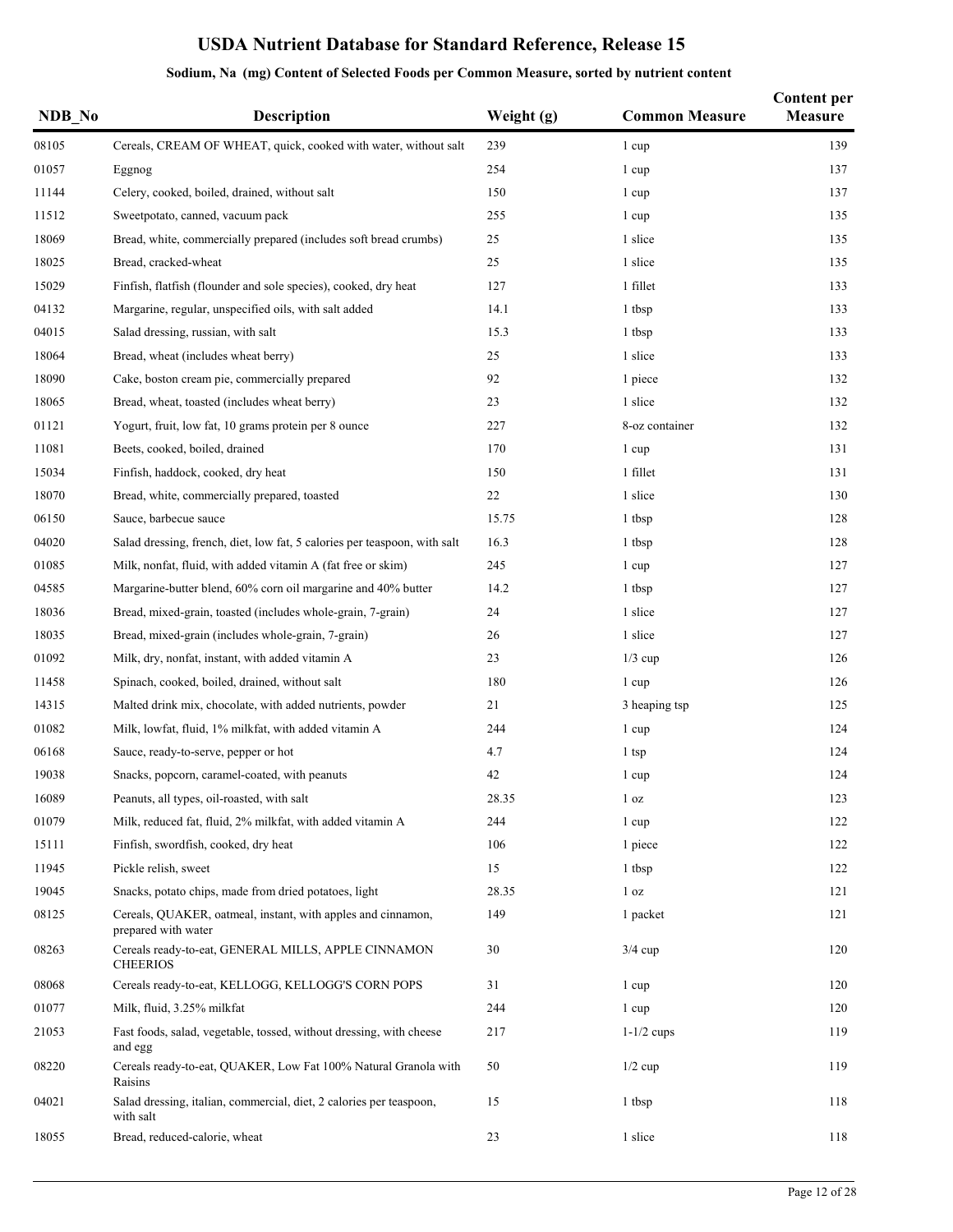| NDB No | <b>Description</b>                                                   | Weight (g) | <b>Common Measure</b> | <b>Content per</b><br><b>Measure</b> |
|--------|----------------------------------------------------------------------|------------|-----------------------|--------------------------------------|
| 04134  | Salad dressing, home recipe, cooked                                  | 16         | 1 tbsp                | 117                                  |
| 01001  | Butter, with salt                                                    | 14.2       | 1 tbsp                | 117                                  |
| 19031  | Snacks, oriental mix, rice-based                                     | 28.35      | 1 oz (about 1/4 cup)  | 117                                  |
| 18033  | Bread, italian                                                       | 20         | 1 slice               | 117                                  |
| 18110  | Cake, fruitcake, commercially prepared                               | 43         | 1 piece               | 116                                  |
| 04114  | Salad dressing, italian, commercial, regular, with salt              | 14.7       | 1 tbsp                | 116                                  |
| 12652  | Nuts, pistachio nuts, dry roasted, with salt added                   | 28.35      | 1 oz (47 nuts)        | 115                                  |
| 15071  | Finfish, rockfish, Pacific, mixed species, cooked, dry heat          | 149        | 1 fillet              | 115                                  |
| 11008  | Artichokes, (globe or french), cooked, boiled, drained, without salt | 120        | 1 medium              | 114                                  |
| 01031  | Cheese, neufchatel                                                   | 28.35      | 1 <sub>oz</sub>       | 113                                  |
| 18120  | Cake, pound, commercially prepared, butter                           | $28\,$     | 1 piece               | 111                                  |
| 01143  | Egg substitute, liquid                                               | 62.75      | $1/4$ cup             | 111                                  |
| 19441  | Snacks, KELLOGG, KELLOGG'S NUTRI-GRAIN Cereal Bars, fruit            | 37         | 1 bar                 | 110                                  |
| 15037  | Finfish, halibut, Atlantic and Pacific, cooked, dry heat             | 159        | $1/2$ fillet          | 110                                  |
| 04017  | Salad dressing, thousand island, commercial, regular, with salt      | 15.6       | 1 tbsp                | 109                                  |
| 05126  | Chicken, stewing, meat only, cooked, stewed                          | 140        | 1 cup                 | 109                                  |
| 19089  | Ice creams, vanilla, rich                                            | 74         | $1/2$ cup             | 106                                  |
| 01026  | Cheese, mozzarella, whole milk                                       | 28.35      | 1 <sub>oz</sub>       | 106                                  |
| 18235  | Crackers, whole-wheat                                                | 16         | 4 crackers            | 105                                  |
| 01116  | Yogurt, plain, whole milk, 8 grams protein per 8 ounce               | 227        | 8-oz container        | 104                                  |
| 11143  | Celery, raw                                                          | 120        | 1 cup                 | 104                                  |
| 18057  | Bread, reduced-calorie, white                                        | 23         | 1 slice               | 104                                  |
| 18189  | Cookies, peanut butter, prepared from recipe                         | 20         | 1 cookie              | 104                                  |
| 11125  | Carrots, cooked, boiled, drained, without salt                       | 156        | 1 cup                 | 103                                  |
| 15086  | Finfish, salmon, sockeye, cooked, dry heat                           | 155        | $1/2$ fillet          | 102                                  |
| 18048  | Bread, raisin, toasted, enriched                                     | 24         | 1 slice               | 102                                  |
| 18229  | Crackers, standard snack-type, regular                               | 12         | 4 crackers            | 102                                  |
| 18047  | Bread, raisin, enriched                                              | 26         | 1 slice               | 101                                  |
| 18214  | Crackers, cheese, regular                                            | 10         | 10 crackers           | 100                                  |
| 15067  | Finfish, pollock, walleye, cooked, dry heat                          | 85         | 3 oz                  | 99                                   |
| 18230  | Crackers, standard snack-type, sandwich, with cheese filling         | 7          | 1 sandwich            | 98                                   |
| 05168  | Turkey, all classes, meat only, cooked, roasted                      | 140        | 1 cup                 | 98                                   |
| 19040  | Snacks, popcorn, cheese-flavor                                       | 11         | 1 cup                 | 98                                   |
| 15111  | Finfish, swordfish, cooked, dry heat                                 | 85         | 3 oz                  | 98                                   |
| 19035  | Snacks, popcorn, oil-popped                                          | 11         | 1 cup                 | 97                                   |
| 19193  | Puddings, rice, ready-to-eat                                         | 113.4      | 4 oz                  | 96                                   |
| 18178  | Cookies, oatmeal, commercially prepared, regular                     | 25         | 1 cookie              | 96                                   |
| 18451  | Cake, pound, commercially prepared, fat-free                         | 28         | 1 slice               | 95                                   |
| 15160  | Mollusks, clam, mixed species, canned, drained solids                | 85         | 3 oz                  | 95                                   |
| 18053  | Bread, reduced-calorie, rye                                          | 23         | 1 slice               | 93                                   |
| 01032  | Cheese, parmesan, grated                                             | 5          | 1 tbsp                | 93                                   |
| 04133  | Salad dressing, french, home recipe                                  | 14         | 1 tbsp                | 92                                   |
| 21028  | Fast foods, ice milk, vanilla, soft-serve, with cone                 | 103        | 1 cone                | 92                                   |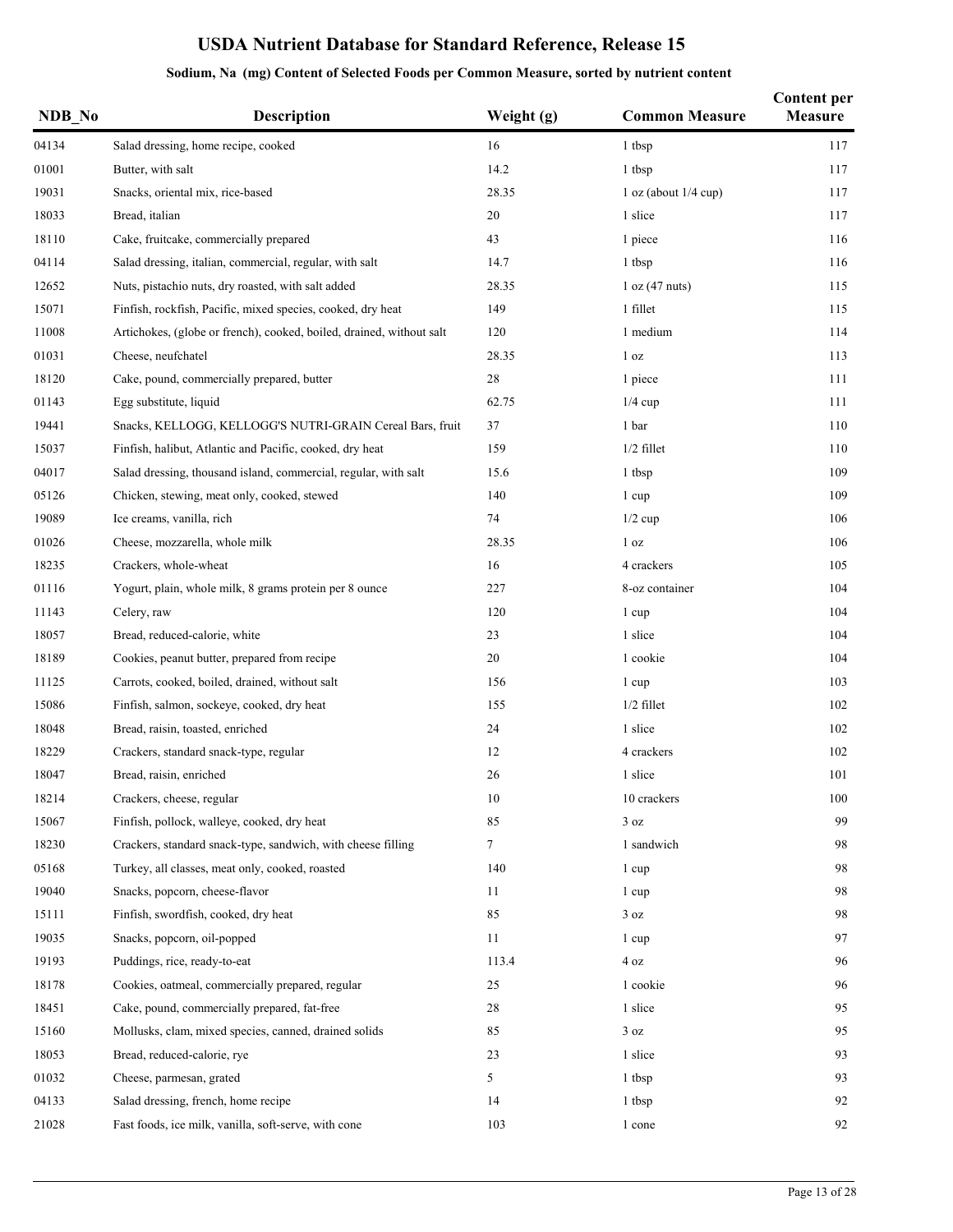| NDB No | <b>Description</b>                                                                     | Weight (g) | <b>Common Measure</b> | <b>Content per</b><br><b>Measure</b> |
|--------|----------------------------------------------------------------------------------------|------------|-----------------------|--------------------------------------|
| 11038  | Lima beans, immature seeds, frozen, fordhook, cooked, boiled,<br>drained, without salt | 170        | 1 cup                 | 90                                   |
| 13327  | Beef, variety meats and by-products, liver, cooked, pan-fried                          | 85         | 3 oz                  | 90                                   |
| 15029  | Finfish, flatfish (flounder and sole species), cooked, dry heat                        | 85         | 3 oz                  | 89                                   |
| 05306  | Poultry food products, ground turkey, cooked                                           | 82         | 1 patty               | 88                                   |
| 18226  | Crackers, rye, wafers, plain                                                           | 11         | 1 wafer               | 87                                   |
| 12586  | Nuts, cashew nuts, oil roasted, with salt added                                        | 28.35      | 1 oz (18 nuts)        | 87                                   |
| 10078  | Pork, fresh, shoulder, arm picnic, separable lean only, cooked, braised                | 85         | 3 oz                  | 87                                   |
| 11131  | Carrots, frozen, cooked, boiled, drained, without salt                                 | 146        | 1 cup                 | 86                                   |
| 10193  | Pork, fresh, backribs, separable lean and fat, cooked, roasted                         | 85         | 3 oz                  | 86                                   |
| 14342  | Rice beverage, RICE DREAM, canned                                                      | 245        | 1 cup                 | 86                                   |
| 05172  | Turkey, all classes, giblets, cooked, simmered, some giblet fat                        | 145        | 1 cup                 | 86                                   |
| 14309  | Malted drink mix, natural, with added nutrients, powder                                | 21         | 4-5 heaping tsp       | 85                                   |
| 05180  | Turkey, all classes, neck, meat only, cooked, simmered                                 | 152        | 1 neck                | 85                                   |
| 01186  | Cheese, cream, fat free                                                                | 15.6       | 1 tbsp                | 85                                   |
| 11547  | Tomato products, canned, puree, without salt added                                     | 250        | 1 cup                 | 85                                   |
| 11164  | Collards, frozen, chopped, cooked, boiled, drained, without salt                       | 170        | 1 cup                 | 85                                   |
| 18173  | Cookies, graham crackers, plain or honey (includes cinnamon)                           | 14         | 2 squares             | 85                                   |
| 05022  | Chicken, broilers or fryers, giblets, cooked, simmered                                 | 145        | 1 cup                 | 84                                   |
| 19015  | Snacks, granola bars, hard, plain                                                      | 28.35      | 1 bar                 | 83                                   |
| 15058  | Finfish, ocean perch, Atlantic, cooked, dry heat                                       | 85         | 3 oz                  | 82                                   |
| 05044  | Chicken, broilers or fryers, dark meat, meat only, cooked, fried                       | 84         | 3 oz                  | 81                                   |
| 18184  | Cookies, oatmeal, prepared from recipe, with raisins                                   | 15         | 1 cookie              | 81                                   |
| 19022  | Snacks, granola bars, soft, uncoated, raisin                                           | 28.35      | 1 bar                 | 80                                   |
| 10089  | Pork, fresh, spareribs, separable lean and fat, cooked, braised                        | 85         | 3 oz                  | 79                                   |
| 04025  | Salad dressing, mayonnaise, soybean oil, with salt                                     | 13.8       | 1 tbsp                | 78                                   |
| 17112  | Veal, rib, separable lean and fat, cooked, roasted                                     | 85         | 3 oz                  | 78                                   |
| 11565  | Turnips, cooked, boiled, drained, without salt                                         | 156        | 1 cup                 | 78                                   |
| 16097  | Peanut butter, chunk style, with salt                                                  | 16         | 1 tbsp                | $78\,$                               |
| 08001  | Cereals ready-to-eat, KELLOGG, KELLOGG'S, ALL-BRAN Original                            | 30         | $1/2$ cup             | 77                                   |
| 15192  | Finfish, cod, Pacific, cooked, dry heat                                                | 85         | 3 oz                  | 77                                   |
| 19438  | Snacks, KELLOGG, KELLOGG'S RICE KRISPIES TREATS<br>Squares                             | 22         | 1 bar                 | 77                                   |
| 19404  | Snacks, granola bars, soft, uncoated, chocolate chip                                   | 28.35      | 1 bar                 | 77                                   |
| 11647  | Sweetpotato, canned, syrup pack, drained solids                                        | 196        | 1 cup                 | 76                                   |
| 18248  | Doughnuts, cake-type, plain (includes unsugared, old-fashioned)                        | 14         | 1 hole                | 76                                   |
| 12632  | Nuts, macadamia nuts, dry roasted, with salt added                                     | 28.35      | $1 oz (10-12 nuts)$   | 75                                   |
| 10075  | Pork, fresh, shoulder, arm picnic, separable lean and fat, cooked,<br>braised          | 85         | 3 oz                  | 75                                   |
| 16098  | Peanut butter, smooth style, with salt                                                 | 16         | 1 tbsp                | 75                                   |
| 14121  | Carbonated beverage, club soda                                                         | 355        | 12f1oz                | 75                                   |
| 05059  | Chicken, broilers or fryers, breast, meat and skin, cooked, fried, flour               | 98         | $1/2$ breast          | 74                                   |
| 15034  | Finfish, haddock, cooked, dry heat                                                     | 85         | 3 oz                  | 74                                   |
| 01040  | Cheese, swiss                                                                          | 28.35      | 1 <sub>oz</sub>       | 74                                   |
| 11659  | Sweetpotato, cooked, candied, home-prepared                                            | 105        | 1 piece               | 74                                   |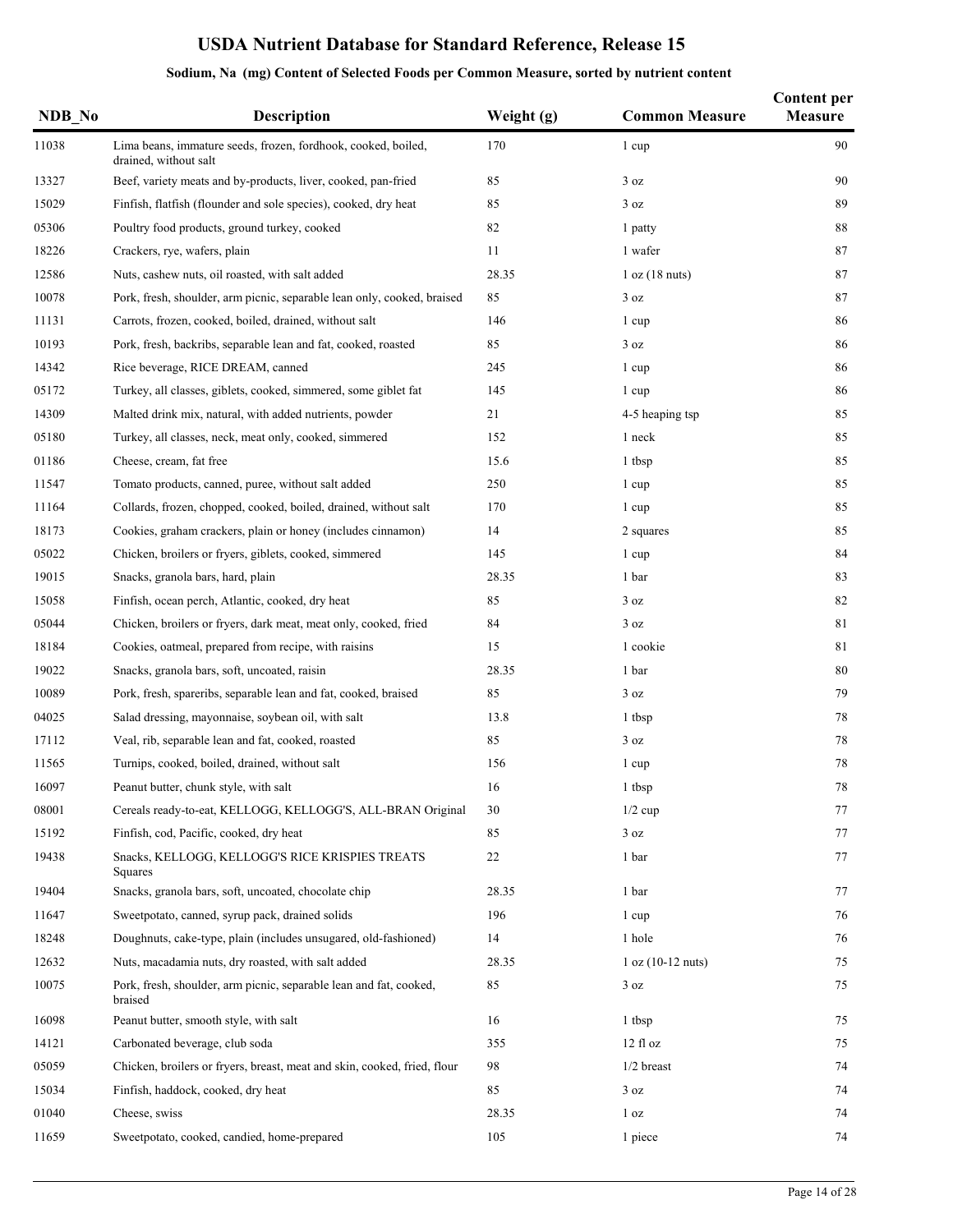| NDB_No | <b>Description</b>                                                                                     | Weight (g) | <b>Common Measure</b> | <b>Content per</b><br><b>Measure</b> |
|--------|--------------------------------------------------------------------------------------------------------|------------|-----------------------|--------------------------------------|
| 18133  | Cake, sponge, commercially prepared                                                                    | 30         | 1 shortcake           | 73                                   |
| 10176  | Pork, fresh, loin, center loin (chops), bone-in, separable lean only,<br>cooked, pan-fried             | 85         | 3 oz                  | 73                                   |
| 01123  | Egg, whole, raw, fresh                                                                                 | 58         | 1 extra large         | 73                                   |
| 19039  | Snacks, popcorn, caramel-coated, without peanuts                                                       | 35.2       | 1 cup                 | 73                                   |
| 17027  | Lamb, domestic, loin, separable lean only, trimmed to 1/4" fat,<br>choice, cooked, broiled             | 85         | 3 oz                  | 71                                   |
| 11935  | Catsup                                                                                                 | 6          | 1 packet              | 71                                   |
| 19393  | Frozen yogurts, chocolate, soft-serve                                                                  | 72         | $1/2$ cup             | 71                                   |
| 18206  | Cookies, sugar, refrigerated dough, baked                                                              | 15         | 1 cookie              | 70                                   |
| 15067  | Finfish, pollock, walleye, cooked, dry heat                                                            | 60         | 1 fillet              | 70                                   |
| 19226  | Frostings, chocolate, creamy, ready-to-eat                                                             | 38         | $1/12$ package        | 70                                   |
| 06164  | Sauce, ready-to-serve, salsa                                                                           | 16         | 1 tbsp                | 69                                   |
| 18215  | Crackers, cheese, sandwich-type with peanut butter filling                                             | 7          | 1 sandwich            | 69                                   |
| 17034  | Lamb, domestic, rib, separable lean only, trimmed to 1/4" fat, choice,<br>cooked, roasted              | 85         | 3 oz                  | 69                                   |
| 15232  | Finfish, roughy, orange, cooked, dry heat                                                              | 85         | 3 oz                  | 69                                   |
| 18177  | Cookies, molasses                                                                                      | 15         | 1 cookie, medium      | 69                                   |
| 18208  | Cookies, sugar, prepared from recipe, made with margarine                                              | 14         | 1 cookie              | 69                                   |
| 11655  | Carrot juice, canned                                                                                   | 236        | 1 cup                 | 68                                   |
| 05040  | Chicken, broilers or fryers, light meat, meat only, cooked, fried                                      | 84         | 3 oz                  | 68                                   |
| 10179  | Pork, fresh, loin, center loin (chops), bone-in, separable lean and fat,<br>cooked, pan-fried          | 85         | 3 oz                  | 68                                   |
| 19230  | Frostings, vanilla, creamy, ready-to-eat                                                               | 38         | $1/12$ package        | 67                                   |
| 05188  | Turkey, all classes, dark meat, cooked, roasted                                                        | 84         | 3 oz                  | 66                                   |
| 23578  | Beef, ground, 75% lean meat / 25% fat, patty, cooked, broiled                                          | 85         | 3 oz                  | 66                                   |
| 19348  | Syrups, chocolate, fudge-type                                                                          | 19         | 1 tbsp                | 66                                   |
| 17024  | Lamb, domestic, loin, separable lean and fat, trimmed to 1/4" fat,<br>choice, cooked, broiled          | 85         | 3 oz                  | 65                                   |
| 15071  | Finfish, rockfish, Pacific, mixed species, cooked, dry heat                                            | 85         | 3 oz                  | 65                                   |
| 17048  | Lamb, domestic, shoulder, arm, separable lean only, trimmed to 1/4"<br>fat, choice, cooked, braised    | 85         | 3 oz                  | 65                                   |
| 23573  | Beef, ground, 80% lean meat / 20% fat, patty, cooked, broiled                                          | 85         | 3 oz                  | 64                                   |
| 11584  | Vegetables, mixed, frozen, cooked, boiled, drained, without salt                                       | 182        | 1 cup                 | 64                                   |
| 05064  | Chicken, broilers or fryers, breast, meat only, cooked, roasted                                        | 86         | $1/2$ breast          | 64                                   |
| 18232  | Crackers, wheat, regular                                                                               | 8          | 4 crackers            | 64                                   |
| 01123  | Egg, whole, raw, fresh                                                                                 | 50         | 1 large               | 63                                   |
| 19293  | Frozen yogurts, vanilla, soft-serve                                                                    | 72         | $1/2$ cup             | 63                                   |
| 18185  | Cookies, peanut butter, commercially prepared, regular                                                 | 15         | 1 cookie              | 62                                   |
| 17031  | Lamb, domestic, rib, separable lean and fat, trimmed to 1/4" fat,<br>choice, cooked, roasted           | 85         | 3 oz                  | 62                                   |
| 01129  | Egg, whole, cooked, hard-boiled                                                                        | 50         | 1 large               | 62                                   |
| 23568  | Beef, ground, 85% lean meat / 15% fat, patty, cooked, broiled                                          | 85         | 3 oz                  | 61                                   |
| 17044  | Lamb, domestic, shoulder, arm, separable lean and fat, trimmed to<br>1/4" fat, choice, cooked, braised | 85         | 3 oz                  | 61                                   |
| 13085  | Beef, rib, whole (ribs 6-12), separable lean only, trimmed to 1/4" fat,<br>all grades, cooked, roasted | 85         | 3 oz                  | 61                                   |
| 18166  | Cookies, chocolate sandwich, with creme filling, regular                                               | 10         | 1 cookie              | 60                                   |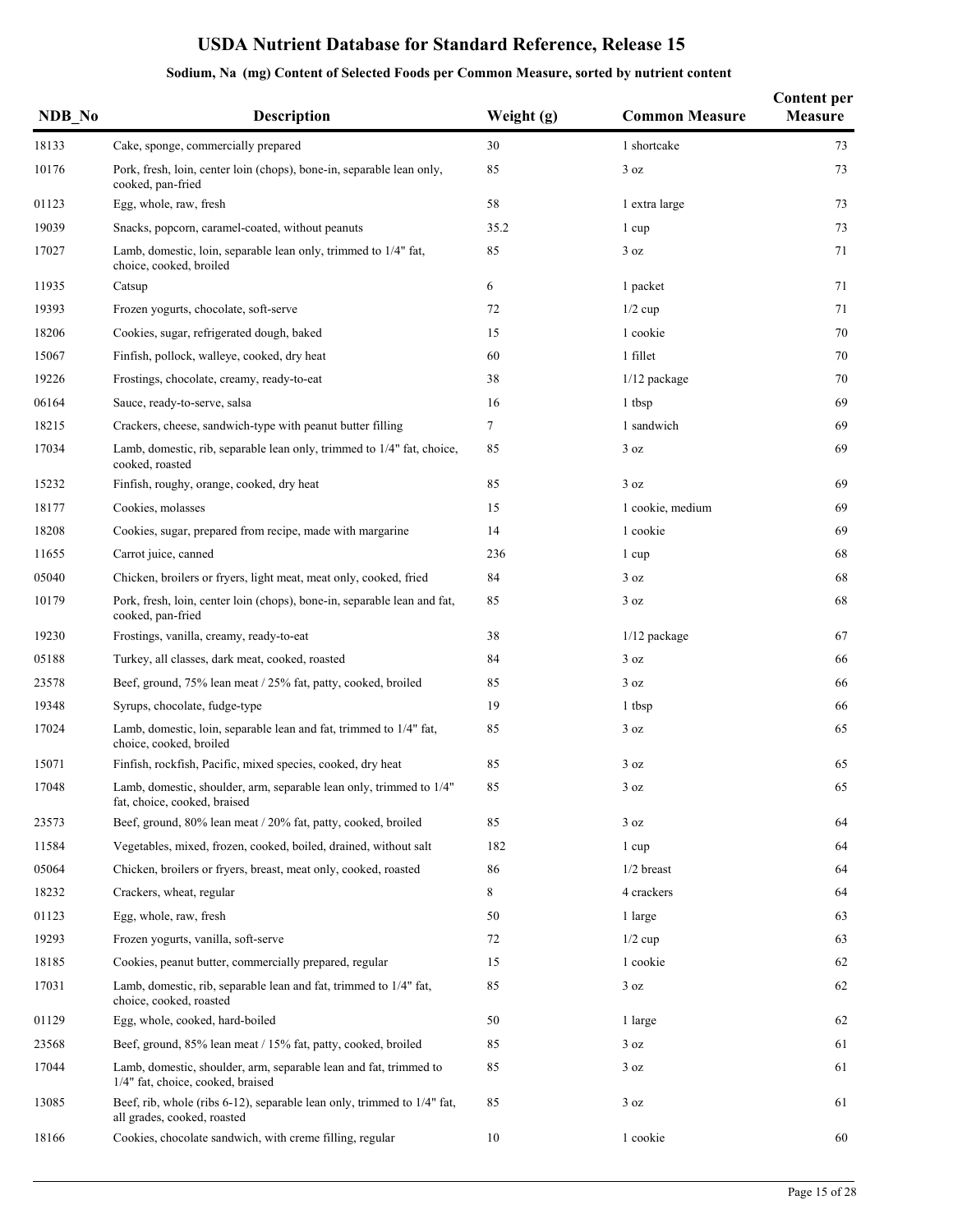| NDB No | Description                                                                                                             | Weight (g) | <b>Common Measure</b>             | <b>Content per</b><br><b>Measure</b> |
|--------|-------------------------------------------------------------------------------------------------------------------------|------------|-----------------------------------|--------------------------------------|
| 13058  | Beef, chuck, blade roast, separable lean only, trimmed to 1/4" fat, all<br>grades, cooked, braised                      | 85         | 3 oz                              | 60                                   |
| 18164  | Cookies, chocolate chip, refrigerated dough, baked                                                                      | 26         | 1 cookie                          | 60                                   |
| 15037  | Finfish, halibut, Atlantic and Pacific, cooked, dry heat                                                                | 85         | 3 oz                              | 59                                   |
| 19145  | Candies, NESTLE, CRUNCH Bar and Dessert Topping                                                                         | 44         | $1 \text{ bar} (1.55 \text{ oz})$ | 59                                   |
| 17014  | Lamb, domestic, leg, whole (shank and sirloin), separable lean only,<br>trimmed to 1/4" fat, choice, cooked, roasted    | 85         | 3 oz                              | 58                                   |
| 11117  | Cabbage, chinese (pak-choi), cooked, boiled, drained, without salt                                                      | 170        | 1 cup                             | 58                                   |
| 11461  | Spinach, canned, drained solids                                                                                         | 214        | 1 cup                             | 58                                   |
| 18165  | Cookies, chocolate chip, prepared from recipe, made with margarine                                                      | 16         | 1 cookie                          | 58                                   |
| 17095  | Veal, leg (top round), separable lean and fat, cooked, braised                                                          | 85         | 3 oz                              | 57                                   |
| 19173  | Gelatin desserts, dry mix, prepared with water                                                                          | 135        | $1/2$ cup                         | 57                                   |
| 19176  | Gelatin desserts, dry mix, reduced calorie, with aspartame, prepared<br>with water                                      | 117        | $1/2$ cup                         | 56                                   |
| 17012  | Lamb, domestic, leg, whole (shank and sirloin), separable lean and<br>fat, trimmed to 1/4" fat, choice, cooked, roasted | 85         | 3 oz                              | 56                                   |
| 15086  | Finfish, salmon, sockeye, cooked, dry heat                                                                              | 85         | 3 oz                              | 56                                   |
| 19088  | Ice creams, vanilla, light                                                                                              | 66         | $1/2$ cup                         | 56                                   |
| 13287  | Beef, top sirloin, separable lean only, trimmed to 1/4" fat, all grades,<br>cooked, broiled                             | 85         | 3 oz                              | 56                                   |
| 18170  | Cookies, fig bars                                                                                                       | 16         | 1 cookie                          | 56                                   |
| 02046  | Mustard, prepared, yellow                                                                                               | 5          | 1 tsp or 1 packet                 | 56                                   |
| 14142  | Carbonated beverage, grape soda                                                                                         | 372        | 12f1oz                            | 56                                   |
| 01123  | Egg, whole, raw, fresh                                                                                                  | 44         | 1 medium                          | 55                                   |
| 01124  | Egg, white, raw, fresh                                                                                                  | 33.4       | 1 large                           | 55                                   |
| 19026  | Snacks, granola bars, soft, coated, milk chocolate coating, peanut<br>butter                                            | 28.35      | 1 bar                             | 55                                   |
| 14267  | Fruit punch drink, canned                                                                                               | 248        | 8 fl oz                           | 55                                   |
| 10011  | Pork, fresh, leg (ham), whole, separable lean only, cooked, roasted                                                     | 85         | 3 oz                              | 54                                   |
| 13050  | Beef, chuck, blade roast, separable lean and fat, trimmed to 1/4" fat,<br>all grades, cooked, braised                   | 85         | 3 oz                              | 54                                   |
| 05186  | Turkey, all classes, light meat, cooked, roasted                                                                        | 84         | $3\ \text{oz}$                    | 54                                   |
| 13278  | Beef, top sirloin, separable lean and fat, trimmed to 1/4" fat, all<br>grades, cooked, broiled                          | 85         | 3 oz                              | 54                                   |
| 18204  | Cookies, sugar, commercially prepared, regular (includes vanilla)                                                       | 15         | 1 cookie                          | 54                                   |
| 13073  | Beef, rib, whole (ribs 6-12), separable lean and fat, trimmed to 1/4"<br>fat, all grades, cooked, roasted               | 85         | 3 oz                              | 54                                   |
| 16158  | Hummus, commercial                                                                                                      | 14         | 1 tbsp                            | 53                                   |
| 19095  | Ice creams, vanilla                                                                                                     | 66         | $1/2$ cup                         | 53                                   |
| 13184  | Beef, round, eye of round, separable lean only, trimmed to 1/4" fat,<br>all grades, cooked, roasted                     | 85         | 3 oz                              | 53                                   |
| 19090  | Ice creams, french vanilla, soft-serve                                                                                  | 86         | $1/2$ cup                         | 52                                   |
| 18179  | Cookies, oatmeal, commercially prepared, soft-type                                                                      | 15         | 1 cookie                          | 52                                   |
| 18210  | Cookies, vanilla sandwich with creme filling                                                                            | 15         | 1 cookie                          | 52                                   |
| 11040  | Lima beans, immature seeds, frozen, baby, cooked, boiled, drained,<br>without salt                                      | 180        | 1 cup                             | 52                                   |
| 09153  | Lemon juice, canned or bottled                                                                                          | 244        | 1 cup                             | 51                                   |
| 10009  | Pork, fresh, leg (ham), whole, separable lean and fat, cooked, roasted                                                  | 85         | 3 oz                              | 51                                   |
| 10042  | Pork, fresh, loin, center loin (chops), bone-in, separable lean only,<br>cooked, broiled                                | 85         | 3 oz                              | 51                                   |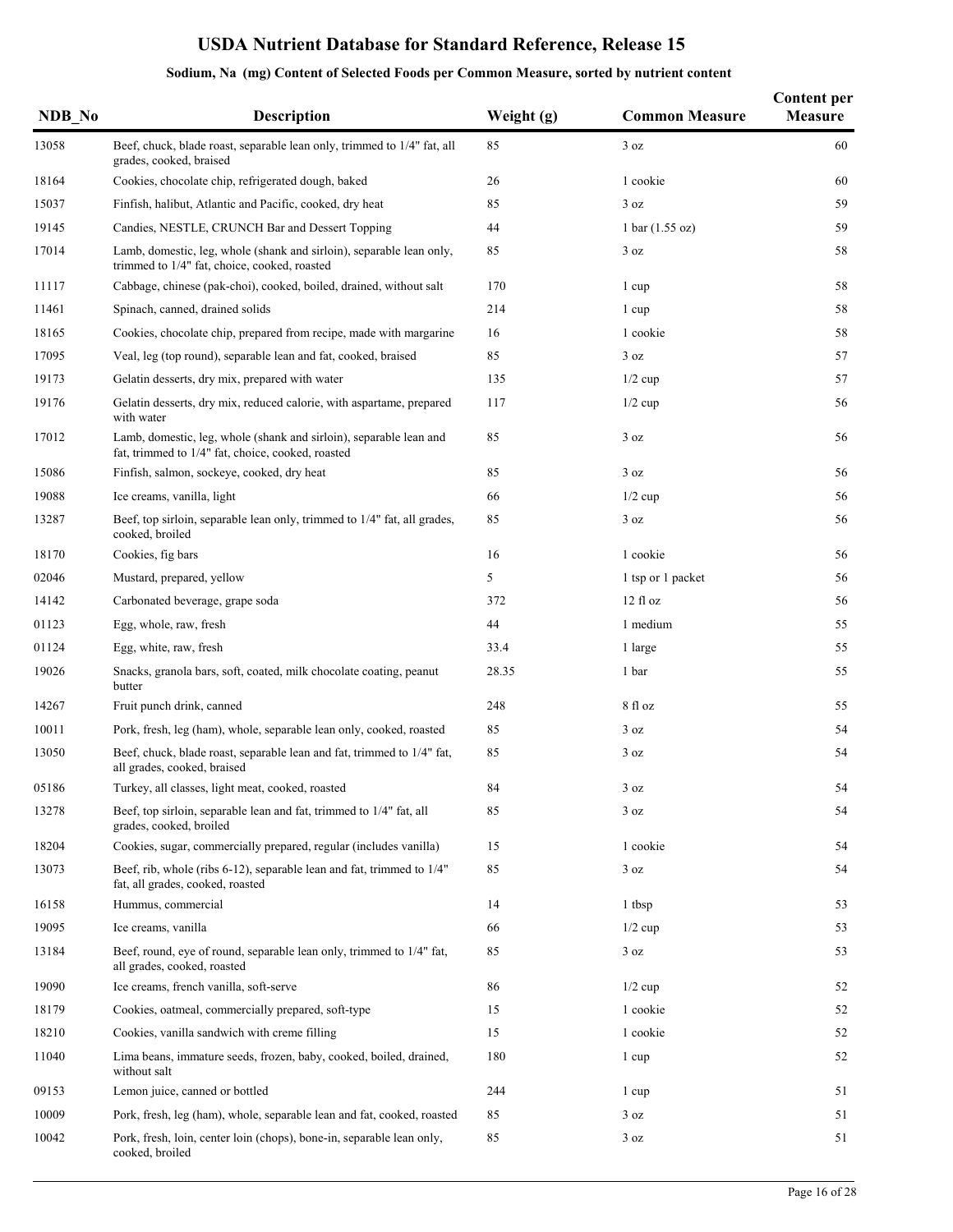| NDB No | <b>Description</b>                                                                                     | Weight (g)     | <b>Common Measure</b> | <b>Content per</b><br>Measure |
|--------|--------------------------------------------------------------------------------------------------------|----------------|-----------------------|-------------------------------|
| 04130  | Margarine, soft, unspecified oils, with salt added                                                     | 4.7            | 1 tsp                 | 51                            |
| 08071  | Cereals ready-to-eat, KELLOGG, KELLOGG'S SMACKS                                                        | 27             | $3/4$ cup             | 50                            |
| 19270  | Ice creams, chocolate                                                                                  | 66             | $1/2$ cup             | 50                            |
| 10205  | Pork, fresh, loin, country-style ribs, separable lean and fat, cooked,<br>braised                      | 85             | 3 oz                  | 50                            |
| 13176  | Beef, round, eye of round, separable lean and fat, trimmed to 1/4" fat,<br>all grades, cooked, roasted | 85             | 3 oz                  | 50                            |
| 10038  | Pork, fresh, loin, center loin (chops), bone-in, separable lean and fat,<br>cooked, broiled            | 85             | 3 oz                  | 49                            |
| 09284  | Plums, canned, purple, heavy syrup pack, solids and liquids                                            | 258            | 1 cup                 | 49                            |
| 18360  | Taco shells, baked                                                                                     | 13.3           | 1 medium              | 49                            |
| 11252  | Lettuce, iceberg (includes crisphead types), raw                                                       | 539            | 1 head                | 49                            |
| 14157  | Carbonated beverage, root beer                                                                         | 370            | 12 fl oz              | 48                            |
| 15058  | Finfish, ocean perch, Atlantic, cooked, dry heat                                                       | 50             | 1 fillet              | 48                            |
| 04526  | Margarine-like spread, approximately 60% fat, stick, soybean<br>(hydrogenated) and palm (hydrogenated) | 4.8            | 1 tsp                 | 48                            |
| 04561  | Margarine-like spread, approximately 60% fat, tub, unspecified oils                                    | 4.8            | 1 tsp                 | 48                            |
| 15157  | Mollusks, clam, mixed species, raw                                                                     | 85             | 3 oz                  | 48                            |
| 11084  | Beets, canned, drained solids                                                                          | 24             | 1 beet                | 47                            |
| 11208  | Dandelion greens, cooked, boiled, drained, without salt                                                | 105            | 1 cup                 | 46                            |
| 04128  | Margarine-like spread, (approximately 40% fat), unspecified oils                                       | 4.8            | 1 tsp                 | 46                            |
| 05098  | Chicken, broilers or fryers, thigh, meat only, cooked, roasted                                         | 52             | 1 thigh               | 46                            |
| 14175  | Chocolate-flavor beverage mix, powder                                                                  | 21.6           | 2-3 heaping tsp       | 45                            |
| 14150  | Carbonated beverage, orange                                                                            | 372            | 12f1oz                | 45                            |
| 18255  | Doughnuts, yeast-leavened, glazed, enriched (includes honey buns)                                      | 13             | 1 hole                | 44                            |
| 11093  | Broccoli, frozen, chopped, cooked, boiled, drained, without salt                                       | 184            | 1 cup                 | 44                            |
| 05068  | Chicken, broilers or fryers, drumstick, meat and skin, cooked, fried,<br>flour                         | 49             | 1 drumstick           | 44                            |
| 13168  | Beef, round, bottom round, separable lean only, trimmed to 1/4" fat,<br>all grades, cooked, braised    | 85             | 3 oz                  | 43                            |
| 19135  | Candies, M&M MARS, MARS MILKY WAY Bar                                                                  | 18             | 1 fun size bar        | 43                            |
| 01017  | Cheese, cream                                                                                          | 14.5           | 1 tbsp                | 43                            |
| 20020  | Cornmeal, whole-grain, yellow                                                                          | 122            | 1 cup                 | 43                            |
| 13160  | Beef, round, bottom round, separable lean and fat, trimmed to 1/4"<br>fat, all grades, cooked, braised | 85             | 3 oz                  | 43                            |
| 11955  | Tomatoes, sun-dried                                                                                    | $\overline{2}$ | 1 piece               | 42                            |
| 18363  | Tortillas, ready-to-bake or -fry, corn                                                                 | 26             | 1 tortilla            | 42                            |
| 05073  | Chicken, broilers or fryers, drumstick, meat only, cooked, roasted                                     | 44             | 1 drumstick           | 42                            |
| 11569  | Turnip greens, cooked, boiled, drained, without salt                                                   | 144            | 1 cup                 | 42                            |
| 11091  | Broccoli, cooked, boiled, drained, without salt                                                        | 156            | 1 cup                 | 41                            |
| 14145  | Carbonated beverage, lemon-lime soda                                                                   | 368            | $12 \text{ fl oz}$    | 40                            |
| 15221  | Finfish, tuna, yellowfin, fresh, cooked, dry heat                                                      | 85             | 3 oz                  | 40                            |
| 10051  | Pork, fresh, loin, center rib (roasts), bone-in, separable lean only,<br>cooked, roasted               | 85             | 3 oz                  | 40                            |
| 09161  | Lime juice, canned or bottled, unsweetened                                                             | 246            | 1 cup                 | 39                            |
| 18193  | Cookies, shortbread, commercially prepared, pecan                                                      | 14             | 1 cookie              | 39                            |
| 10047  | Pork, fresh, loin, center rib (roasts), bone-in, separable lean and fat,<br>cooked, roasted            | 85             | 3 oz                  | 39                            |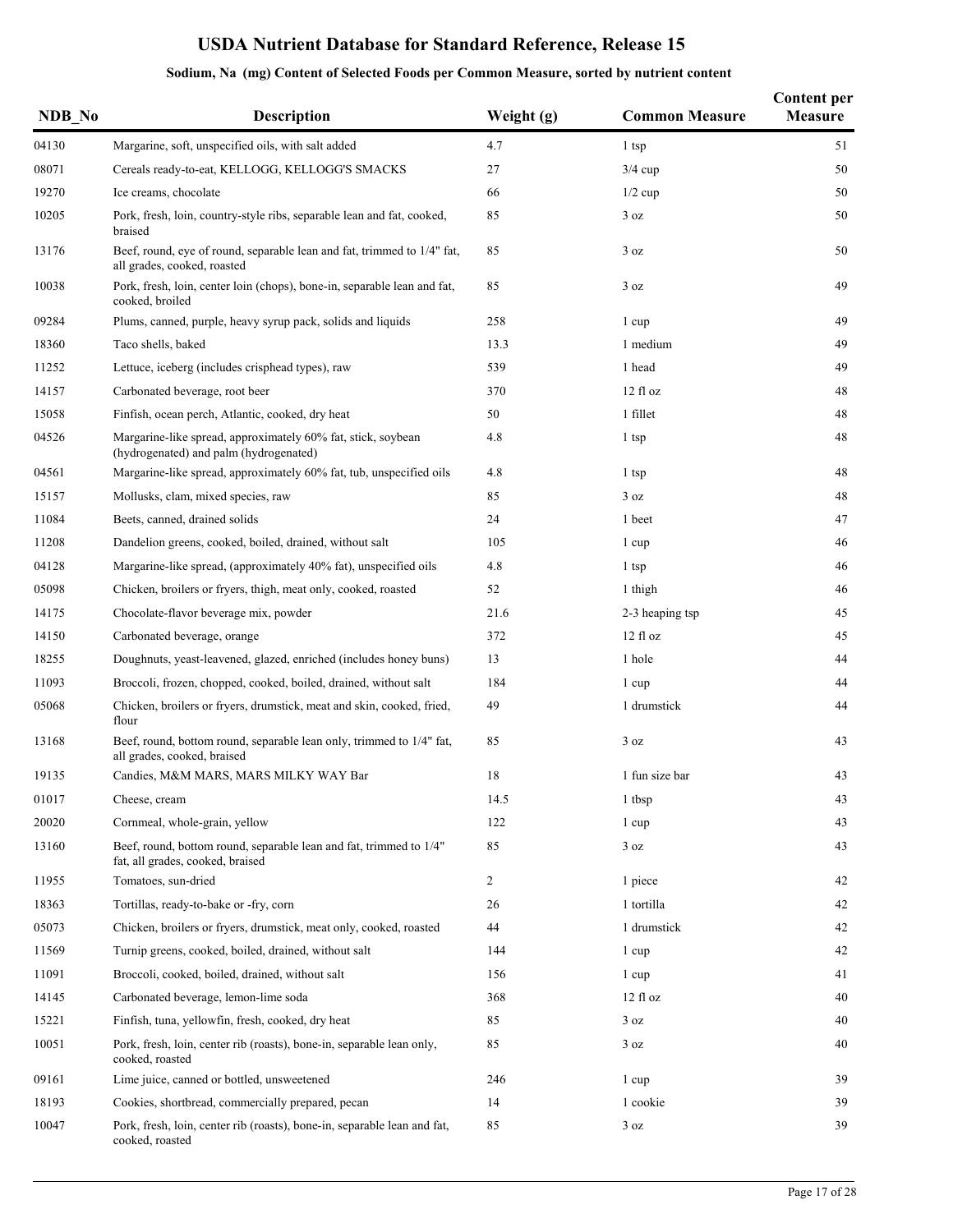| NDB No | <b>Description</b>                                                                        | Weight (g) | <b>Common Measure</b>             | <b>Content per</b><br>Measure |
|--------|-------------------------------------------------------------------------------------------|------------|-----------------------------------|-------------------------------|
| 11081  | Beets, cooked, boiled, drained                                                            | 50         | 1 beet                            | 39                            |
| 11124  | Carrots, raw                                                                              | 110        | 1 cup                             | 39                            |
| 18158  | Cookies, chocolate chip, commercially prepared, regular, lower fat                        | 10         | 1 cookie                          | 38                            |
| 11370  | Potatoes, hashed brown, home-prepared                                                     | 156        | 1 cup                             | 37                            |
| 14153  | Carbonated beverage, pepper-type, contains caffeine                                       | 368        | 12 fl oz                          | 37                            |
| 18192  | Cookies, shortbread, commercially prepared, plain                                         | 8          | 1 cookie                          | 36                            |
| 19120  | Candies, milk chocolate                                                                   | 44         | 1 bar (1.55 oz)                   | 36                            |
| 15241  | Finfish, trout, rainbow, farmed, cooked, dry heat                                         | 85         | 3 oz                              | 36                            |
| 11101  | Brussels sprouts, frozen, cooked, boiled, drained, without salt                           | 155        | 1 cup                             | 36                            |
| 14334  | Pineapple and grapefruit juice drink, canned                                              | 250        | 8 fl oz                           | 35                            |
| 18210  | Cookies, vanilla sandwich with creme filling                                              | 10         | 1 cookie                          | 35                            |
| 11143  | Celery, raw                                                                               | 40         | 1 stalk                           | 35                            |
| 11242  | Kohlrabi, cooked, boiled, drained, without salt                                           | 165        | 1 cup                             | 35                            |
| 11144  | Celery, cooked, boiled, drained, without salt                                             | 37.5       | 1 stalk                           | 34                            |
| 19097  | Sherbet, orange                                                                           | 74         | $1/2$ cup                         | 34                            |
| 11436  | Rutabagas, cooked, boiled, drained, without salt                                          | 170        | 1 cup                             | 34                            |
| 01094  | Milk, buttermilk, dried                                                                   | 6.5        | 1 tbsp                            | 34                            |
| 18456  | Cookies, oatmeal, commercially prepared, fat-free                                         | 11         | 1 cookie                          | 33                            |
| 11099  | Brussels sprouts, cooked, boiled, drained, without salt                                   | 156        | 1 cup                             | 33                            |
| 19312  | Pie fillings, canned, apple                                                               | 74         | $1/8$ of 21-oz can                | 33                            |
| 19106  | Candies, gumdrops, starch jelly pieces                                                    | 74         | 10 worms                          | 33                            |
| 11138  | Cauliflower, frozen, cooked, boiled, drained, without salt                                | 180        | 1 cup                             | 32                            |
| 18159  | Cookies, chocolate chip, commercially prepared, reg, higher fat,<br>enriched              | 10         | 1 cookie                          | 32                            |
| 19132  | Candies, milk chocolate, with almonds                                                     | 41         | $1 \text{ bar} (1.45 \text{ oz})$ | 30                            |
| 19071  | Candies, carob                                                                            | 28.35      | 1 <sub>oz</sub>                   | 30                            |
| 19128  | Syrups, table blends, pancake, reduced-calorie                                            | 15         | 1 tbsp                            | 30                            |
| 11135  | Cauliflower, raw                                                                          | 100        | 1 cup                             | 30                            |
| 11234  | Kale, cooked, boiled, drained, without salt                                               | 130        | 1 cup                             | 30                            |
| 16120  | Soy milk, fluid                                                                           | 245        | 1 cup                             | 29                            |
| 19051  | Snacks, rice cakes, brown rice, plain                                                     | 9          | 1 cake                            | 29                            |
| 19036  | Snacks, popcorn, cakes                                                                    | 10         | 1 cake                            | 29                            |
| 18651  | NABISCO, NABISCO SNACKWELL'S Fat Free Devil's Food<br>Cookie Cakes                        | 16         | 1 cookie                          | 28                            |
| 09011  | Apples, dried, sulfured, uncooked                                                         | 32         | 5 rings                           | 28                            |
| 11159  | Coleslaw, home-prepared                                                                   | 120        | 1 cup                             | 28                            |
| 19109  | Candies, KIT KAT Wafer Bar                                                                | 42         | $1 \text{ bar} (1.5 \text{ oz})$  | 27                            |
| 08218  | Cereals ready-to-eat, QUAKER, QUAKER 100% Natural Cereal<br>with oats, honey, and raisins | 51         | $1/2$ cup                         | 27                            |
| 02009  | Spices, chili powder                                                                      | 2.6        | 1 tsp                             | 26                            |
| 14136  | Carbonated beverage, ginger ale                                                           | 366        | 12 fl oz                          | 26                            |
| 11451  | Soybeans, green, cooked, boiled, drained, without salt                                    | 180        | 1 cup                             | 25                            |
| 11124  | Carrots, raw                                                                              | 72         | 1 carrot                          | 25                            |
| 19074  | Candies, caramels                                                                         | 10.1       | 1 piece                           | 25                            |
| 11575  | Turnip greens, frozen, cooked, boiled, drained, without salt                              | 164        | 1 cup                             | 25                            |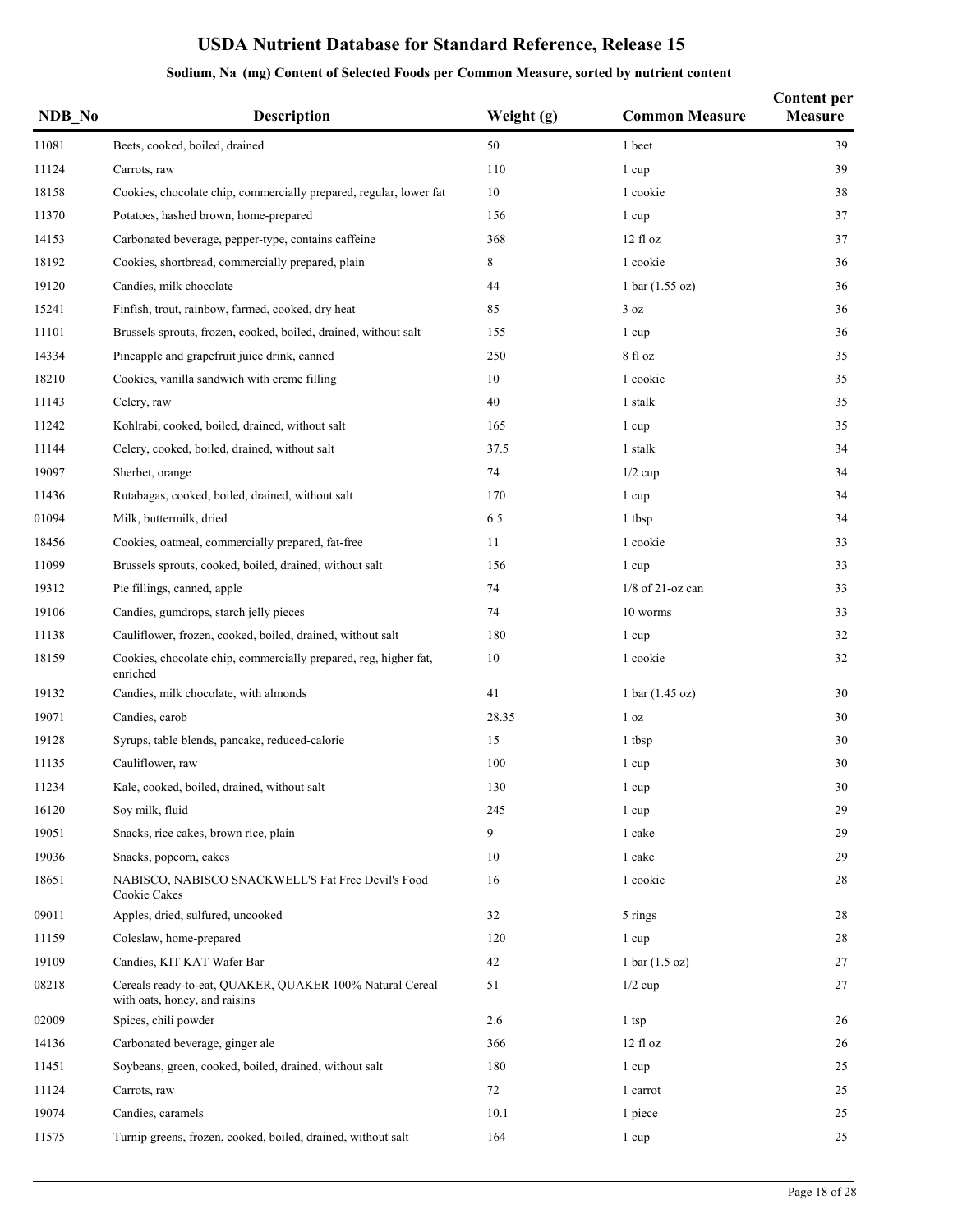| NDB No | <b>Description</b>                                                                                                 | Weight (g) | <b>Common Measure</b>     | <b>Content per</b><br><b>Measure</b> |
|--------|--------------------------------------------------------------------------------------------------------------------|------------|---------------------------|--------------------------------------|
| 19350  | Syrups, corn, light                                                                                                | 20         | 1 tbsp                    | 24                                   |
| 20012  | Bulgur, dry                                                                                                        | 140        | 1 cup                     | 24                                   |
| 11090  | Broccoli, raw                                                                                                      | 88         | 1 cup                     | 24                                   |
| 14376  | Tea, instant, sweetened with sodium saccharin, lemon-flavored,<br>prepared                                         | 237        | 8 fl oz                   | 24                                   |
| 11457  | Spinach, raw                                                                                                       | 30         | 1 cup                     | 24                                   |
| 19116  | Candies, marshmallows                                                                                              | 50         | 1 cup                     | 24                                   |
| 11445  | Seaweed, kelp, raw                                                                                                 | 10         | 2 tbsp                    | 23                                   |
| 11271  | Mustard greens, cooked, boiled, drained, without salt                                                              | 140        | 1 cup                     | 22                                   |
| 14143  | Carbonated beverage, low calorie, other than cola or pepper, with<br>aspartame, without caffeine                   | 355        | 12f1oz                    | 21                                   |
| 14416  | Carbonated beverage, low calorie, cola, with aspartame, contains<br>caffeine                                       | 355        | 12 fl oz                  | 21                                   |
| 18197  | Cookies, brownies, dry mix, special dietary, prepared                                                              | 22         | 1 brownie                 | 21                                   |
| 11510  | Sweetpotato, cooked, boiled, without skin, without salt                                                            | 156        | 1 potato                  | 20                                   |
| 11674  | Potato, baked, flesh and skin, without salt                                                                        | 202        | 1 potato                  | 20                                   |
| 19143  | Candies, MR. GOODBAR Chocolate Bar                                                                                 | 49         | 1 bar $(1.75 \text{ oz})$ | 20                                   |
| 11114  | Cabbage, savoy, raw                                                                                                | 70         | 1 cup                     | 20                                   |
| 11236  | Kale, frozen, cooked, boiled, drained, without salt                                                                | 130        | 1 cup                     | 20                                   |
| 20112  | Noodles, egg, spinach, cooked, enriched                                                                            | 160        | 1 cup                     | 19                                   |
| 01014  | Cheese, cottage, nonfat, uncreamed, dry, large or small curd                                                       | 145        | 1 cup                     | 19                                   |
| 14297  | Lemonade-flavor drink, powder, prepared with water                                                                 | 266        | 8 fl oz                   | 19                                   |
| 11136  | Cauliflower, cooked, boiled, drained, without salt                                                                 | 124        | 1 cup                     | 19                                   |
| 19080  | Candies, semisweet chocolate                                                                                       | 168        | 1 cup                     | 18                                   |
| 20005  | Barley, pearled, raw                                                                                               | 200        | 1 cup                     | 18                                   |
| 14003  | Alcoholic beverage, beer, regular                                                                                  | 355        | 12f1oz                    | 18                                   |
| 18155  | Cookies, butter, commercially prepared, enriched                                                                   | 5          | 1 cookie                  | 18                                   |
| 09298  | Raisins, seedless                                                                                                  | 145        | 1 cup                     | 17                                   |
| 20028  | Couscous, dry                                                                                                      | 173        | 1 cup                     | 17                                   |
| 12166  | Seeds, sesame butter, tahini, from roasted and toasted kernels (most<br>common type)                               | 15         | 1 tbsp                    | $17\,$                               |
| 11162  | Collards, cooked, boiled, drained, without salt                                                                    | 190        | 1 cup                     | 17                                   |
| 09064  | Cherries, sour, red, canned, water pack, solids and liquids (includes<br>USDA commodity red tart cherries, canned) | 244        | 1 cup                     | 17                                   |
| 09184  | Melons, honeydew, raw                                                                                              | 170        | 1 cup                     | 17                                   |
| 19129  | Syrups, table blends, pancake                                                                                      | 20         | 1 tbsp                    | 17                                   |
| 09081  | Cranberry sauce, canned, sweetened                                                                                 | 57         | 1 slice                   | 17                                   |
| 19126  | Candies, milk chocolate coated peanuts                                                                             | 40         | 10 pieces                 | 16                                   |
| 11529  | Tomatoes, red, ripe, raw, year round average                                                                       | 180        | 1 cup                     | 16                                   |
| 11291  | Onions, spring or scallions (includes tops and bulb), raw                                                          | 100        | 1 cup                     | 16                                   |
| 09184  | Melons, honeydew, raw                                                                                              | 160        | $1/8$ melon               | 16                                   |
| 09241  | Peaches, canned, heavy syrup pack, solids and liquids                                                              | 262        | 1 cup                     | 16                                   |
| 02055  | Horseradish, prepared                                                                                              | 5          | 1 tsp                     | 16                                   |
| 11299  | Parsnips, cooked, boiled, drained, without salt                                                                    | 156        | 1 cup                     | 16                                   |
| 09136  | Grape juice, frozen concentrate, sweetened, undiluted, with added<br>vitamin C                                     | 216        | 6-fl-oz can               | 15                                   |
| 09220  | Tangerines, (mandarin oranges), canned, light syrup pack                                                           | 252        | 1 cup                     | 15                                   |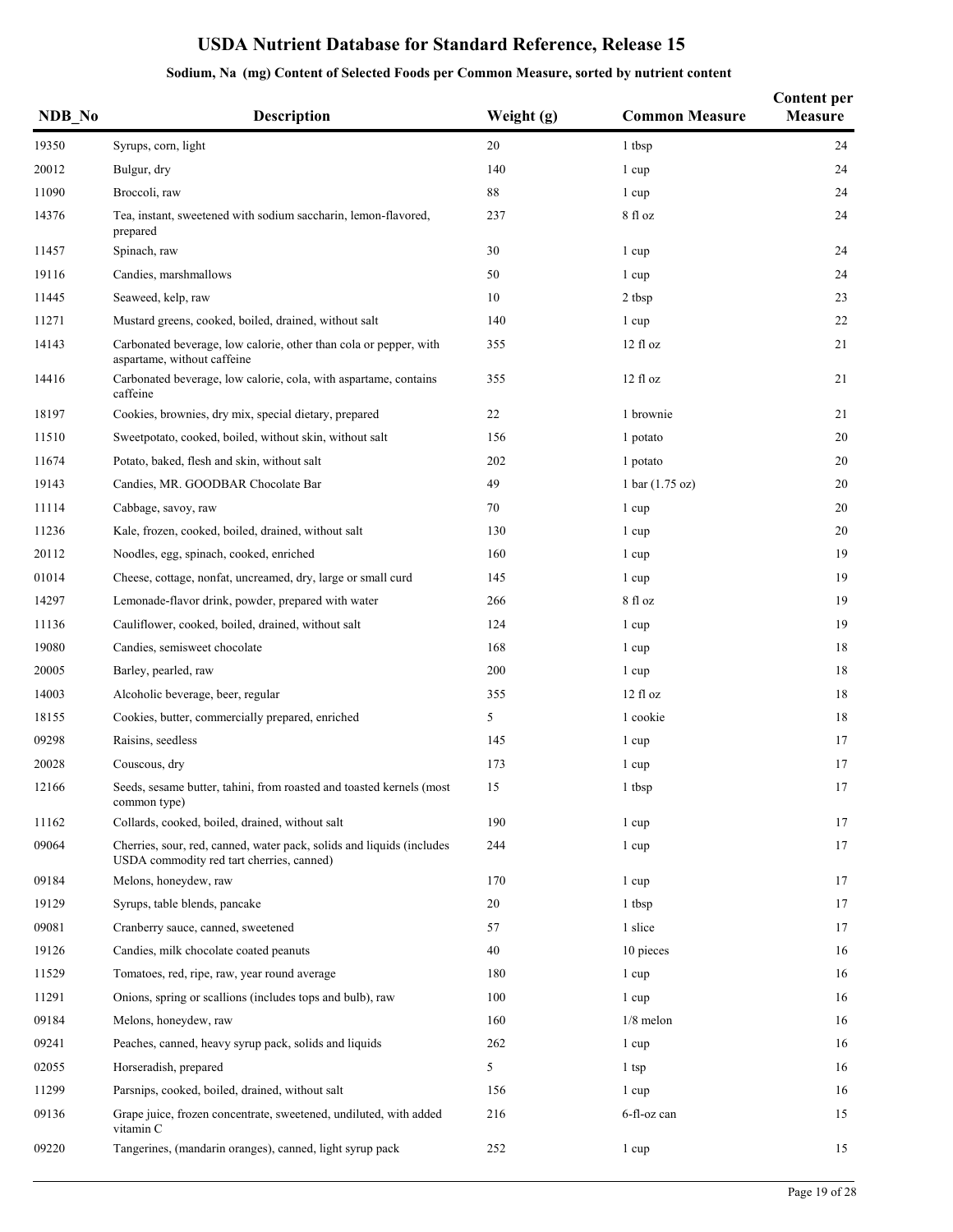|  |  |  |  |  | Sodium, Na (mg) Content of Selected Foods per Common Measure, sorted by nutrient content |
|--|--|--|--|--|------------------------------------------------------------------------------------------|
|--|--|--|--|--|------------------------------------------------------------------------------------------|

| NDB No | <b>Description</b>                                                                                              | Weight (g)     | <b>Common Measure</b> | <b>Content per</b><br><b>Measure</b> |
|--------|-----------------------------------------------------------------------------------------------------------------|----------------|-----------------------|--------------------------------------|
| 14277  | Grape drink, canned                                                                                             | 250            | 8 fl oz               | 15                                   |
| 09250  | Peaches, frozen, sliced, sweetened                                                                              | 250            | 1 cup                 | 15                                   |
| 11403  | Potatoes, french fried, frozen, home-prepared, heated in oven,<br>without salt                                  | 50             | 10 strips             | 15                                   |
| 09100  | Fruit cocktail, (peach and pineapple and pear and grape and cherry),<br>canned, heavy syrup, solids and liquids | 248            | 1 cup                 | 15                                   |
| 14400  | Carbonated beverage, cola, contains caffeine                                                                    | 370            | $12 \text{ fl oz}$    | 15                                   |
| 11508  | Sweetpotato, cooked, baked in skin, without salt                                                                | 146            | 1 potato              | 15                                   |
| 09181  | Melons, cantaloupe, raw                                                                                         | 160            | 1 cup                 | 14                                   |
| 19061  | Snacks, trail mix, tropical                                                                                     | 140            | 1 cup                 | 14                                   |
| 19069  | Candies, NESTLE, BUTTERFINGER Bar and Dessert Topping                                                           | 7              | 1 fun size bar        | 14                                   |
| 14181  | Chocolate syrup                                                                                                 | 18.75          | 1 tbsp                | 14                                   |
| 19314  | Pie fillings, canned, cherry                                                                                    | 74             | $1/8$ of 21-oz can    | 13                                   |
| 09257  | Pears, canned, heavy syrup pack, solids and liquids                                                             | 266            | 1 cup                 | 13                                   |
| 20011  | Buckwheat flour, whole-groat                                                                                    | 120            | 1 cup                 | 13                                   |
| 16051  | Beans, white, mature seeds, canned                                                                              | 262            | 1 cup                 | 13                                   |
| 11168  | Corn, sweet, yellow, cooked, boiled, drained, without salt                                                      | 77             | 1 ear                 | 13                                   |
| 11901  | Corn, sweet, white, cooked, boiled, drained, without salt                                                       | 77             | 1 ear                 | 13                                   |
| 19014  | Snacks, fruit leather, rolls                                                                                    | 21             | 1 large               | 13                                   |
| 11109  | Cabbage, raw                                                                                                    | 70             | 1 cup                 | 13                                   |
| 18212  | Cookies, vanilla wafers, lower fat                                                                              | $\overline{4}$ | 1 cookie              | 12                                   |
| 11044  | Mung beans, mature seeds, sprouted, cooked, boiled, drained,<br>without salt                                    | 124            | 1 cup                 | 12                                   |
| 11424  | Pumpkin, canned, without salt                                                                                   | 245            | 1 cup                 | 12                                   |
| 11364  | Potatoes, baked, skin, without salt                                                                             | 58             | 1 skin                | 12                                   |
| 11061  | Beans, snap, green, frozen, cooked, boiled, drained without salt                                                | 135            | 1 cup                 | 12                                   |
| 11732  | Beans, snap, yellow, frozen, cooked, boiled, drained, without salt                                              | 135            | 1 cup                 | 12                                   |
| 11110  | Cabbage, cooked, boiled, drained, without salt                                                                  | 150            | 1 cup                 | 12                                   |
| 01067  | Cream substitute, liquid, with hydrogenated vegetable oil and soy<br>protein                                    | 15             | 1 tbsp                | 12                                   |
| 05090  | Chicken, broilers or fryers, neck, meat only, cooked, simmered                                                  | 18             | 1 neck                | 12                                   |
| 16057  | Chickpeas (garbanzo beans, bengal gram), mature seeds, cooked,<br>boiled, without salt                          | 164            | 1 cup                 | 11                                   |
| 20110  | Noodles, egg, cooked, enriched                                                                                  | 160            | 1 cup                 | 11                                   |
| 11590  | Waterchestnuts, chinese, canned, solids and liquids                                                             | 140            | 1 cup                 | 11                                   |
| 11529  | Tomatoes, red, ripe, raw, year round average                                                                    | 123            | 1 tomato              | 11                                   |
| 11213  | Endive, raw                                                                                                     | 50             | 1 cup                 | 11                                   |
| 19305  | Molasses, blackstrap                                                                                            | 20             | 1 tbsp                | 11                                   |
| 19103  | Candies, fudge, vanilla, prepared-from-recipe                                                                   | 16             | 1 piece               | 11                                   |
| 11120  | Cabbage, chinese (pe-tsai), cooked, boiled, drained, without salt                                               | 119            | 1 cup                 | 11                                   |
| 14006  | Alcoholic beverage, beer, light                                                                                 | 354            | 12f1oz                | 11                                   |
| 11247  | Leeks, (bulb and lower leaf-portion), cooked, boiled, drained,<br>without salt                                  | 104            | 1 cup                 | 10                                   |
| 19100  | Candies, fudge, chocolate, prepared-from-recipe                                                                 | 17             | 1 piece               | 10                                   |
| 09027  | Apricots, canned, heavy syrup pack, with skin, solids and liquids                                               | 258            | 1 cup                 | 10                                   |
| 09294  | Prune juice, canned                                                                                             | 256            | 1 cup                 | 10                                   |
| 19101  | Candies, fudge, chocolate, with nuts, prepared-from-recipe                                                      | 19             | 1 piece               | 10                                   |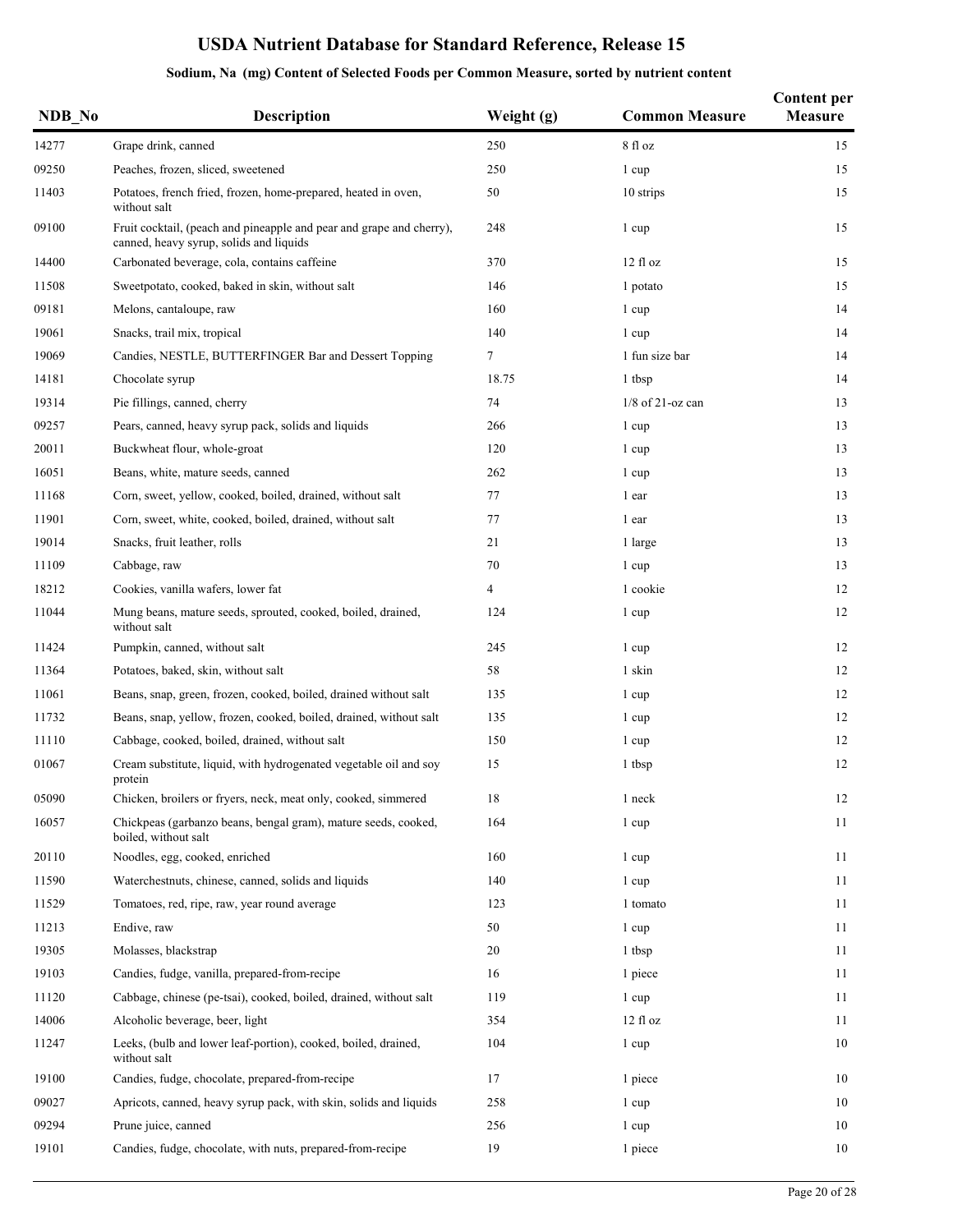| NDB_No | <b>Description</b>                                                                                             | Weight (g) | <b>Common Measure</b> | <b>Content per</b><br>Measure |
|--------|----------------------------------------------------------------------------------------------------------------|------------|-----------------------|-------------------------------|
| 05028  | Chicken, liver, all classes, cooked, simmered                                                                  | 19.6       | 1 liver               | 10                            |
| 09238  | Peaches, canned, juice pack, solids and liquids                                                                | 248        | 1 cup                 | 10                            |
| 09254  | Pears, canned, juice pack, solids and liquids                                                                  | 248        | 1 cup                 | 10                            |
| 11391  | Potatoes, hashed brown, frozen, plain, prepared                                                                | 29         | 1 patty               | 10                            |
| 09024  | Apricots, canned, juice pack, with skin, solids and liquids                                                    | 244        | 1 cup                 | 10                            |
| 20037  | Rice, brown, long-grain, cooked                                                                                | 195        | 1 cup                 | 10                            |
| 11667  | Seaweed, spirulina, dried                                                                                      | 0.93       | 1 tbsp                | 10                            |
| 19106  | Candies, gumdrops, starch jelly pieces                                                                         | 22         | 10 bears              | 10                            |
| 11091  | Broccoli, cooked, boiled, drained, without salt                                                                | 37         | 1 spear               | 10                            |
| 19140  | Candies, M&M MARS, "M&M's" Peanut Chocolate Candies                                                            | 20         | 10 pieces             | 10                            |
| 16127  | Tofu, soft, prepared with calcium sulfate and magnesium chloride<br>(nigari)                                   | 120        | 1 piece               | 10                            |
| 09097  | Fruit cocktail, (peach and pineapple and pear and grape and cherry),<br>canned, juice pack, solids and liquids | 237        | 1 cup                 | 9                             |
| 14057  | Alcoholic beverage, wine, dessert, sweet                                                                       | 103        | $3.5 \text{ fl oz}$   | 9                             |
| 14536  | Alcoholic beverage, wine, dessert, dry                                                                         | 103        | $3.5 \text{ fl oz}$   | 9                             |
| 20044  | Rice, white, long-grain, regular, raw, enriched                                                                | 185        | 1 cup                 | 9                             |
| 20046  | Rice, white, long-grain, parboiled, enriched, dry                                                              | 185        | 1 cup                 | 9                             |
| 11028  | Bamboo shoots, canned, drained solids                                                                          | 131        | 1 cup                 | 9                             |
| 09226  | Papayas, raw                                                                                                   | 304        | 1 papaya              | 9                             |
| 20013  | Bulgur, cooked                                                                                                 | 182        | 1 cup                 | 9                             |
| 19104  | Candies, fudge, vanilla with nuts, prepared-from-recipe                                                        | 15         | 1 piece               | 9                             |
| 12104  | Nuts, coconut meat, raw                                                                                        | 45         | 1 piece               | 9                             |
| 09284  | Plums, canned, purple, heavy syrup pack, solids and liquids                                                    | 46         | 1 plum                | 9                             |
| 09050  | Blueberries, raw                                                                                               | 145        | 1 cup                 | 9                             |
| 11196  | Cowpeas (blackeyes), immature seeds, frozen, cooked, boiled,<br>drained, without salt                          | 170        | 1 cup                 | 9                             |
| 14017  | Alcoholic beverage, pina colada, prepared-from-recipe                                                          | 141        | $4.5$ fl oz           | 8                             |
| 14210  | Coffee, brewed, espresso, restaurant-prepared                                                                  | 60         | $2$ fl oz             | 8                             |
| 11090  | Broccoli, raw                                                                                                  | 31         | 1 spear               | 8                             |
| 11179  | Corn, sweet, yellow, frozen, kernels cut off cob, boiled, drained,<br>without salt                             | 164        | 1 cup                 | 8                             |
| 11250  | Lettuce, butterhead (includes boston and bibb types), raw                                                      | 163        | 1 head                | 8                             |
| 11136  | Cauliflower, cooked, boiled, drained, without salt                                                             | 54         | 3 flowerets           | 8                             |
| 11303  | Peas, edible-podded, frozen, cooked, boiled, drained, without salt                                             | 160        | 1 cup                 | 8                             |
| 11279  | Okra, cooked, boiled, drained, without salt                                                                    | 160        | 1 cup                 | 8                             |
| 11956  | Tomatoes, sun-dried, packed in oil, drained                                                                    | 3          | 1 piece               | 8                             |
| 11457  | Spinach, raw                                                                                                   | 10         | 1 leaf                | 8                             |
| 20029  | Couscous, cooked                                                                                               | 157        | 1 cup                 | 8                             |
| 11367  | Potatoes, boiled, cooked without skin, flesh, without salt                                                     | 156        | 1 cup                 | 8                             |
| 11363  | Potatoes, baked, flesh, without salt                                                                           | 156        | 1 potato              | 8                             |
| 14371  | Tea, instant, sweetened with sugar, lemon-flavored, without added<br>ascorbic acid, powder, prepared           | 259        | 8 fl oz               | 8                             |
| 11112  | Cabbage, red, raw                                                                                              | 70         | 1 cup                 | 8                             |
| 09278  | Plantains, cooked                                                                                              | 154        | 1 cup                 | 8                             |
| 09320  | Strawberries, frozen, sweetened, sliced                                                                        | 255        | 1 cup                 | 8                             |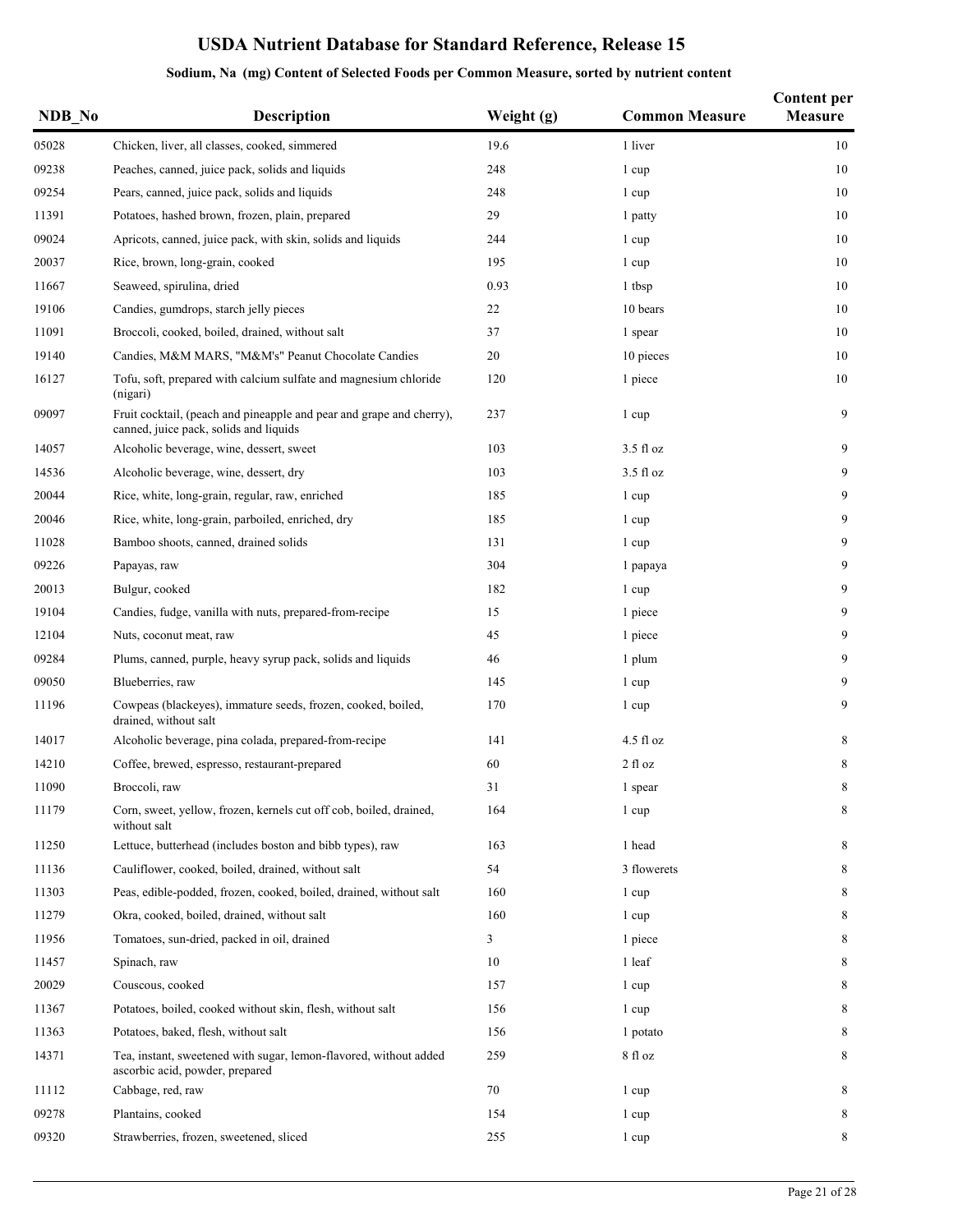| NDB_No | Description                                                                                                    | Weight (g) | <b>Common Measure</b>             | <b>Content per</b><br><b>Measure</b> |
|--------|----------------------------------------------------------------------------------------------------------------|------------|-----------------------------------|--------------------------------------|
| 09020  | Applesauce, canned, sweetened, without salt                                                                    | 255        | 1 cup                             | 8                                    |
| 09135  | Grape juice, canned or bottled, unsweetened, without added vitamin<br>C                                        | 253        | 1 cup                             | 8                                    |
| 09403  | Apricot nectar, canned, with added ascorbic acid                                                               | 251        | 1 cup                             | 8                                    |
| 14341  | Pineapple and orange juice drink, canned                                                                       | 250        | 8 fl oz                           | 8                                    |
| 09189  | Fruit, mixed, (peach and cherry-sweet and -sour and raspberry and<br>grape and boysenberry), frozen, sweetened | 250        | 1 cup                             | 8                                    |
| 14293  | Lemonade, frozen concentrate, white, prepared with water                                                       | 248        | 8 fl oz                           | $\tau$                               |
| 09016  | Apple juice, canned or bottled, unsweetened, without added ascorbic<br>acid                                    | 248        | 1 cup                             | $\tau$                               |
| 11019  | Asparagus, frozen, cooked, boiled, drained, without salt                                                       | 180        | 1 cup                             | 7                                    |
| 09277  | Plantains, raw                                                                                                 | 179        | 1 medium                          | 7                                    |
| 01125  | Egg, yolk, raw, fresh                                                                                          | 16.6       | 1 large                           | 7                                    |
| 14429  | Water, municipal                                                                                               | 237        | 8 fl oz                           | 7                                    |
| 14290  | Lemonade, low calorie, with aspartame, powder, prepared with water                                             | 237        | 8 fl oz                           | 7                                    |
| 14367  | Tea, instant, unsweetened, powder, prepared                                                                    | 237        | 8 fl oz                           | 7                                    |
| 19108  | Candies, jellybeans                                                                                            | 28.35      | 10 large                          | 7                                    |
| 19283  | Ice novelties, pop                                                                                             | 59         | $1 \text{ bar} (2 \text{ fl oz})$ | $\tau$                               |
| 16063  | Cowpeas, common (blackeyes, crowder, southern), mature seeds,<br>cooked, boiled, without salt                  | 172        | 1 cup                             | $\tau$                               |
| 11367  | Potatoes, boiled, cooked without skin, flesh, without salt                                                     | 135        | 1 potato                          | $\tau$                               |
| 20010  | Buckwheat groats, roasted, cooked                                                                              | 168        | 1 cup                             | $\tau$                               |
| 11192  | Cowpeas (Blackeyes), immature seeds, cooked, boiled, drained,<br>without salt                                  | 165        | 1 cup                             | $\tau$                               |
| 11012  | Asparagus, cooked, boiled, drained                                                                             | 60         | 4 spears                          | $\tau$                               |
| 19076  | Candies, caramels, chocolate-flavor roll                                                                       | 7          | 1 piece                           | $\tau$                               |
| 16126  | Tofu, firm, prepared with calcium sulfate and magnesium chloride<br>(nigari)                                   | 81         | $1/4$ block                       | 6                                    |
| 19297  | Jams and preserves                                                                                             | 20         | 1 tbsp                            | 6                                    |
| 11301  | Peas, edible-podded, cooked, boiled, drained, without salt                                                     | 160        | 1 cup                             | 6                                    |
| 09214  | Orange juice, frozen concentrate, unsweetened, undiluted                                                       | 213        | 6-fl-oz can                       | 6                                    |
| 01056  | Cream, sour, cultured                                                                                          | 12         | 1 tbsp                            | 6                                    |
| 11283  | Onions, cooked, boiled, drained, without salt                                                                  | 210        | 1 cup                             | 6                                    |
| 11043  | Mung beans, mature seeds, sprouted, raw                                                                        | 104        | 1 cup                             | 6                                    |
| 09181  | Melons, cantaloupe, raw                                                                                        | 69         | $1/8$ melon                       | 6                                    |
| 09125  | Grapefruit juice, frozen concentrate, unsweetened, undiluted                                                   | 207        | 6-fl-oz can                       | 6                                    |
| 01049  | Cream, fluid, half and half                                                                                    | 15         | 1 tbsp                            | 6                                    |
| 01055  | Cream, sour, reduced fat, cultured                                                                             | 15         | 1 tbsp                            | 6                                    |
| 11205  | Cucumber, with peel, raw                                                                                       | 301        | 1 large                           | 6                                    |
| 20080  | Wheat flour, whole-grain                                                                                       | 120        | 1 cup                             | 6                                    |
| 01050  | Cream, fluid, light (coffee cream or table cream)                                                              | 15         | 1 tbsp                            | 6                                    |
| 11226  | Jerusalem-artichokes, raw                                                                                      | 150        | 1 cup                             | 6                                    |
| 09241  | Peaches, canned, heavy syrup pack, solids and liquids                                                          | 98         | 1 half                            | 6                                    |
| 02029  | Spices, parsley, dried                                                                                         | 1.3        | 1 tbsp                            | 6                                    |
| 11269  | Mushrooms, shiitake, cooked, without salt                                                                      | 145        | 1 cup                             | 6                                    |
| 01058  | Sour dressing, non-butterfat, cultured, filled cream-type                                                      | 12         | 1 tbsp                            | 6                                    |
| 09326  | Watermelon, raw                                                                                                | 286        | 1 wedge                           | 6                                    |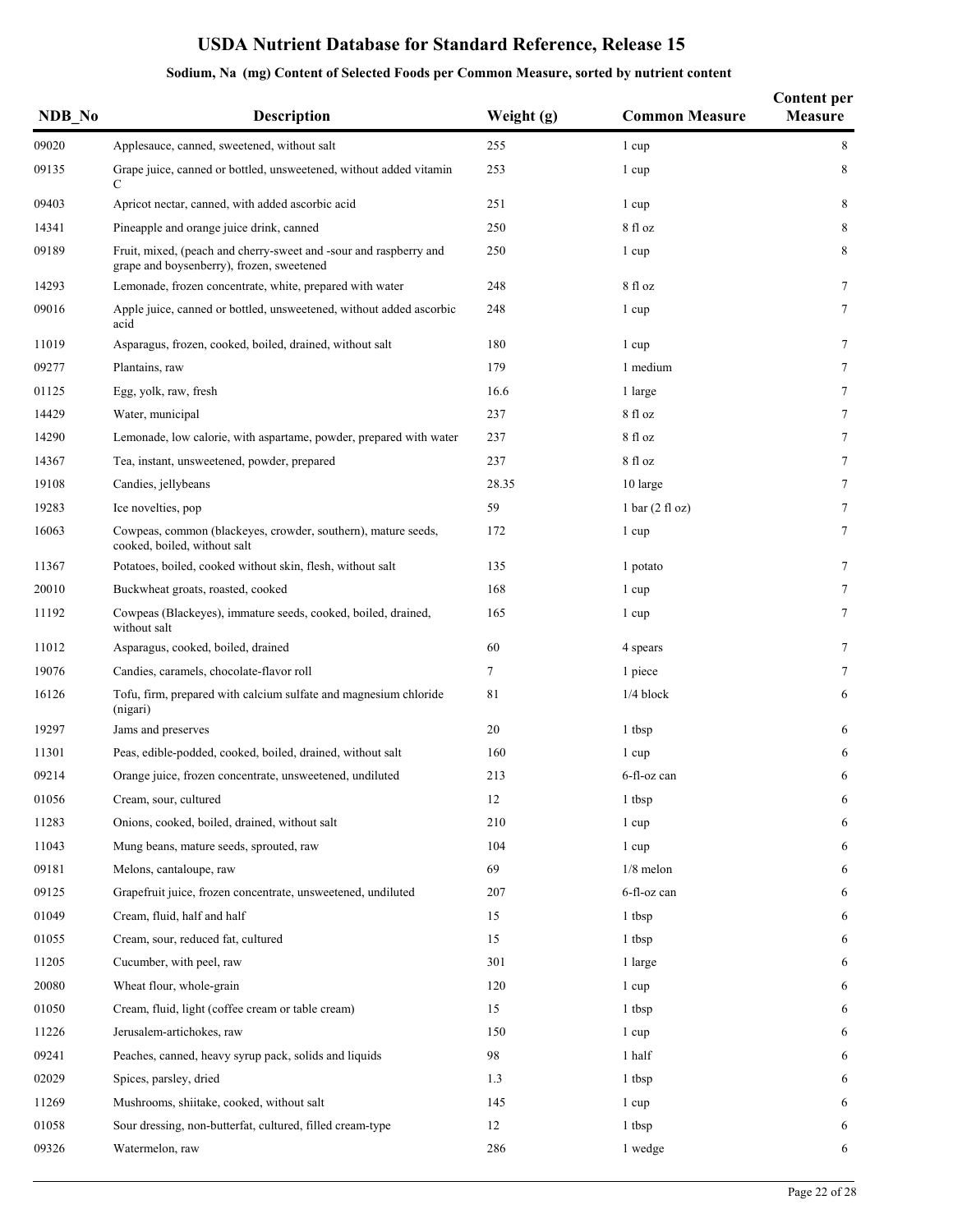| NDB No | Description                                                                                      | Weight (g) | <b>Common Measure</b> | <b>Content per</b><br>Measure |
|--------|--------------------------------------------------------------------------------------------------|------------|-----------------------|-------------------------------|
| 01053  | Cream, fluid, heavy whipping                                                                     | 15         | 1 tbsp                | 6                             |
| 11206  | Cucumber, peeled, raw                                                                            | 280        | 1 large               | 6                             |
| 11297  | Parsley, raw                                                                                     | 10         | 10 sprigs             | 6                             |
| 11281  | Okra, frozen, cooked, boiled, drained, without salt                                              | 184        | 1 cup                 | 6                             |
| 11365  | Potatoes, boiled, cooked in skin, flesh, without salt                                            | 136        | 1 potato              | 5                             |
| 14215  | Coffee, instant, regular, prepared with water                                                    | 179        | 6 fl oz               | 5                             |
| 14355  | Tea, brewed, prepared with tap water                                                             | 178        | 6 fl oz               | 5                             |
| 09087  | Dates, domestic, natural and dry                                                                 | 178        | 1 cup                 | 5                             |
| 19300  | Jellies                                                                                          | 19         | 1 tbsp                | 5                             |
| 20047  | Rice, white, long-grain, parboiled, enriched, cooked                                             | 175        | 1 cup                 | 5                             |
| 14096  | Alcoholic beverage, wine, table, red                                                             | 103        | $3.5 \text{ fl oz}$   | 5                             |
| 14106  | Alcoholic beverage, wine, table, white                                                           | 103        | $3.5 \text{ fl oz}$   | 5                             |
| 08031  | Cereals ready-to-eat, KELLOGG'S FROSTED MINI-WHEATS,<br>original                                 | 51         | 1 cup                 | 5                             |
| 18374  | Leavening agents, yeast, baker's, compressed                                                     | 17         | 1 cake                | 5                             |
| 01052  | Cream, fluid, light whipping                                                                     | 15         | 1 tbsp                | 5                             |
| 09121  | Grapefruit, sections, canned, light syrup pack, solids and liquids                               | 254        | 1 cup                 | 5                             |
| 14242  | Cranberry juice cocktail, bottled                                                                | 253        | 8 fl oz               | 5                             |
| 11253  | Lettuce, looseleaf, raw                                                                          | 56         | 1 cup                 | 5                             |
| 09137  | Grape juice, frozen concentrate, sweetened, diluted with 3 volume<br>water, with added vitamin C | 250        | 1 cup                 | 5                             |
| 09124  | Grapefruit juice, canned, sweetened                                                              | 250        | 1 cup                 | 5                             |
| 09207  | Orange juice, canned, unsweetened                                                                | 249        | 1 cup                 | 5                             |
| 09292  | Prunes, dried, stewed, without added sugar                                                       | 248        | 1 cup                 | 5                             |
| 11252  | Lettuce, iceberg (includes crisphead types), raw                                                 | 55         | 1 cup                 | 5                             |
| 20049  | Rice, white, long-grain, precooked or instant, enriched, prepared                                | 165        | 1 cup                 | 5                             |
| 20089  | Wild rice, cooked                                                                                | 164        | 1 cup                 | 5                             |
| 09019  | Applesauce, canned, unsweetened, without added ascorbic acid                                     | 244        | 1 cup                 | 5                             |
| 08143  | Cereals, WHEATENA, cooked with water                                                             | 243        | 1 cup                 | 5                             |
| 11282  | Onions, raw                                                                                      | 160        | 1 cup                 | 5                             |
| 11488  | Squash, winter, butternut, frozen, cooked, boiled, without salt                                  | 240        | 1 cup                 | 5                             |
| 20006  | Barley, pearled, cooked                                                                          | 157        | 1 cup                 | 5                             |
| 19281  | Ice novelties, italian, restaurant-prepared                                                      | 116        | $1/2$ cup             | 5                             |
| 18371  | Leavening agents, baking powder, low-sodium                                                      | 5          | 1 tsp                 | 5                             |
| 11251  | Lettuce, cos or romaine, raw                                                                     | 56         | 1 cup                 | 4                             |
| 08319  | Cereals ready-to-eat, KELLOGG, KELLOGG'S FROSTED MINI-<br>WHEATS, bite size                      | 55         | 1 cup                 | 4                             |
| 19141  | Candies, M&M MARS, "M&M's" Plain Chocolate Candies                                               | 7          | 10 pieces             | 4                             |
| 20125  | Spaghetti, whole-wheat, cooked                                                                   | 140        | 1 cup                 | 4                             |
| 09226  | Papayas, raw                                                                                     | 140        | 1 cup                 | 4                             |
| 09094  | Figs, dried, uncooked                                                                            | 38         | 2 figs                | 4                             |
| 14414  | Alcoholic beverage, liqueur, coffee, 53 proof                                                    | 52         | $1.5$ fl oz           | 4                             |
| 20022  | Cornmeal, degermed, enriched, yellow                                                             | 138        | 1 cup                 | 4                             |
| 09176  | Mangos, raw                                                                                      | 207        | 1 mango               | 4                             |
| 19078  | Baking chocolate, unsweetened, squares                                                           | 28.35      | 1 square              | 4                             |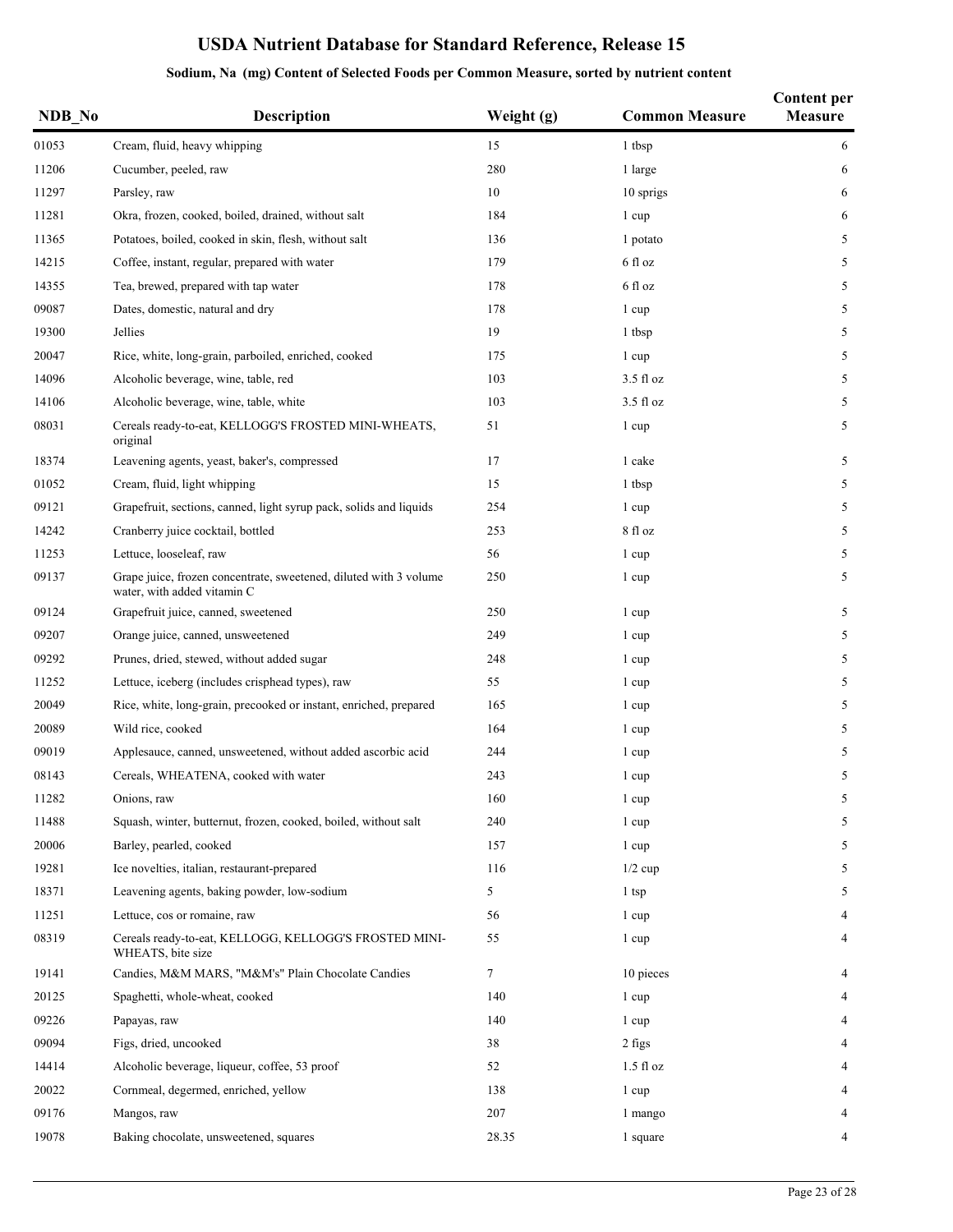| NDB No | Description                                                                        | Weight (g) | <b>Common Measure</b>               | <b>Content per</b><br>Measure |
|--------|------------------------------------------------------------------------------------|------------|-------------------------------------|-------------------------------|
| 16070  | Lentils, mature seeds, cooked, boiled, without salt                                | 198        | 1 cup                               | 4                             |
| 16086  | Peas, split, mature seeds, cooked, boiled, without salt                            | 196        | 1 cup                               | 4                             |
| 09238  | Peaches, canned, juice pack, solids and liquids                                    | 98         | 1 half                              | 4                             |
| 01054  | Cream, whipped, cream topping, pressurized                                         | 3          | 1 tbsp                              | 4                             |
| 11135  | Cauliflower, raw                                                                   | 13         | 1 floweret                          | 4                             |
| 09257  | Pears, canned, heavy syrup pack, solids and liquids                                | 76         | 1 half                              | 4                             |
| 09148  | Kiwi fruit, (chinese gooseberries), fresh, raw                                     | 76         | 1 medium                            | 4                             |
| 20033  | Oat bran, raw                                                                      | 94         | 1 cup                               | 4                             |
| 16072  | Lima beans, large, mature seeds, cooked, boiled, without salt                      | 188        | 1 cup                               | 4                             |
| 11053  | Beans, snap, green, cooked, boiled, drained, without salt                          | 125        | 1 cup                               | 4                             |
| 11724  | Beans, snap, yellow, cooked, boiled, drained, without salt                         | 125        | 1 cup                               | $\overline{4}$                |
| 01069  | Cream substitute, powdered                                                         | 2          | 1 tsp                               | 4                             |
| 19127  | Candies, milk chocolate coated raisins                                             | 10         | 10 pieces                           | 4                             |
| 14209  | Coffee, brewed, prepared with tap water                                            | 178        | 6 fl oz                             | 4                             |
| 16033  | Beans, kidney, red, mature seeds, cooked, boiled, without salt                     | 177        | 1 cup                               | 4                             |
| 16025  | Beans, great northern, mature seeds, cooked, boiled, without salt                  | 177        | 1 cup                               | 4                             |
| 18375  | Leavening agents, yeast, baker's, active dry                                       | $\tau$     | 1 pkg                               | 4                             |
| 09032  | Apricots, dried, sulfured, uncooked                                                | 35         | 10 halves                           | 4                             |
| 11960  | Carrots, baby, raw                                                                 | 10         | 1 medium                            | 4                             |
| 16043  | Beans, pinto, mature seeds, cooked, boiled, without salt                           | 171        | 1 cup                               | 3                             |
| 19077  | Baking chocolate, unsweetened, liquid                                              | 28.35      | 1 <sub>oz</sub>                     | 3                             |
| 09038  | Avocados, raw, California                                                          | 28.35      | 1 <sub>oz</sub>                     | 3                             |
| 09176  | Mangos, raw                                                                        | 165        | 1 cup                               | 3                             |
| 11282  | Onions, raw                                                                        | 110        | 1 whole                             | 3                             |
| 08340  | Cereals ready-to-eat, KRAFT, POST THE ORIGINAL SHREDDED<br><b>WHEAT Cereal</b>     | 46         | 2 biscuits                          | 3                             |
| 02007  | Spices, celery seed                                                                | 2          | 1 tsp                               | 3                             |
| 09132  | Grapes, red or green (european type varieties, such as, Thompson<br>seedless), raw | 160        | 1 cup                               | 3                             |
| 12201  | Seeds, sesame seed kernels, dried (decorticated)                                   | 8          | 1 tbsp                              | 3                             |
| 09153  | Lemon juice, canned or bottled                                                     | 15.2       | 1 tbsp                              | 3                             |
| 11670  | Peppers, hot chili, green, raw                                                     | 45         | 1 pepper                            | 3                             |
| 11819  | Peppers, hot chili, red, raw                                                       | 45         | 1 pepper                            | 3                             |
| 11261  | Mushrooms, cooked, boiled, drained, without salt                                   | 156        | 1 cup                               | 3                             |
| 19263  | Frozen juice novelties, fruit and juice bars                                       | 77         | $1 \text{ bar} (2.5 \text{ fl oz})$ | 3                             |
| 09254  | Pears, canned, juice pack, solids and liquids                                      | 76         | 1 half                              | 3                             |
| 09326  | Watermelon, raw                                                                    | 152        | 1 cup                               | 3                             |
| 14010  | Alcoholic beverage, daiquiri, prepared-from-recipe                                 | 60         | 2 fl oz                             | 3                             |
| 11821  | Peppers, sweet, red, raw                                                           | 149        | 1 cup                               | 3                             |
| 11333  | Peppers, sweet, green, raw                                                         | 149        | 1 cup                               | 3                             |
| 11740  | Broccoli, flower clusters, raw                                                     | 11         | 1 floweret                          | 3                             |
| 11210  | Eggplant, cooked, boiled, drained, without salt                                    | 99         | 1 cup                               | 3                             |
| 12167  | Nuts, chestnuts, european, roasted                                                 | 143        | 1 cup                               | 3                             |
| 11283  | Onions, cooked, boiled, drained, without salt                                      | 94         | 1 medium                            | 3                             |
| 11260  | Mushrooms, raw                                                                     | 70         | 1 cup                               | 3                             |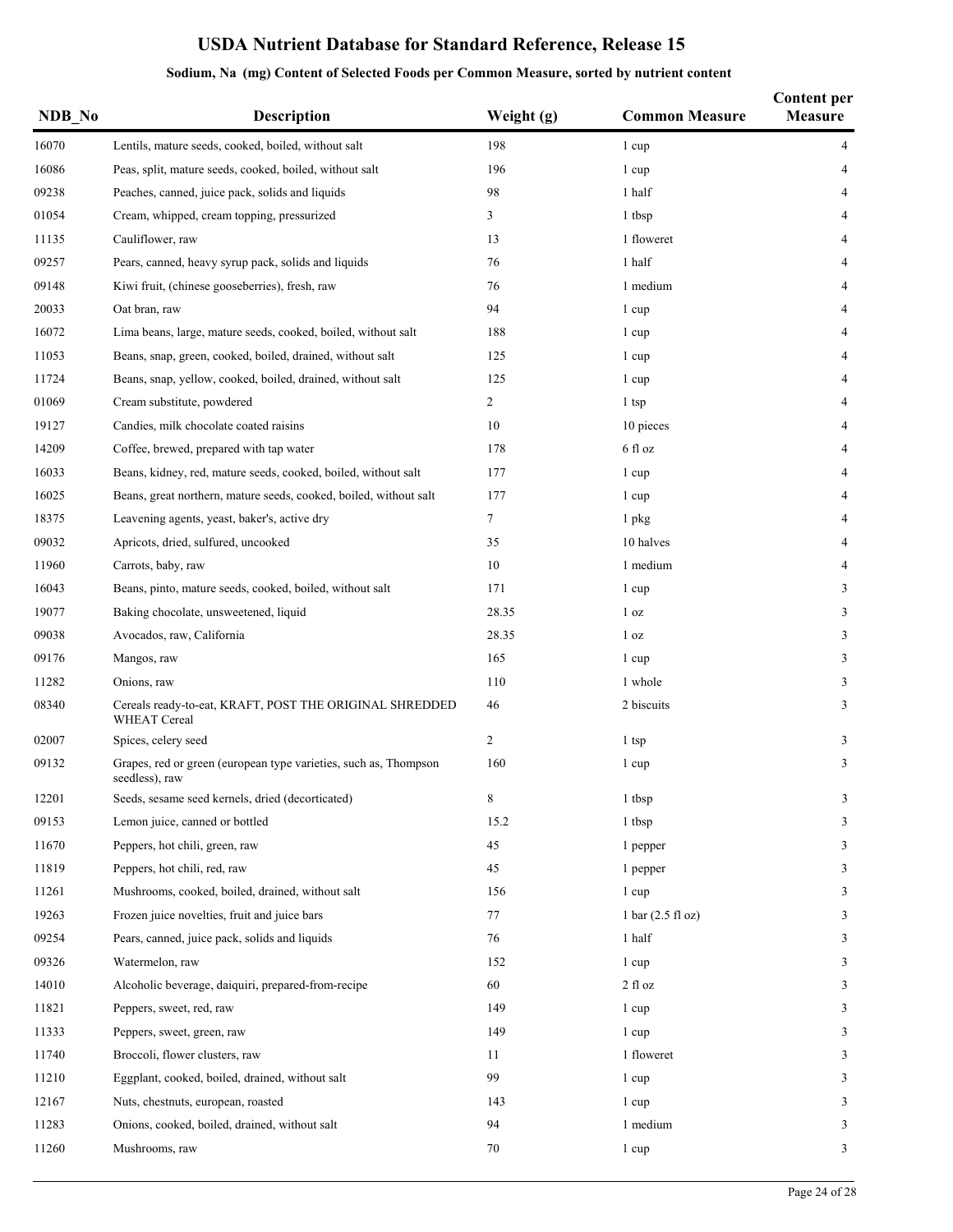| NDB No | <b>Description</b>                                                                           | Weight (g)     | <b>Common Measure</b> | <b>Content per</b><br>Measure |
|--------|----------------------------------------------------------------------------------------------|----------------|-----------------------|-------------------------------|
| 19156  | Candies, M&M MARS, STARBURST Fruit Chews                                                     | 5              | 1 piece               | 3                             |
| 16055  | Carob flour                                                                                  | 8              | 1 tbsp                | 3                             |
| 20084  | Wheat flour, white, cake, enriched                                                           | 137            | 1 cup                 | 3                             |
| 20083  | Wheat flour, white, bread, enriched                                                          | 137            | 1 cup                 | 3                             |
| 09246  | Peaches, dried, sulfured, uncooked                                                           | 39             | 3 halves              | 3                             |
| 11334  | Peppers, sweet, green, cooked, boiled, drained, without salt                                 | 136            | 1 cup                 | 3                             |
| 11823  | Peppers, sweet, red, cooked, boiled, drained, without salt                                   | 136            | 1 cup                 | 3                             |
| 01071  | Dessert topping, powdered, 1.5 ounce prepared with 1/2 cup milk                              | $\overline{4}$ | 1 tbsp                | 3                             |
| 09270  | Pineapple, canned, heavy syrup pack, solids and liquids                                      | 254            | 1 cup                 | 3                             |
| 09282  | Plums, canned, purple, juice pack, solids and liquids                                        | 252            | 1 cup                 | 3                             |
| 11181  | Corn, sweet, yellow, frozen, kernels on cob, cooked, boiled, drained,<br>without salt        | 63             | 1 ear                 | 3                             |
| 08103  | Cereals, CREAM OF WHEAT, regular, cooked with water, without<br>salt                         | 251            | 1 cup                 | 3                             |
| 09273  | Pineapple juice, canned, unsweetened, without added ascorbic acid                            | 250            | 1 cup                 | 3                             |
| 20081  | Wheat flour, white, all-purpose, enriched, bleached                                          | 125            | 1 cup                 | 3                             |
| 09306  | Raspberries, frozen, red, sweetened                                                          | 250            | 1 cup                 | 3                             |
| 09268  | Pineapple, canned, juice pack, solids and liquids                                            | 249            | 1 cup                 | $\overline{c}$                |
| 09209  | Orange juice, chilled, includes from concentrate                                             | 249            | 1 cup                 | $\overline{c}$                |
| 09223  | Tangerine juice, canned, sweetened                                                           | 249            | 1 cup                 | $\overline{c}$                |
| 09215  | Orange juice, frozen concentrate, unsweetened, diluted with 3<br>volume water                | 249            | 1 cup                 | $\overline{2}$                |
| 01072  | Dessert topping, pressurized                                                                 | $\overline{4}$ | 1 tbsp                | $\overline{2}$                |
| 09206  | Orange juice, raw                                                                            | 248            | 1 cup                 | $\overline{2}$                |
| 09128  | Grapefruit juice, white, raw                                                                 | 247            | 1 cup                 | $\overline{c}$                |
| 09126  | Grapefruit juice, frozen concentrate, unsweetened, diluted with 3<br>volume water            | 247            | 1 cup                 | $\overline{c}$                |
| 09404  | Grapefruit juice, pink, raw                                                                  | 247            | 1 cup                 | 2                             |
| 09123  | Grapefruit juice, canned, unsweetened                                                        | 247            | 1 cup                 | $\overline{2}$                |
| 09161  | Lime juice, canned or bottled, unsweetened                                                   | 15.4           | 1 tbsp                | $\overline{c}$                |
| 11423  | Pumpkin, cooked, boiled, drained, without salt                                               | 245            | 1 cup                 | 2                             |
| 11019  | Asparagus, frozen, cooked, boiled, drained, without salt                                     | 60             | 4 spears              | 2                             |
| 11291  | Onions, spring or scallions (includes tops and bulb), raw                                    | 15             | 1 whole               | 2                             |
| 08117  | Cereals, MALT-O-MEAL, plain and chocolate, cooked with water,<br>without salt                | 240            | 1 cup                 | $\overline{c}$                |
| 09310  | Rhubarb, frozen, cooked, with sugar                                                          | 240            | 1 cup                 | $\overline{2}$                |
| 11206  | Cucumber, peeled, raw                                                                        | 119            | 1 cup                 | $\overline{2}$                |
| 11333  | Peppers, sweet, green, raw                                                                   | 119            | 1 pepper              | 2                             |
| 11821  | Peppers, sweet, red, raw                                                                     | 119            | 1 pepper              | $\overline{c}$                |
| 08121  | Cereals, oats, regular and quick and instant, unenriched, cooked with<br>water, without salt | 234            | 1 cup                 | 2                             |
| 09055  | Blueberries, frozen, sweetened                                                               | 230            | 1 cup                 | $\overline{2}$                |
| 19107  | Candies, hard                                                                                | 6              | 1 piece               | $\overline{2}$                |
| 19811  | Snacks, potato chips, plain, unsalted                                                        | 28.35          | 1 <sub>oz</sub>       | $\overline{2}$                |
| 11641  | Squash, summer, all varieties, raw                                                           | 113            | 1 cup                 | 2                             |
| 20034  | Oat bran, cooked                                                                             | 219            | 1 cup                 | 2                             |
| 09060  | Carambola, (starfruit), raw                                                                  | 108            | 1 cup                 | 2                             |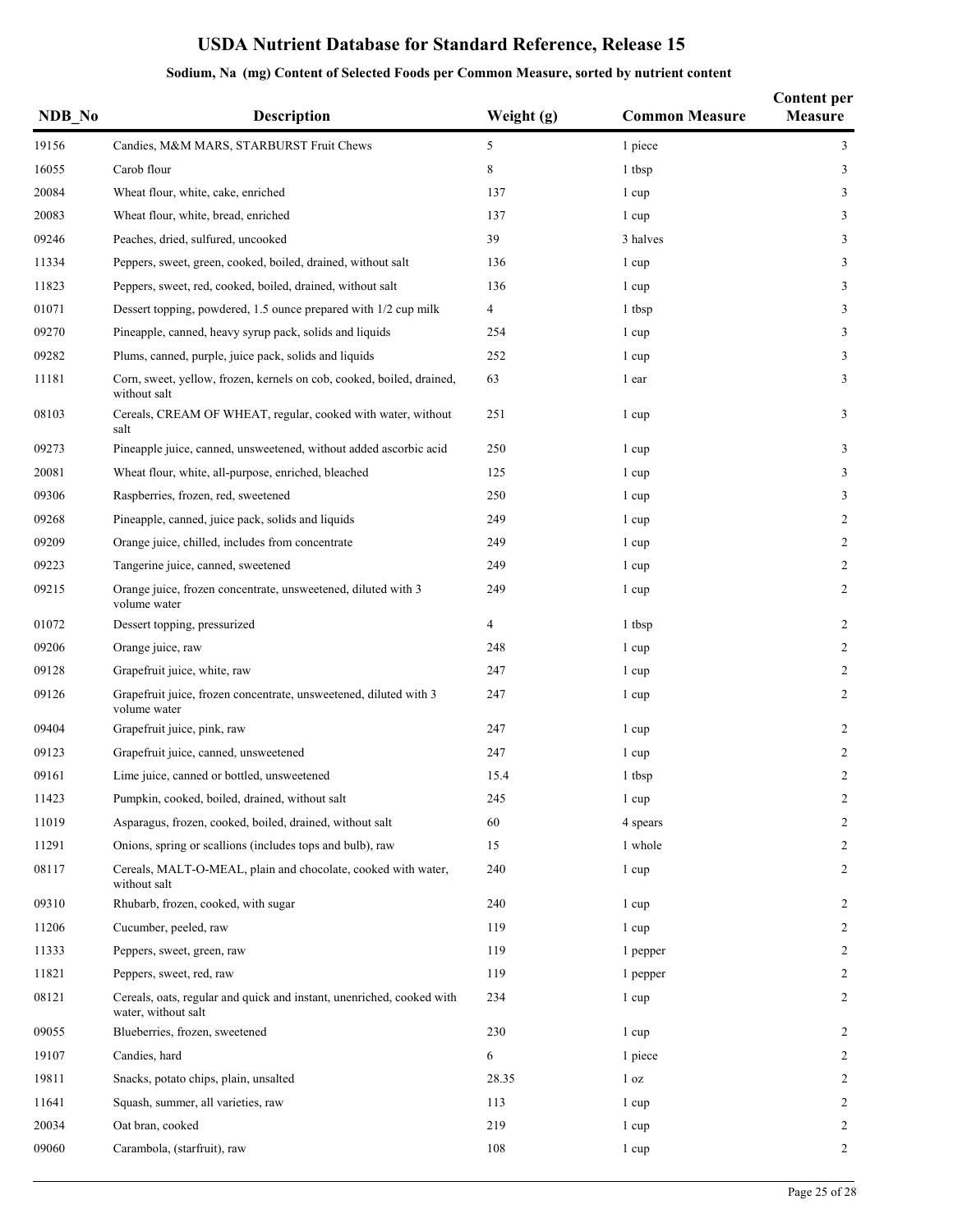| NDB_No | Description                                                                        | Weight (g) | <b>Common Measure</b> | <b>Content per</b><br>Measure |
|--------|------------------------------------------------------------------------------------|------------|-----------------------|-------------------------------|
| 11205  | Cucumber, with peel, raw                                                           | 104        | 1 cup                 | $\overline{2}$                |
| 11644  | Squash, winter, all varieties, cooked, baked, without salt                         | 205        | 1 cup                 | 2                             |
| 18375  | Leavening agents, yeast, baker's, active dry                                       | 4          | 1 tsp                 | $\overline{c}$                |
| 11001  | Alfalfa seeds, sprouted, raw                                                       | 33         | 1 cup                 | 2                             |
| 19106  | Candies, gumdrops, starch jelly pieces                                             | 4.2        | 1 medium              | 2                             |
| 09060  | Carambola, (starfruit), raw                                                        | 91         | 1 fruit               | 2                             |
| 16038  | Beans, navy, mature seeds, cooked, boiled, without salt                            | 182        | 1 cup                 | 2                             |
| 19353  | Syrups, maple                                                                      | 20         | 1 tbsp                | $\overline{c}$                |
| 11529  | Tomatoes, red, ripe, raw, year round average                                       | 20         | 1 slice               | $\overline{c}$                |
| 11642  | Squash, summer, all varieties, cooked, boiled, drained, without salt               | 180        | 1 cup                 | $\overline{c}$                |
| 14381  | Tea, herb, other than chamomile, brewed                                            | 178        | 6 fl oz               | 2                             |
| 14545  | Tea, herb, chamomile, brewed                                                       | 178        | 6 fl oz               | $\overline{c}$                |
| 16109  | Soybeans, mature cooked, boiled, without salt                                      | 172        | 1 cup                 | $\overline{c}$                |
| 16015  | Beans, black, mature seeds, cooked, boiled, without salt                           | 172        | 1 cup                 | $\overline{c}$                |
| 16390  | Peanuts, all types, dry-roasted, without salt                                      | 28.35      | 1 oz (approx 28)      | 2                             |
| 09291  | Prunes, dried, uncooked                                                            | 42         | 5 prunes              | $\overline{c}$                |
| 09298  | Raisins, seedless                                                                  | 14         | 1 packet              | $\overline{c}$                |
| 11943  | Pimento, canned                                                                    | 12         | 1 tbsp                | $\overline{c}$                |
| 09316  | Strawberries, raw                                                                  | 166        | 1 cup                 | $\overline{2}$                |
| 20045  | Rice, white, long-grain, regular, cooked                                           | 158        | 1 cup                 | $\overline{c}$                |
| 01145  | Butter, without salt                                                               | 14.2       | 1 tbsp                | $\overline{c}$                |
| 18373  | Leavening agents, cream of tartar                                                  | 3          | 1 tsp                 | $\overline{c}$                |
| 09266  | Pineapple, raw                                                                     | 155        | 1 cup                 | 2                             |
| 11529  | Tomatoes, red, ripe, raw, year round average                                       | 17         | 1 cherry tomato       | 2                             |
| 20068  | Tapioca, pearl, dry                                                                | 152        | 1 cup                 | 2                             |
| 09040  | Bananas, raw                                                                       | 150        | 1 cup                 | $\overline{c}$                |
| 09039  | Avocados, raw, Florida                                                             | 28.35      | 1 <sub>oz</sub>       | 1                             |
| 20121  | Spaghetti, cooked, enriched, without added salt                                    | 140        | 1 cup                 | 1                             |
| 20100  | Macaroni, cooked, enriched                                                         | 140        | 1 cup                 | 1                             |
| 19334  | Sugars, brown                                                                      | 3.2        | 1 tsp                 | $\mathbf{1}$                  |
| 09087  | Dates, domestic, natural and dry                                                   | 41.5       | 5 dates               | 1                             |
| 11677  | Shallots, raw                                                                      | 10         | 1 tbsp                | 1                             |
| 09040  | Bananas, raw                                                                       | 118        | 1 banana              | 1                             |
| 09150  | Lemons, raw, without peel                                                          | 58         | 1 lemon               | 1                             |
| 19107  | Candies, hard                                                                      | 3          | 1 small piece         | 1                             |
| 19165  | Cocoa, dry powder, unsweetened                                                     | 5.4        | 1 tbsp                | 1                             |
| 02026  | Spices, onion powder                                                               | 2.1        | 1 tsp                 | 1                             |
| 12147  | Nuts, pine nuts, pignolia, dried                                                   | 28.35      | 1 <sub>oz</sub>       | 1                             |
| 11429  | Radishes, raw                                                                      | 4.5        | 1 radish              | 1                             |
| 11284  | Onions, dehydrated flakes                                                          | 5          | 1 tbsp                | 1                             |
| 02015  | Spices, curry powder                                                               | 2          | 1 tsp                 | 1                             |
| 01073  | Dessert topping, semi solid, frozen                                                | 4          | 1 tbsp                | 1                             |
| 09132  | Grapes, red or green (european type varieties, such as, Thompson<br>seedless), raw | 50         | 10 grapes             | $\mathbf{1}$                  |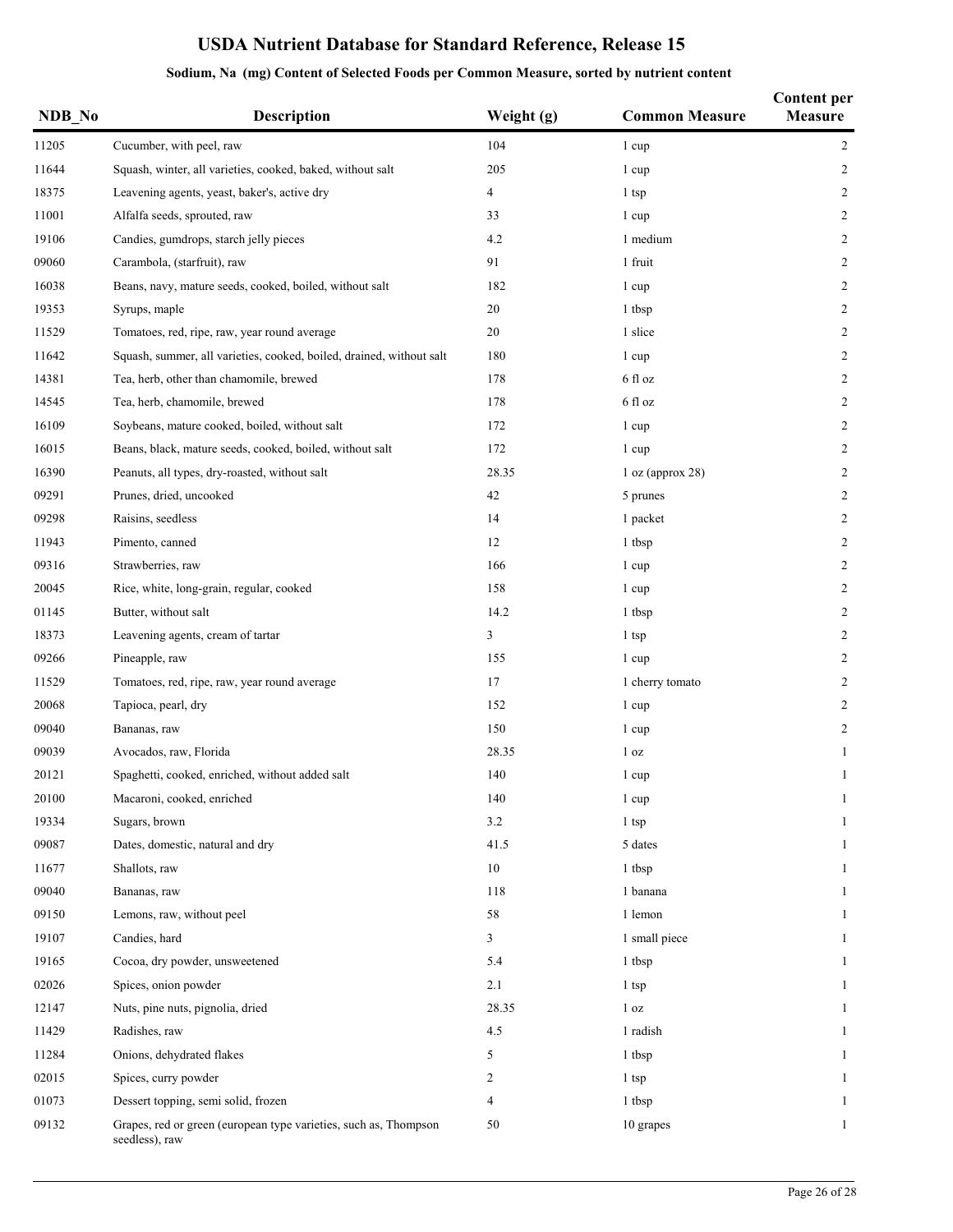| NDB No | Description                                                            | Weight (g) | <b>Common Measure</b> | <b>Content per</b><br><b>Measure</b> |
|--------|------------------------------------------------------------------------|------------|-----------------------|--------------------------------------|
| 02030  | Spices, pepper, black                                                  | 2.1        | $1$ tsp               | $\mathbf{1}$                         |
| 11253  | Lettuce, looseleaf, raw                                                | 10         | 1 leaf                | 1                                    |
| 09206  | Orange juice, raw                                                      | 86         | juice from 1 orange   | 1                                    |
| 19296  | Honey, strained or extracted                                           | 21         | 1 tbsp                | 1                                    |
| 09218  | Tangerines, (mandarin oranges), raw                                    | 84         | 1 tangerine           | 1                                    |
| 11251  | Lettuce, cos or romaine, raw                                           | 10         | 1 leaf                | 1                                    |
| 02020  | Spices, garlic powder                                                  | 2.8        | 1 tsp                 | 1                                    |
| 20027  | Cornstarch                                                             | 8.064      | 1 tbsp                | 1                                    |
| 11252  | Lettuce, iceberg (includes crisphead types), raw                       | 8          | 1 medium              | $\mathbf{1}$                         |
| 02028  | Spices, paprika                                                        | 2.1        | 1 tsp                 | 1                                    |
| 19294  | Fruit butters, apple                                                   | 17         | 1 tbsp                | $\mathbf{1}$                         |
| 02045  | Spices, dill weed, fresh                                               | 1          | 5 sprigs              | 1                                    |
| 02010  | Spices, cinnamon, ground                                               | 2.3        | 1 tsp                 | $\mathbf{1}$                         |
| 12078  | Nuts, brazilnuts, dried, unblanched                                    | 28.35      | $1 oz (6-8 nuts)$     | 1                                    |
| 12155  | Nuts, walnuts, english                                                 | 28.35      | 1 oz (14 halves)      | 1                                    |
| 18217  | Crackers, matzo, plain                                                 | 28.35      | 1 matzo               | 1                                    |
| 11215  | Garlic, raw                                                            | 3          | 1 clove               | 1                                    |
| 19164  | Candies, SPECIAL DARK Chocolate Bar                                    | 8.4        | 1 miniature           | 1                                    |
| 09270  | Pineapple, canned, heavy syrup pack, solids and liquids                | 49         | 1 slice               | $\boldsymbol{0}$                     |
| 08157  | Cereals ready-to-eat, wheat, puffed, fortified                         | 12         | 1 cup                 | $\mathbf{0}$                         |
| 09268  | Pineapple, canned, juice pack, solids and liquids                      | 47         | 1 slice               | $\boldsymbol{0}$                     |
| 09152  | Lemon juice, raw                                                       | 47         | juice of 1 lemon      | $\mathbf{0}$                         |
| 11268  | Mushrooms, shiitake, dried                                             | 3.6        | 1 mushroom            | $\boldsymbol{0}$                     |
| 09282  | Plums, canned, purple, juice pack, solids and liquids                  | 46         | 1 plum                | $\mathbf{0}$                         |
| 14037  | Alcoholic beverage, distilled, all (gin, rum, vodka, whiskey) 80 proof | 42         | $1.5$ fl oz           | $\boldsymbol{0}$                     |
| 14551  | Alcoholic beverage, distilled, all (gin, rum, vodka, whiskey) 90 proof | 42         | $1.5$ fl $oz$         | $\boldsymbol{0}$                     |
| 08156  | Cereals ready-to-eat, rice, puffed, fortified                          | 14         | 1 cup                 | $\boldsymbol{0}$                     |
| 14550  | Alcoholic beverage, distilled, all (gin, rum, vodka, whiskey) 86 proof | 42         | $1.5$ fl oz           | $\boldsymbol{0}$                     |
| 11282  | Onions, raw                                                            | 14         | 1 slice               | $\boldsymbol{0}$                     |
| 09160  | Lime juice, raw                                                        | 38         | juice of 1 lime       | $\mathbf{0}$                         |
| 02050  | Vanilla extract                                                        | 4.2        | $1$ tsp               | $\boldsymbol{0}$                     |
| 11250  | Lettuce, butterhead (includes boston and bibb types), raw              | 7.5        | 1 medium leaf         | $\boldsymbol{0}$                     |
| 09021  | Apricots, raw                                                          | 35         | 1 apricot             | $\boldsymbol{0}$                     |
| 12147  | Nuts, pine nuts, pignolia, dried                                       | 8.6        | 1 tbsp                | $\mathbf{0}$                         |
| 11954  | Tomatillos, raw                                                        | 34         | 1 medium              | $\boldsymbol{0}$                     |
| 19034  | Snacks, popcorn, air-popped                                            | 8          | 1 cup                 | 0                                    |
| 08084  | Cereals ready-to-eat, wheat germ, toasted, plain                       | 7.119      | 1 tbsp                | $\boldsymbol{0}$                     |
| 12061  | Nuts, almonds                                                          | 28.35      | 1 oz (24 nuts)        | 0                                    |
| 02027  | Spices, oregano, ground                                                | 1.5        | 1 tsp                 | $\bf{0}$                             |
| 11333  | Peppers, sweet, green, raw                                             | 10         | 1 ring                | $\bf{0}$                             |
| 09316  | Strawberries, raw                                                      | 18         | 1 strawberry          | $\boldsymbol{0}$                     |
| 04135  | Salad dressing, home recipe, vinegar and oil                           | 15.6       | 1 tbsp                | $\overline{0}$                       |
| 02048  | Vinegar, cider                                                         | 15         | 1 tbsp                | $\bf{0}$                             |
| 09316  | Strawberries, raw                                                      | 12         | 1 strawberry          | $\boldsymbol{0}$                     |
|        |                                                                        |            |                       |                                      |